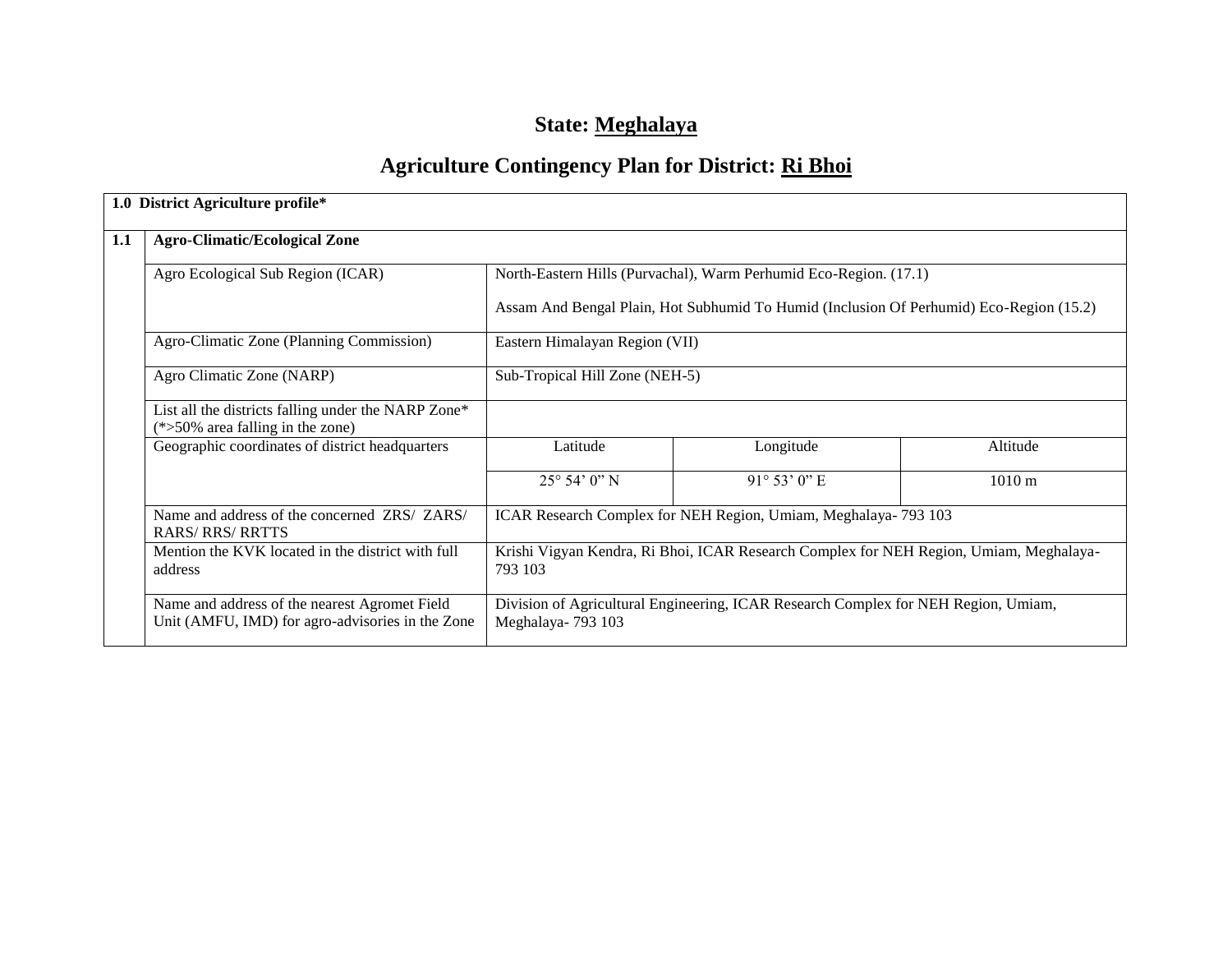| 1.2 | Rainfall               | Normal RF(mm) | <b>Normal Rainy</b><br>days (number) | <b>Normal Onset</b><br>(specify week and month) | <b>Normal Cessation</b><br>(specify week and month) |
|-----|------------------------|---------------|--------------------------------------|-------------------------------------------------|-----------------------------------------------------|
|     | SW monsoon (June-Sep): | 1239.3        | 100                                  | June $2^{nd}$ (22 <sup>nd</sup> Week)           | $2nd$ Oct (40 <sup>th</sup> Week)                   |
|     | NE Monsoon(Oct-Dec):   | 220.1         |                                      | -                                               |                                                     |
|     | Winter (Jan-February)  | 19.5          | 12                                   |                                                 |                                                     |
|     | Summer (March-May)     | 428.7         | 12                                   |                                                 |                                                     |
|     | Annual                 | 1907.6        | 129                                  |                                                 |                                                     |

Source: Hydromet Division, Indian Meterological Department; Agromet Service, Division of Agril. Engg. ICAR (RC) for NEHR, Umiam

| <b>Land</b> use                     | Geographical | Cultivable | Forest | Land under   | Permanent                | Cultivable | Land       | Barren and   | Current | Other  |
|-------------------------------------|--------------|------------|--------|--------------|--------------------------|------------|------------|--------------|---------|--------|
| pattern of the                      | area         | area       | area   | non-         | pastures                 | wasteland  | under      | uncultivable | fallows | fallow |
| <b>district</b> (latest statistics) |              |            |        | agricultural |                          |            | Misc. tree | land         |         |        |
|                                     |              |            |        | use          |                          |            | crops and  |              |         |        |
|                                     |              |            |        |              |                          |            | groves     |              |         |        |
|                                     |              |            |        |              |                          |            |            |              |         |        |
| Area $(900 \text{ ha})$             | 244.8        | 222.2      | 86.9   | 14.0         | $\overline{\phantom{0}}$ | 57.0       | 29.2       | 19.4         | 6.2     | 8.9    |

Source: Land Use Statistics of Meghalaya, 2009-10

| 1.4   Major Soils (common names like red sandy | Area $(^{6}000$ ha)* | Percent (%) of total geographical area |  |  |  |  |
|------------------------------------------------|----------------------|----------------------------------------|--|--|--|--|
| loam deep soils $(\text{etc.})^*$              |                      |                                        |  |  |  |  |
| Red Sandy Soil                                 |                      |                                        |  |  |  |  |
| 2. Red Loamy Soil                              |                      |                                        |  |  |  |  |
|                                                |                      |                                        |  |  |  |  |

\*\* Classification of soil in Meghalaya.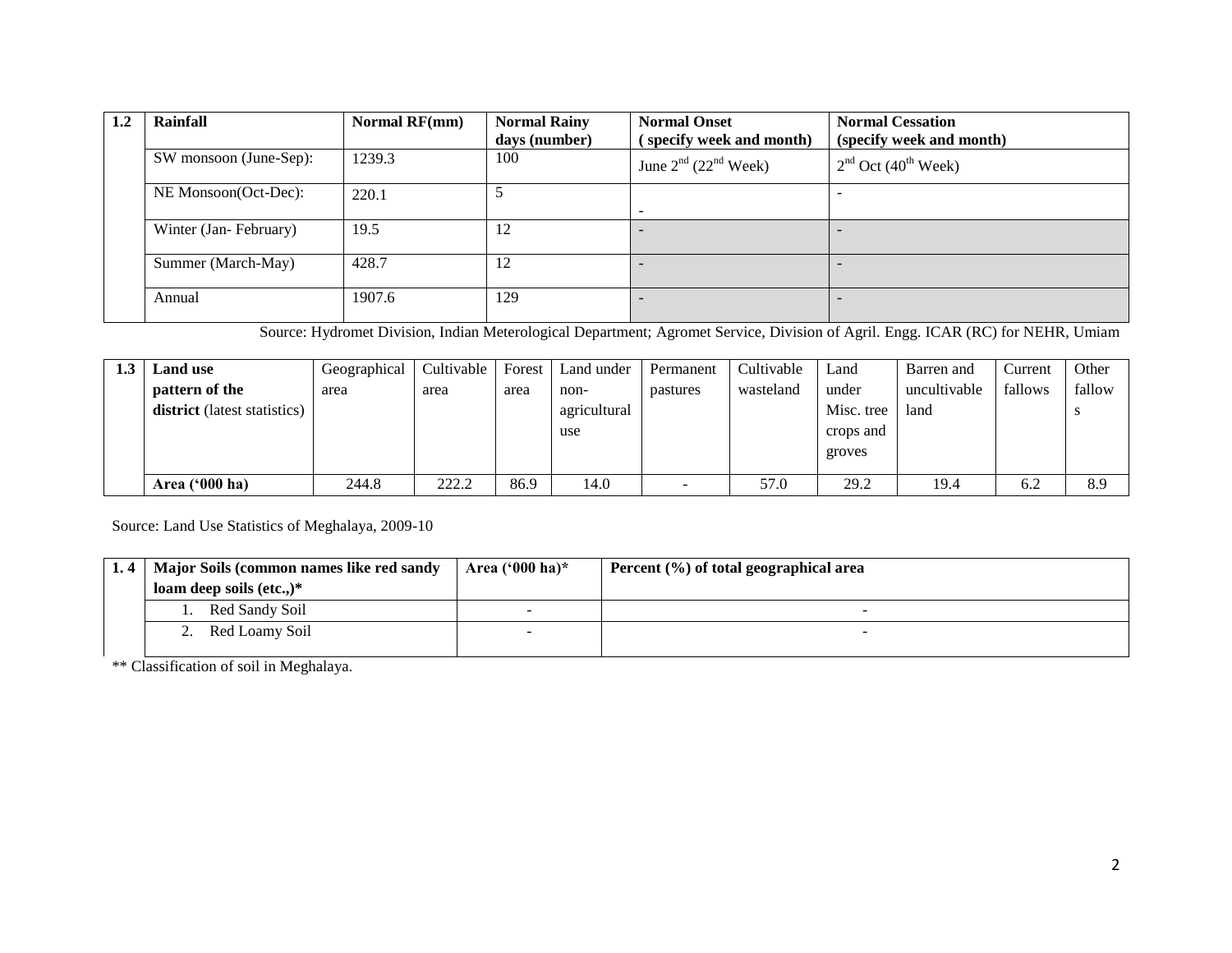| 1.5 | <b>Agricultural land use</b>            | Area ('000 ha) | Cropping intensity %         |                                       |  |  |  |  |
|-----|-----------------------------------------|----------------|------------------------------|---------------------------------------|--|--|--|--|
|     | Net sown area                           | 22.220         | 113.05%                      |                                       |  |  |  |  |
|     | Area sown more than once                | 2.9898         |                              |                                       |  |  |  |  |
|     | Gross cropped area                      | 25.118         |                              |                                       |  |  |  |  |
| 1.6 | <b>Irrigation</b>                       | Area ('000 ha) |                              |                                       |  |  |  |  |
|     | Net irrigated area                      |                | 3.10                         |                                       |  |  |  |  |
|     | Gross irrigated area                    | $\blacksquare$ |                              |                                       |  |  |  |  |
|     | Rainfed area                            | 19.12          |                              |                                       |  |  |  |  |
|     | <b>Sources of Irrigation</b>            | Number         | Area ('000 ha)               | Percentage of total irrigated area    |  |  |  |  |
|     | Canals                                  |                | $3.10$ (17 nos. of projects) | 1.17%                                 |  |  |  |  |
|     | <b>Tanks</b>                            | NA             |                              |                                       |  |  |  |  |
|     | Open wells                              | NA             |                              |                                       |  |  |  |  |
|     | Bore wells                              | NA             |                              |                                       |  |  |  |  |
|     | Lift irrigation schemes                 | <b>NA</b>      |                              |                                       |  |  |  |  |
|     | Micro-irrigation                        |                |                              |                                       |  |  |  |  |
|     | Other sources (please specify)          | <b>NA</b>      |                              |                                       |  |  |  |  |
|     | <b>Total Irrigated Area</b>             |                | 3.10                         |                                       |  |  |  |  |
|     | Pump sets                               | NA             |                              |                                       |  |  |  |  |
|     | No. of Tractors                         | NA             |                              |                                       |  |  |  |  |
|     | Groundwater availability and use* (Data | No. of blocks/ | $(\% )$ area                 | Quality of water (specify the problem |  |  |  |  |
|     | source: State/Central Ground water      | Tehsils        |                              | such as high levels of arsenic,       |  |  |  |  |
|     | <b>Department /Board)</b>               |                |                              | fluoride, saline etc)                 |  |  |  |  |
|     | Over exploited                          |                |                              |                                       |  |  |  |  |
|     | Critical                                |                |                              |                                       |  |  |  |  |
|     | Semi-critical                           |                |                              |                                       |  |  |  |  |
|     | Safe                                    |                |                              |                                       |  |  |  |  |
|     | Wastewater availability and use         |                |                              |                                       |  |  |  |  |
|     | Ground water quality                    |                |                              |                                       |  |  |  |  |

Source: Land Use Statistics of Meghalaya 2009-10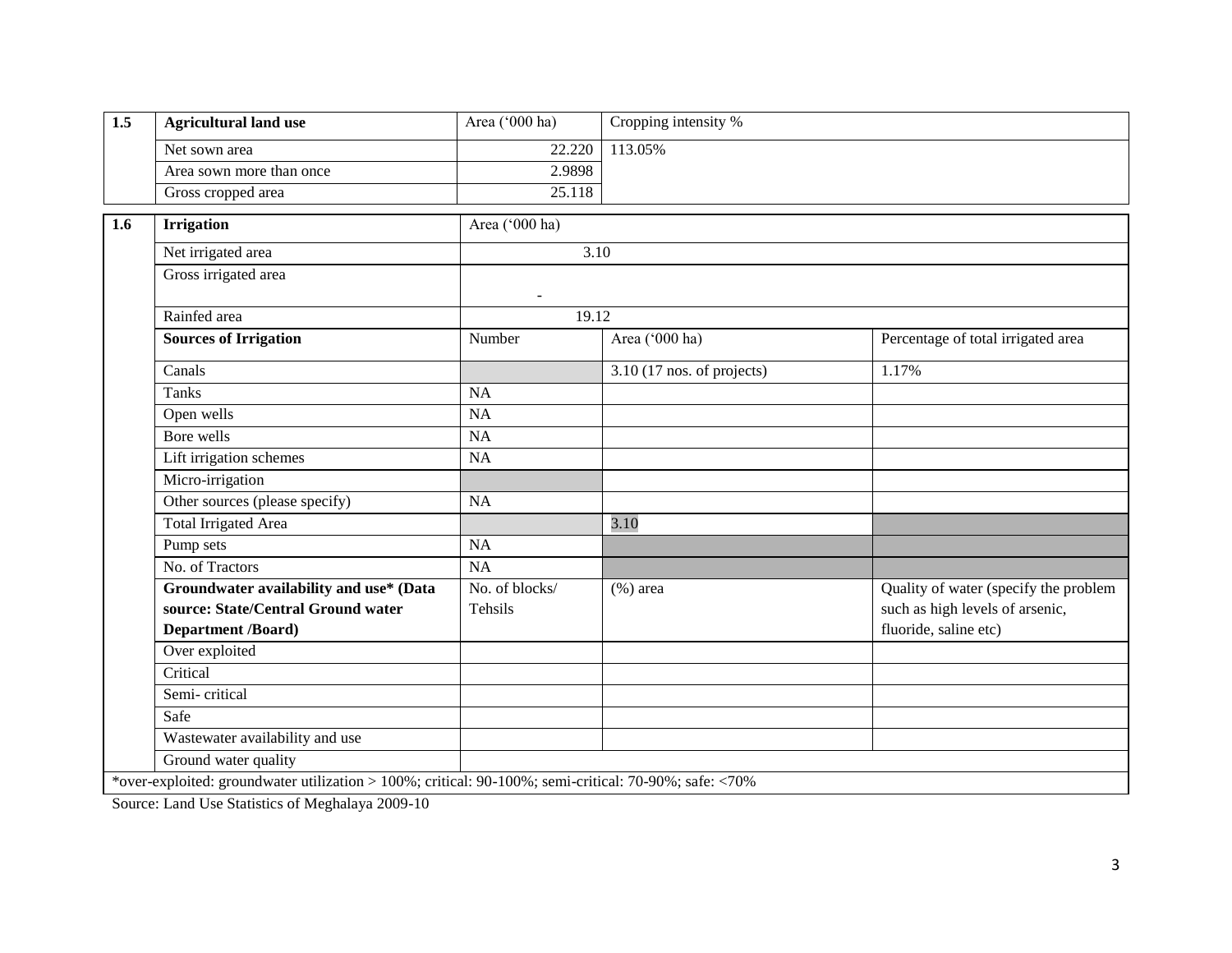| 1.6. a.        | <b>Fertilizer and Pesticides use</b> | Type                                                                                                                                              | Total quantity (tonnes) |
|----------------|--------------------------------------|---------------------------------------------------------------------------------------------------------------------------------------------------|-------------------------|
| $\mathbf{1}$   | Fertilizers*                         | Urea                                                                                                                                              | 254.00 t                |
|                |                                      | <b>DAP</b>                                                                                                                                        | 14.05 t                 |
|                |                                      | Potash                                                                                                                                            | 2.9t                    |
|                |                                      | <b>SSP</b>                                                                                                                                        |                         |
|                |                                      | M. O. P.                                                                                                                                          | 43.35 t                 |
|                |                                      | Fertilizer consumption<br>$\left(\frac{Total \; fertilizer \;\; consumption \;\; in \; Kg}{Gross \;sound \;\; area \;\; in \; ha}\right)$ (kg/ha) | 12.48 Kg                |
|                |                                      | Other complex fertilizers (specify)                                                                                                               |                         |
| $\overline{2}$ | Chemical Pesticides*                 | Insecticides                                                                                                                                      |                         |
|                |                                      | Fungicides                                                                                                                                        |                         |
|                |                                      | Weedicides                                                                                                                                        |                         |
|                |                                      | Pesticide consumption                                                                                                                             |                         |
|                |                                      | Others (specify)                                                                                                                                  |                         |

\* If break up is not available, indicate total quantity used in the district for any recent year, mention here the year and source of statistic

Source: Statistical Handbook 2011, Ri Bhoi District Office of the Statistical Officer, Govt. of India, Nongpoh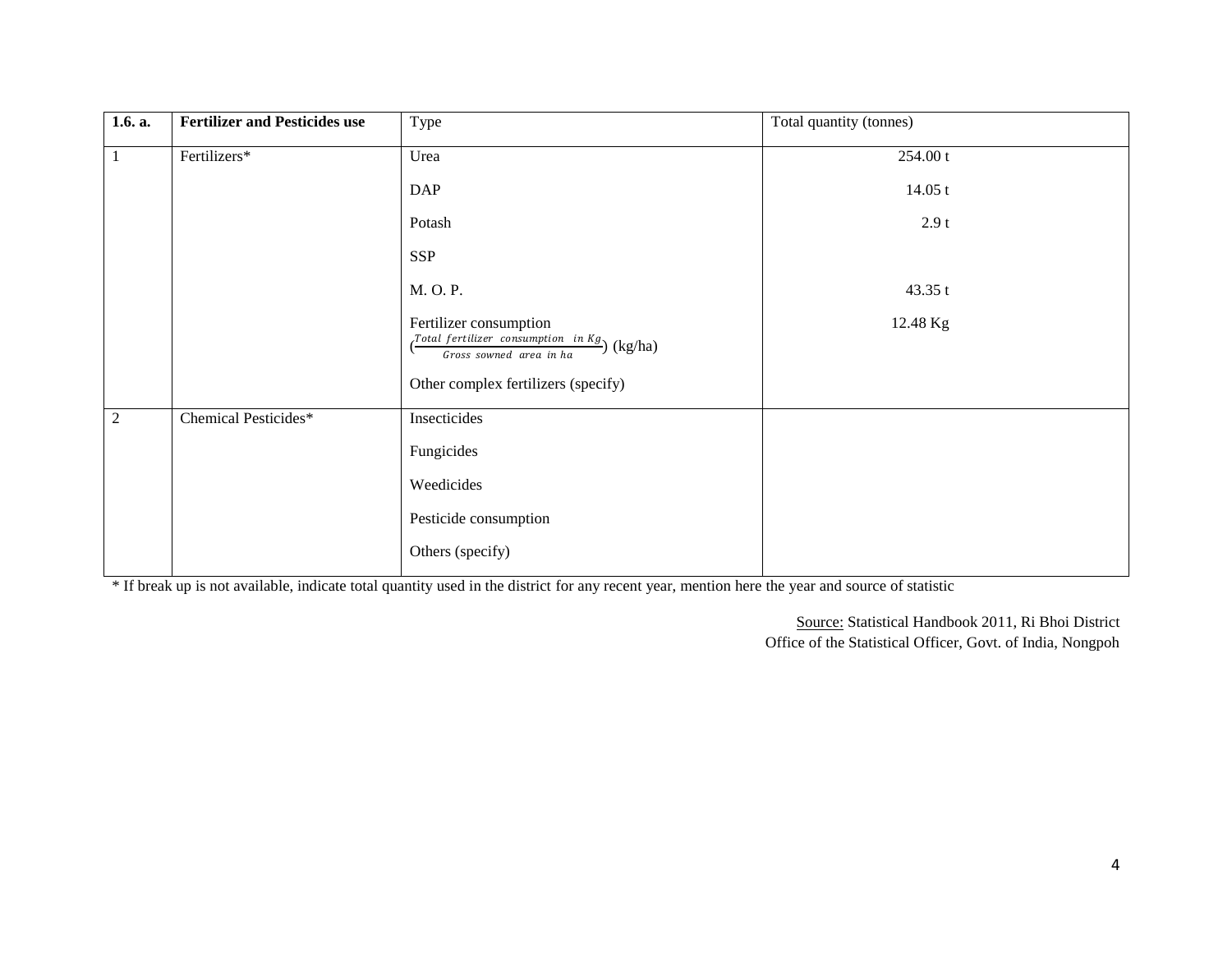#### **1.7 Area under major field crops & horticulture (as per latest figures) (Specify year 2009-10 eg., 2008-09)**

| 1.7 | S.No.              | Major field crops |                  | Area $(900 \text{ ha})$ |              |                  |                |              |        |       |  |
|-----|--------------------|-------------------|------------------|-------------------------|--------------|------------------|----------------|--------------|--------|-------|--|
|     |                    | cultivated        |                  | <b>Kharif</b>           |              | Rabi             |                |              |        |       |  |
|     |                    |                   | <b>Irrigated</b> | <b>Rainfed</b>          | <b>Total</b> | <b>Irrigated</b> | <b>Rainfed</b> | <b>Total</b> | Summer | Grand |  |
|     |                    |                   |                  |                         |              |                  |                |              |        | total |  |
|     |                    | Rice              |                  |                         | 9.414        |                  |                | 0.192        |        | 9.606 |  |
|     | $\mathcal{D}$<br>∠ | Wheat             |                  |                         |              |                  |                | 0.003        |        | 0.003 |  |
|     | 3                  | Maize             |                  |                         | 1.517        |                  |                |              |        | 1.517 |  |
|     | $\overline{4}$     | Other Cereals     |                  |                         |              |                  |                | 0.013        |        | 0.013 |  |
|     | 5                  | Pulses            |                  |                         | 0.155        |                  |                | 0.028        |        | 0.183 |  |
|     | 6                  | Oilseeds          |                  |                         |              |                  |                | 0.159        |        | 0.159 |  |

Source: 1) State Level Crop Statistics on Rabi Crops 2009-10

2) State Level Crop Statistics on Kharif Crops 2009-10

Directorate of Economics and Statistics, Govt. of Meghalaya

| S. No.         | Horticulture crops -  | Area ('000 ha) |                  |                |  |  |  |  |
|----------------|-----------------------|----------------|------------------|----------------|--|--|--|--|
|                | <b>Fruits</b>         | <b>Total</b>   | <b>Irrigated</b> | <b>Rainfed</b> |  |  |  |  |
|                | <b>Khasi Mandarin</b> | 0.228          |                  |                |  |  |  |  |
| $\overline{c}$ | <b>Assam Lemon</b>    | 0.040          |                  |                |  |  |  |  |
| 3              | Pumello               | 0.040          |                  |                |  |  |  |  |
| 4              | <b>Banana</b>         | 0.872          |                  |                |  |  |  |  |
| 5              | Pineapple             | 3.654          |                  |                |  |  |  |  |
| Others         | Papaya, Other         | 0.183          |                  |                |  |  |  |  |
| (specify)      | <b>Citrus Fruits</b>  |                |                  |                |  |  |  |  |
|                | Horticulture crops -  | <b>Total</b>   | <b>Irrigated</b> | <b>Rainfed</b> |  |  |  |  |
|                | <b>Vegetables</b>     |                |                  |                |  |  |  |  |
|                | Cowpea                | 0.004          |                  |                |  |  |  |  |
| 2              | <b>Potato</b>         | 0.025          |                  |                |  |  |  |  |
| 3              | <b>Chillies</b>       | 0.093          |                  |                |  |  |  |  |
| 4              |                       |                |                  |                |  |  |  |  |
| 5              |                       |                |                  |                |  |  |  |  |
| Others         |                       |                |                  |                |  |  |  |  |
| (specify)      |                       |                |                  |                |  |  |  |  |
|                | <b>Medicinal and</b>  | <b>Total</b>   | <b>Irrigated</b> | <b>Rainfed</b> |  |  |  |  |
|                | <b>Aromatic crops</b> |                |                  |                |  |  |  |  |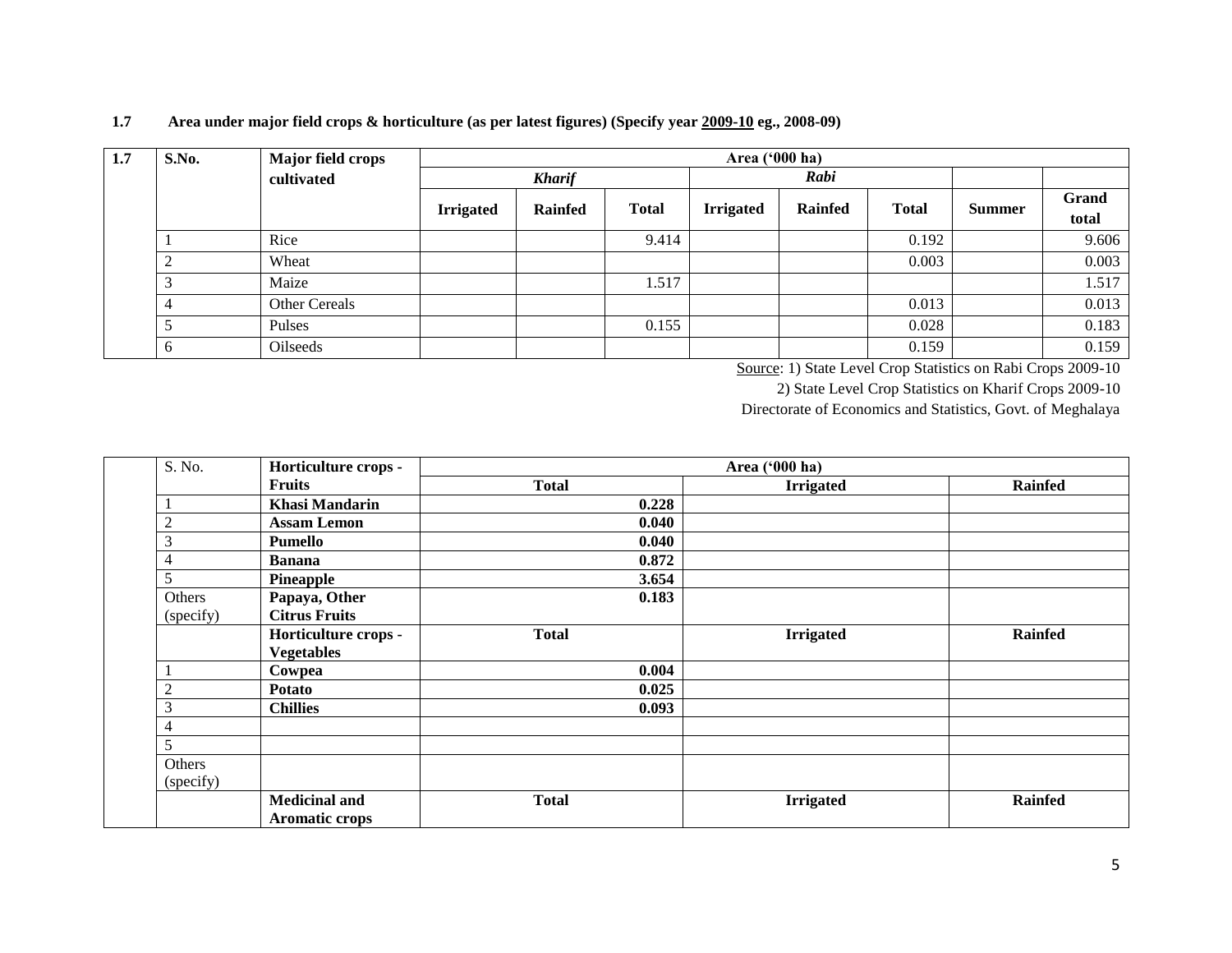| $\mathbf{1}$        | <b>Turmeric</b>                        | 0.092        |                  |                |
|---------------------|----------------------------------------|--------------|------------------|----------------|
| $\overline{c}$      | <b>Ginger</b>                          | 0.973        |                  |                |
| 3                   |                                        |              |                  |                |
| $\overline{4}$      |                                        |              |                  |                |
| 5                   |                                        |              |                  |                |
| Others<br>(specify) |                                        |              |                  |                |
|                     | <b>Plantation crops</b>                | <b>Total</b> | <b>Irrigated</b> | <b>Rainfed</b> |
| 1                   | Arecanut                               | 0.149        |                  |                |
| $\overline{2}$      | Tea leaf                               | 1.110        |                  |                |
| $\mathfrak{Z}$      | <b>Black Pepper</b>                    | 0.146        |                  |                |
| $\overline{4}$      | <b>Rubber</b>                          | 0.887        |                  |                |
| 5                   | <b>Coffee</b>                          | 0.072        |                  |                |
| Others<br>(Specify) | Eg., industrial<br>pulpwood crops etc. |              |                  |                |
|                     | <b>Fodder crops</b>                    | <b>Total</b> | <b>Irrigated</b> | <b>Rainfed</b> |
|                     | <b>Maize</b>                           | 0.02544      | <b>Nil</b>       | 0.02544        |
| $\overline{c}$      | Oats                                   | 0.01279      | 0.01220          | 0.00059        |
| $\mathfrak{Z}$      |                                        |              |                  |                |
| $\overline{4}$      |                                        |              |                  |                |
| 5                   |                                        |              |                  |                |
| Others<br>(Specify) |                                        |              |                  |                |
|                     | <b>Total fodder crop</b><br>area       | 0.03823      | 0.01220          | 0.02603        |
|                     | Others (specify)                       |              |                  |                |

Source: 1) State Level Crop Statistics on Rabi Crops 2009-10

2) State Level Crop Statistics on Kharif Crops 2009-10

Directorate of Economics and Statistics, Govt. of Meghalaya

3) Office of A.H.& Vety Officer, Ri Bhoi, Nongpoh, Govt. of Meghalaya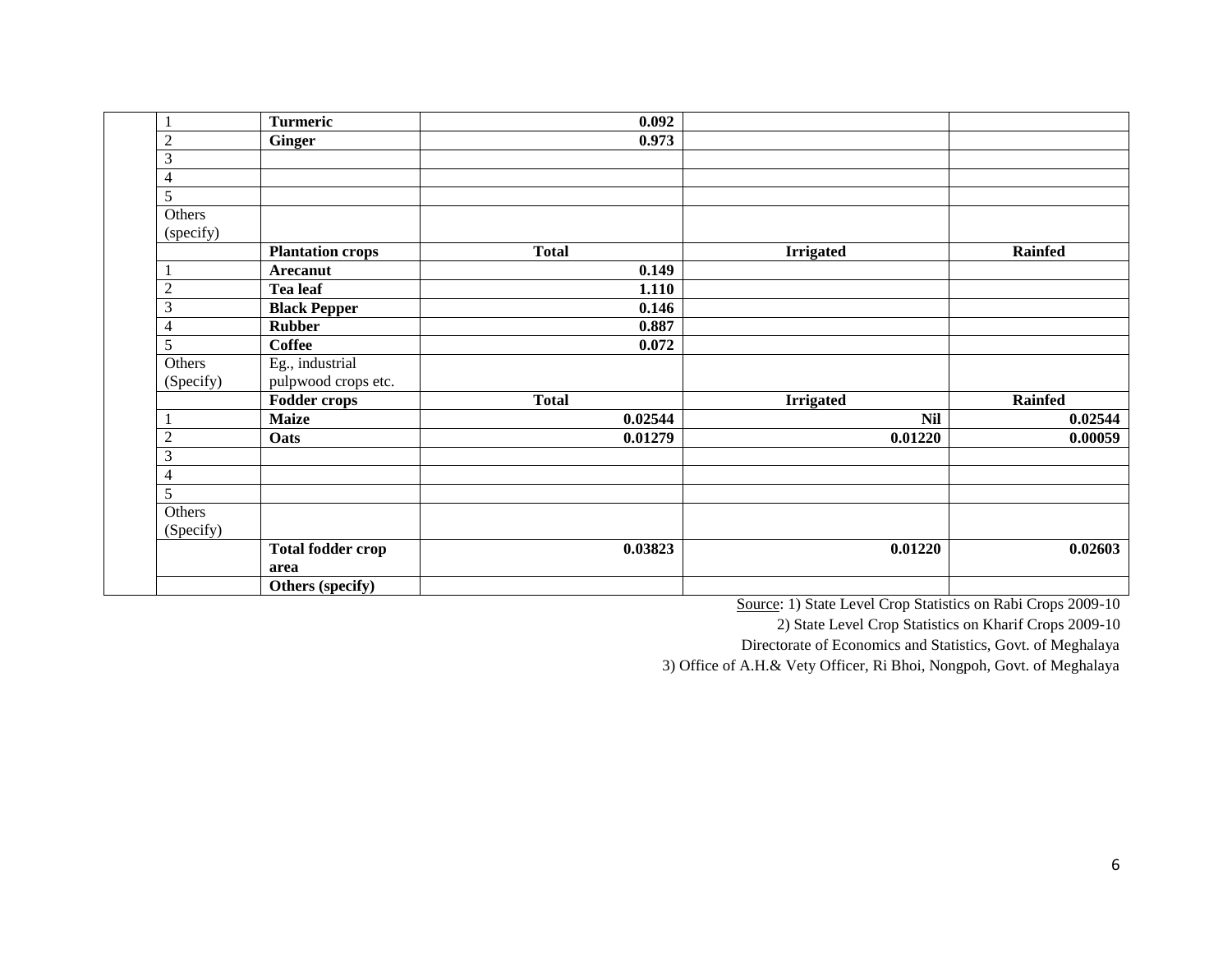| $\overline{1.8}$ | <b>Livestock</b>                                |                               | <b>Male ('000)</b> |                    | Female ('000)                            |                                                           | <b>Total ('000)</b>               |  |
|------------------|-------------------------------------------------|-------------------------------|--------------------|--------------------|------------------------------------------|-----------------------------------------------------------|-----------------------------------|--|
|                  | Indigenous cattle                               |                               |                    | 22.781             |                                          | 25.645                                                    | 48.426                            |  |
|                  | Improved / Crossbred cattle                     |                               |                    | 0.538              |                                          | 8.507                                                     | 9.045                             |  |
|                  | Buffaloes (local low yielding)                  |                               |                    | 1.781              |                                          | 1.823                                                     | 3.604                             |  |
|                  | <b>Improved Buffaloes</b>                       |                               |                    |                    |                                          |                                                           |                                   |  |
|                  | Goat                                            |                               |                    | 5.631              |                                          | 7.776                                                     | 13.407                            |  |
|                  | Sheep                                           |                               |                    | 0.065              |                                          | 0.101                                                     | 0.166                             |  |
|                  | Pig                                             |                               |                    | 19.495             |                                          | 18.193                                                    | 37.698                            |  |
|                  | Mithun                                          |                               |                    |                    |                                          |                                                           |                                   |  |
|                  | Yak                                             |                               |                    | $\overline{a}$     |                                          | $\blacksquare$                                            |                                   |  |
|                  | Horses & ponies                                 |                               |                    | 0.060              |                                          | 0.036                                                     | 0.096                             |  |
|                  | Rabbit (Angora)                                 |                               |                    | 0.364              |                                          | 0.545                                                     | 0.909                             |  |
|                  | Commercial dairy farms (Number) -80             |                               |                    |                    |                                          |                                                           |                                   |  |
| 1.9              | <b>Poultry</b>                                  |                               | No. of farms       |                    | Total No. of birds ('000)                |                                                           |                                   |  |
|                  | Commercial                                      |                               |                    | $\overline{35}$    |                                          |                                                           | 32.300                            |  |
|                  | Backyard                                        |                               |                    | 450                |                                          |                                                           |                                   |  |
| 1.10             | Fisheries (Data source: Chief Planning Officer) |                               |                    |                    |                                          |                                                           |                                   |  |
|                  | A. Capture                                      |                               |                    |                    |                                          |                                                           |                                   |  |
|                  | i) Marine (Data Source: Fisheries Department)   | No. of fishermen              |                    | <b>Boats</b>       | <b>Nets</b>                              |                                                           | <b>Storage</b><br>facilities (Ice |  |
|                  |                                                 |                               | Mechanized         | Non-<br>mechanized | Mechanized<br>(Trawl nets,<br>Gill nets) | Non-mechanized<br>(Shore Seines,<br>Stake & trap<br>nets) | plants etc.)                      |  |
|                  | ii) Inland (Data Source: Fisheries Department)  | No. Farmer owned ponds<br>405 |                    |                    | <b>No. of Reservoirs</b><br>$\mathbf{1}$ | No. of village tanks<br>45                                |                                   |  |
|                  | <b>B.</b> Culture                               |                               |                    |                    |                                          |                                                           |                                   |  |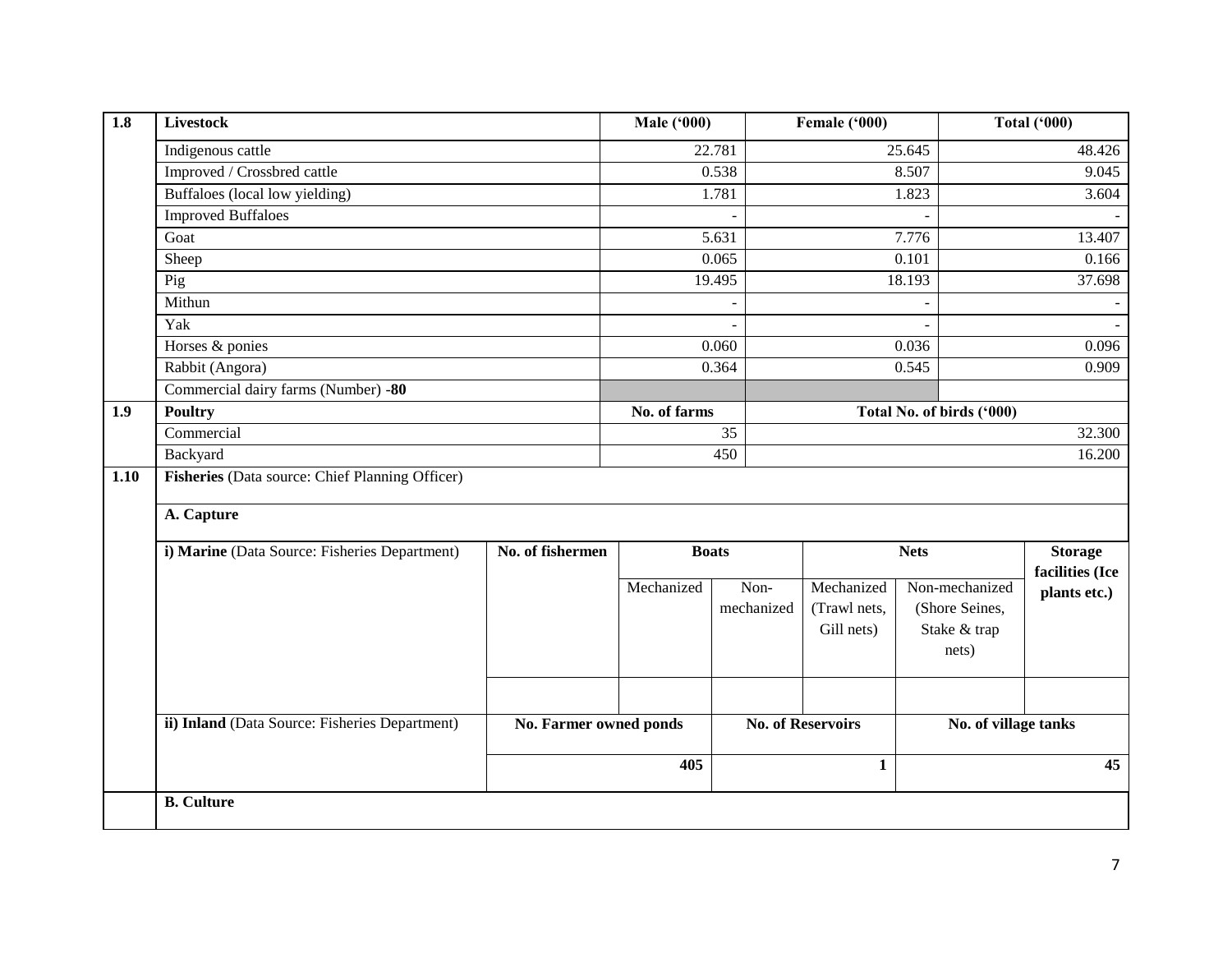|                                                             | Water Spread Area (ha) | Yield<br>(t/ha/yr) | <b>Production ('000</b><br>tons) |
|-------------------------------------------------------------|------------------------|--------------------|----------------------------------|
| i) Brackish water (Data Source: MPEDA/Fisheries Department) |                        |                    |                                  |
| ii) Fresh water (Data Source: Fisheries Department)         | 748.566                | 12                 | 89.867                           |
| <b>Others</b>                                               |                        |                    |                                  |

Source:1) Office of A.H.& Vety Officer, Ri Bhoi, Nongpoh, Govt. of Meghalaya

2) Office of the Superintendent of Fisheries, Ri Bhoi, Nongpoh, Govt. of Meghalaya

#### **1.11 Production and Productivity of major crops** (Average of last 5 years: 2004, 05, 06, 07, 08; specify years)

| 1.11   | Name of                                                           | <b>Kharif</b>          |                                                                           |                       | Rabi                    |                       | <b>Summer</b>           |                       | <b>Total</b>            |                                              |
|--------|-------------------------------------------------------------------|------------------------|---------------------------------------------------------------------------|-----------------------|-------------------------|-----------------------|-------------------------|-----------------------|-------------------------|----------------------------------------------|
|        | crop                                                              | Production<br>(1000 t) | Productivity<br>(kg/ha)                                                   | Production<br>(000 t) | Productivity<br>(kg/ha) | Production<br>(000 t) | Productivity<br>(kg/ha) | Production<br>(000 t) | Productivity<br>(kg/ha) | residue as<br>fodder<br>$(000 \text{ tons})$ |
|        | Major Field crops (Crops to be identified based on total acreage) |                        |                                                                           |                       |                         |                       |                         |                       |                         |                                              |
| Crop 1 | Rice                                                              | 256.85                 | 2674                                                                      |                       |                         |                       |                         | 256.85                | 2674                    |                                              |
| Crop 2 | Wheat                                                             | 1.19                   | 1788                                                                      |                       |                         |                       |                         | 1.19                  | 1788                    |                                              |
| Crop 3 | Maize                                                             | 34.27                  | 2259                                                                      |                       |                         |                       |                         | 34.27                 | 2259                    |                                              |
| Crop 4 |                                                                   |                        |                                                                           |                       |                         |                       |                         |                       |                         |                                              |
| Crop 5 |                                                                   |                        |                                                                           |                       |                         |                       |                         |                       |                         |                                              |
| Others |                                                                   |                        |                                                                           |                       |                         |                       |                         |                       |                         |                                              |
|        |                                                                   |                        | Major Horticultural crops (Crops to be identified based on total acreage) |                       |                         |                       |                         |                       |                         |                                              |
| Crop 1 | Khasi<br>Mandarin                                                 | 0.575                  | 5.867                                                                     |                       |                         |                       |                         | 0.575                 | 5.867                   |                                              |
| Crop 2 | Banana                                                            | 14.851                 | 17.554                                                                    |                       |                         |                       |                         | 14.851                | 17.554                  |                                              |
| Crop 3 | Arecanut                                                          | 0.074                  | 0.564                                                                     |                       |                         |                       |                         | 0.074                 | 0.564                   |                                              |
| Crop 4 | Tomato                                                            | 1.425                  | 9.965                                                                     |                       |                         |                       |                         | 1.425                 | 9.965                   |                                              |
| Crop 5 | Ginger                                                            | 6.432                  | 7.825                                                                     |                       |                         |                       |                         | 6.432                 | 7.825                   |                                              |
| Others | Pineapple                                                         | 39.066                 | 11.440                                                                    |                       |                         |                       |                         | 39.066                | 11.440                  |                                              |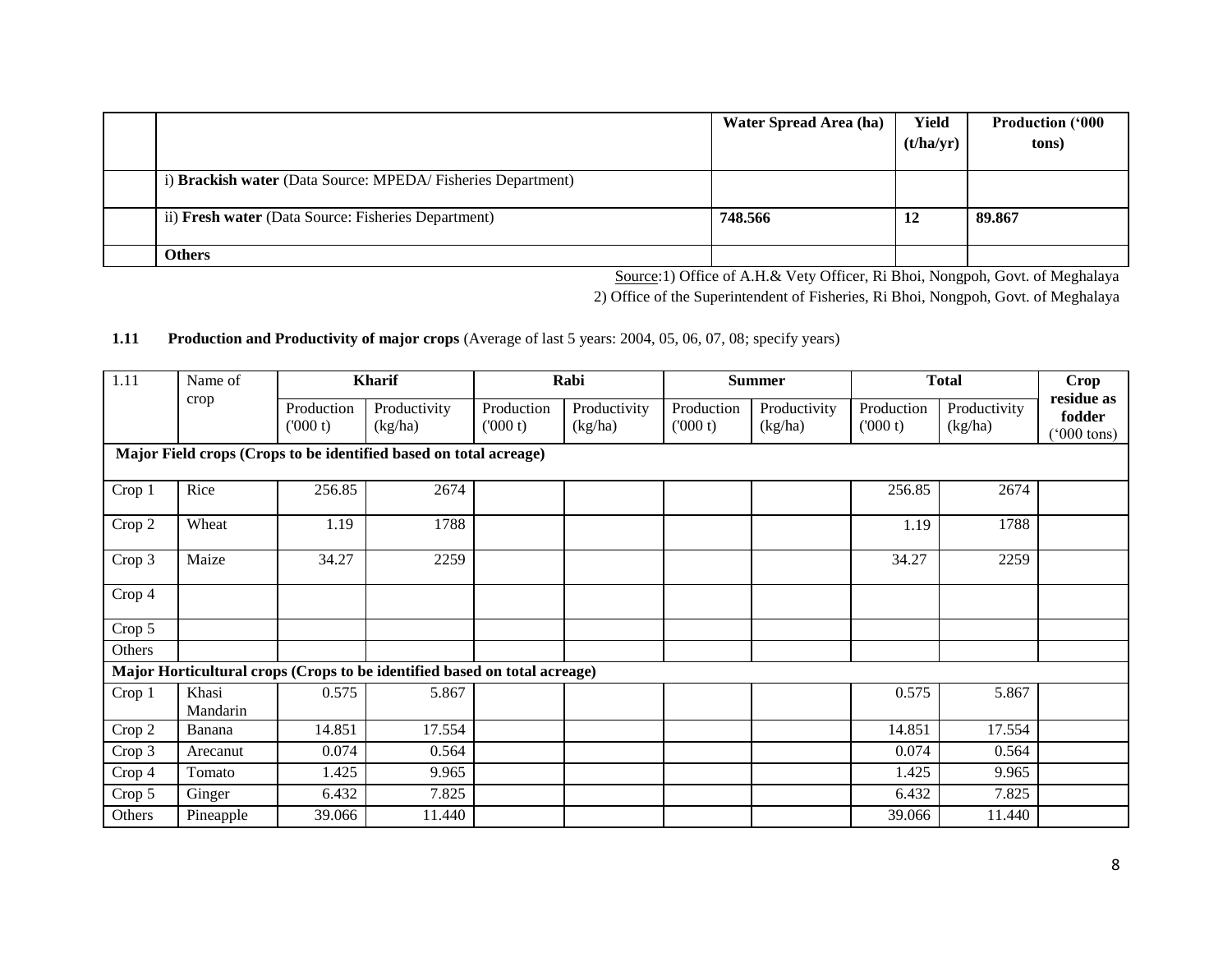| 1.12 | Sowing window for 5<br>major field crops<br>(start and end of normal<br>sowing period) | Crop 1: Ginger | $2: \underline{Tomato}$ | 3: Maize  | 4: Groundnut | 5: Paddy |
|------|----------------------------------------------------------------------------------------|----------------|-------------------------|-----------|--------------|----------|
|      | Kharif-Rainfed                                                                         | April-May      |                         | April-May | June- July   |          |
|      | Kharif-Irrigated                                                                       |                |                         |           |              | May-June |
|      | Rabi-Rainfed                                                                           |                | Feb-March               |           |              |          |
|      | Rabi-Irrigated                                                                         |                |                         |           |              | Sep-Oct  |
|      | Summer-irrigated                                                                       |                |                         |           |              |          |
|      | Summer-rainfed                                                                         |                |                         |           |              |          |

| 1.13 | What is the major contingency the district is prone to? (Tick mark) | Regular*    | <b>Occasional</b> | <b>None</b> |
|------|---------------------------------------------------------------------|-------------|-------------------|-------------|
|      | Drought                                                             |             | X                 |             |
|      | Flood                                                               |             | X                 |             |
|      | Cyclone                                                             |             | X                 |             |
|      | Hail storm                                                          |             | X                 |             |
|      | Heat wave                                                           |             |                   | $\mathbf X$ |
|      | Cold wave                                                           |             | $\mathbf X$       |             |
|      | Frost                                                               |             |                   | $\mathbf X$ |
|      | Sea water intrusion                                                 |             |                   | $\mathbf X$ |
|      | Snowfall                                                            |             |                   | $\mathbf X$ |
|      | Landslides                                                          |             | $\mathbf X$       |             |
|      | Earthquake                                                          |             | $\mathbf X$       |             |
|      | Pests and disease outbreak                                          |             |                   |             |
|      | Potato: Red Ant                                                     | $\mathbf X$ |                   |             |
|      | Blight                                                              |             | $\mathbf X$       |             |
|      | <b>Banana:</b> Scaring Beetle                                       | $\mathbf X$ |                   |             |
|      | Pseudo Stem Borer                                                   |             | $\mathbf X$       |             |
|      | Khasi Mandarin: Trunk Borer                                         |             |                   |             |
|      | Ginger: Stem Borer                                                  |             | $\mathbf X$       |             |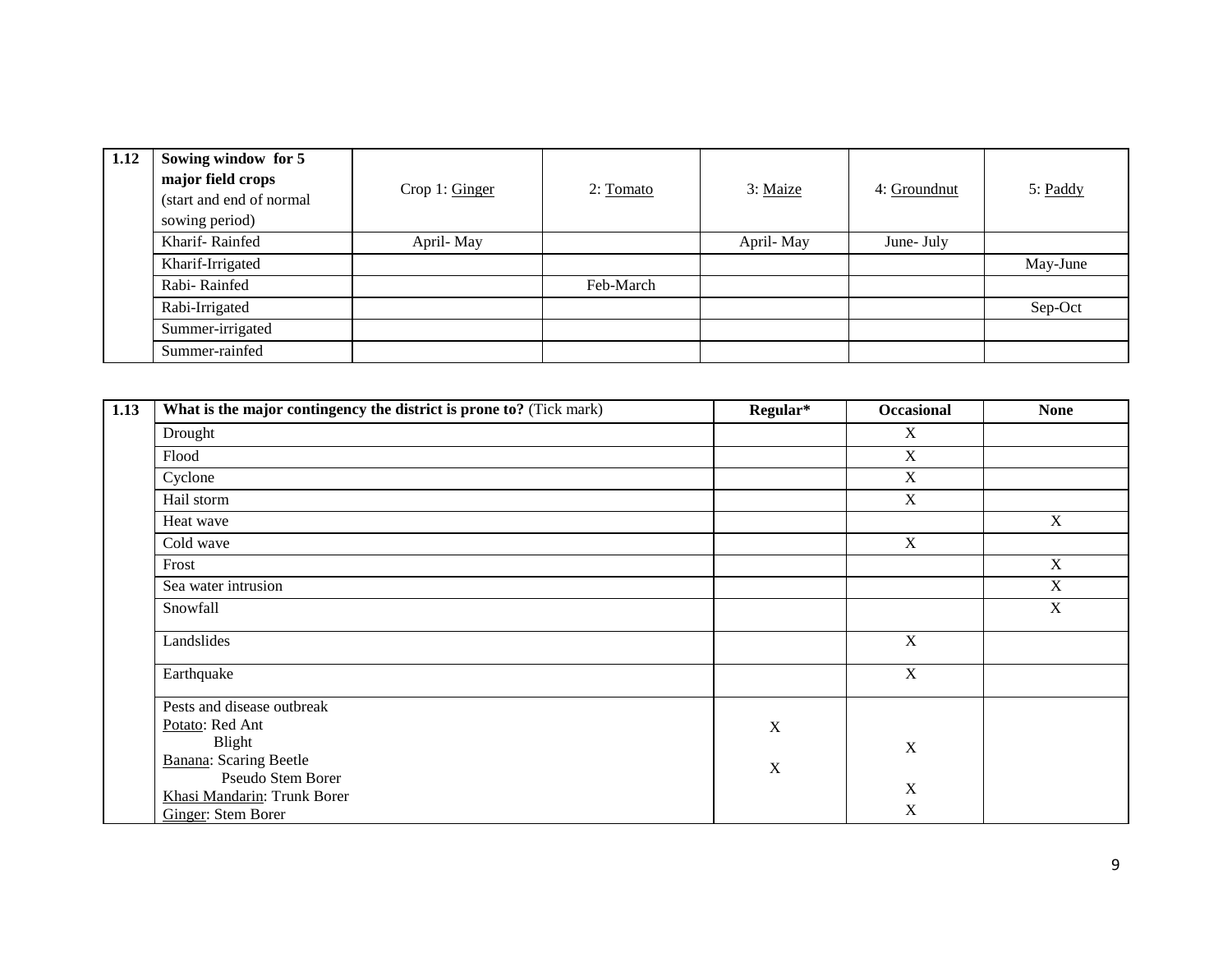| Soft Rot                   | X |             |   |
|----------------------------|---|-------------|---|
| Wilt                       |   | $\mathbf X$ |   |
| Cabbage: Cabbage Butterfly | X |             |   |
| <b>Black Rot</b>           |   | $\mathbf X$ | X |
| Brinjal: Wilt              |   |             |   |
| Tomato: Late Blight        |   |             |   |
| Wilt                       | X |             |   |
| Capsicum: Wilt             |   |             |   |
|                            |   |             | X |
|                            |   | $\mathbf X$ |   |
|                            |   | $\mathbf X$ |   |
|                            |   |             |   |
| Others: Lightening         |   | X           |   |
|                            |   |             |   |

\*When contingency occurs in six out of 10 years

| 1.14 | <b>Include Digital maps of</b><br>the district for | Location map of district within State as Annexure I | Enclosed: Yes |
|------|----------------------------------------------------|-----------------------------------------------------|---------------|
|      |                                                    | Mean annual rainfall as Annexure 2                  | Enclosed: Yes |
|      |                                                    | Soil map as Annexure 3                              | Enclosed: Yes |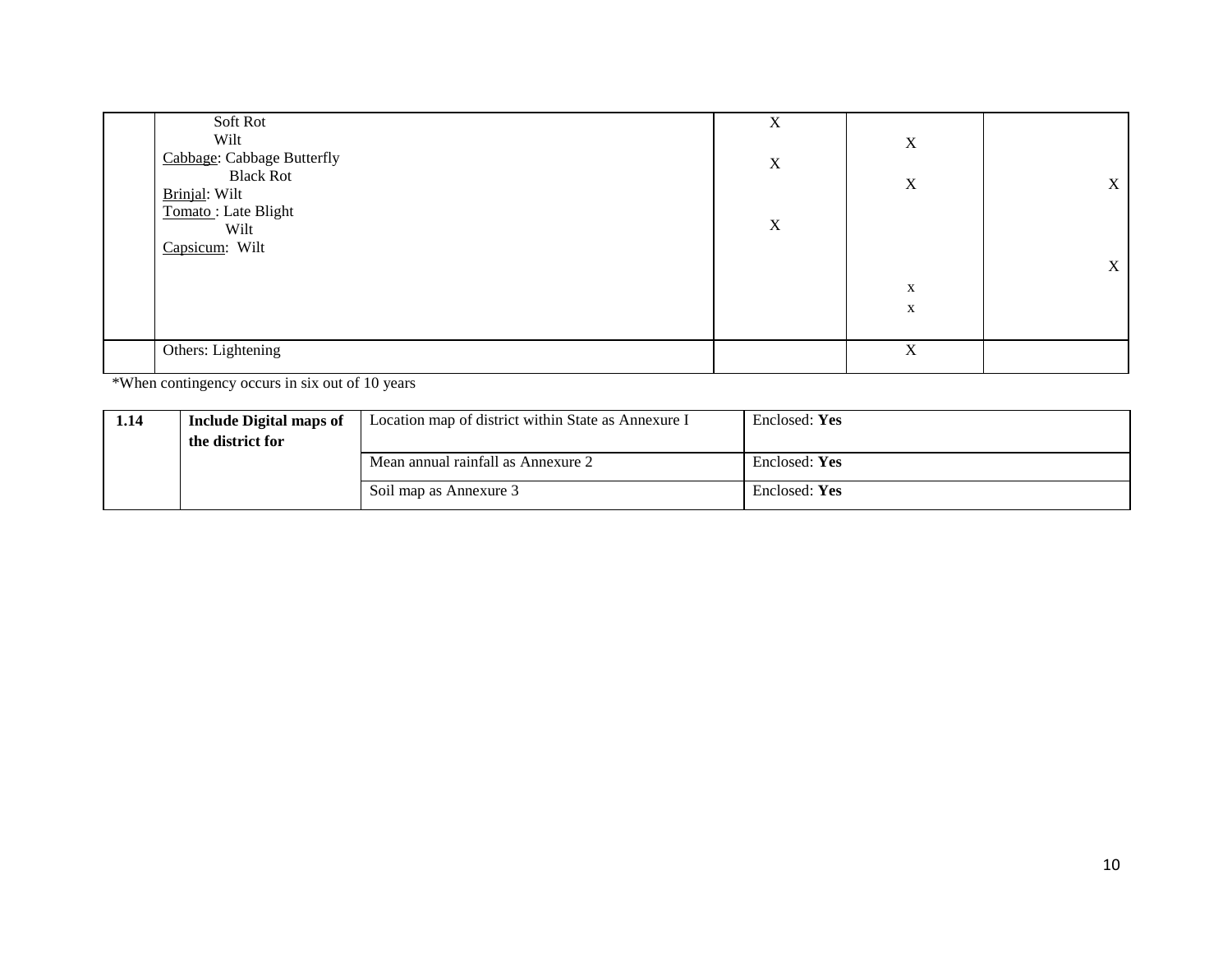**ANNEXURE I LOCATION MAP OF RI BHOI WITHIN THE STATE**

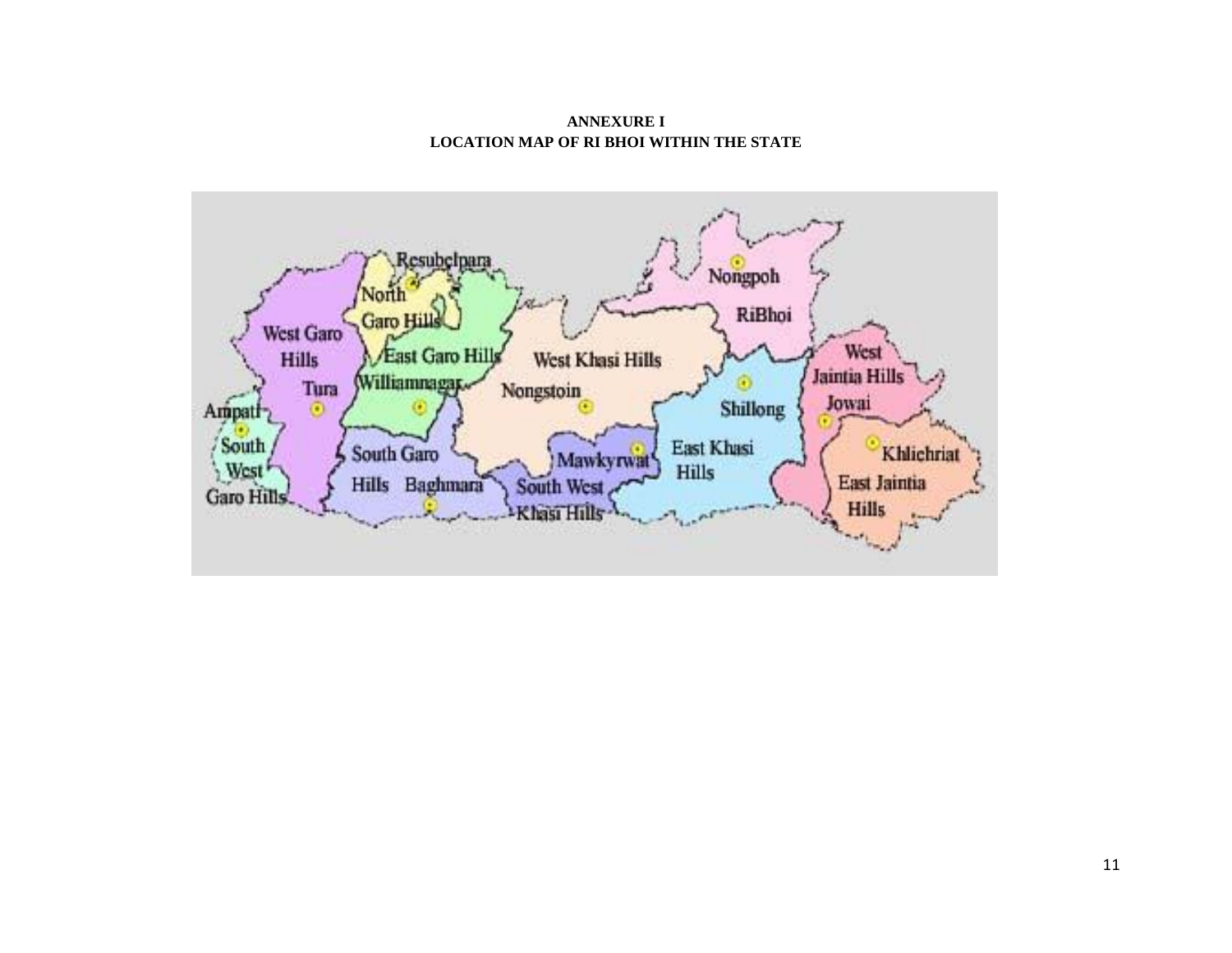**ANNEXURE II MEAN ANNUAL RAINFALL OF RI BHOI**

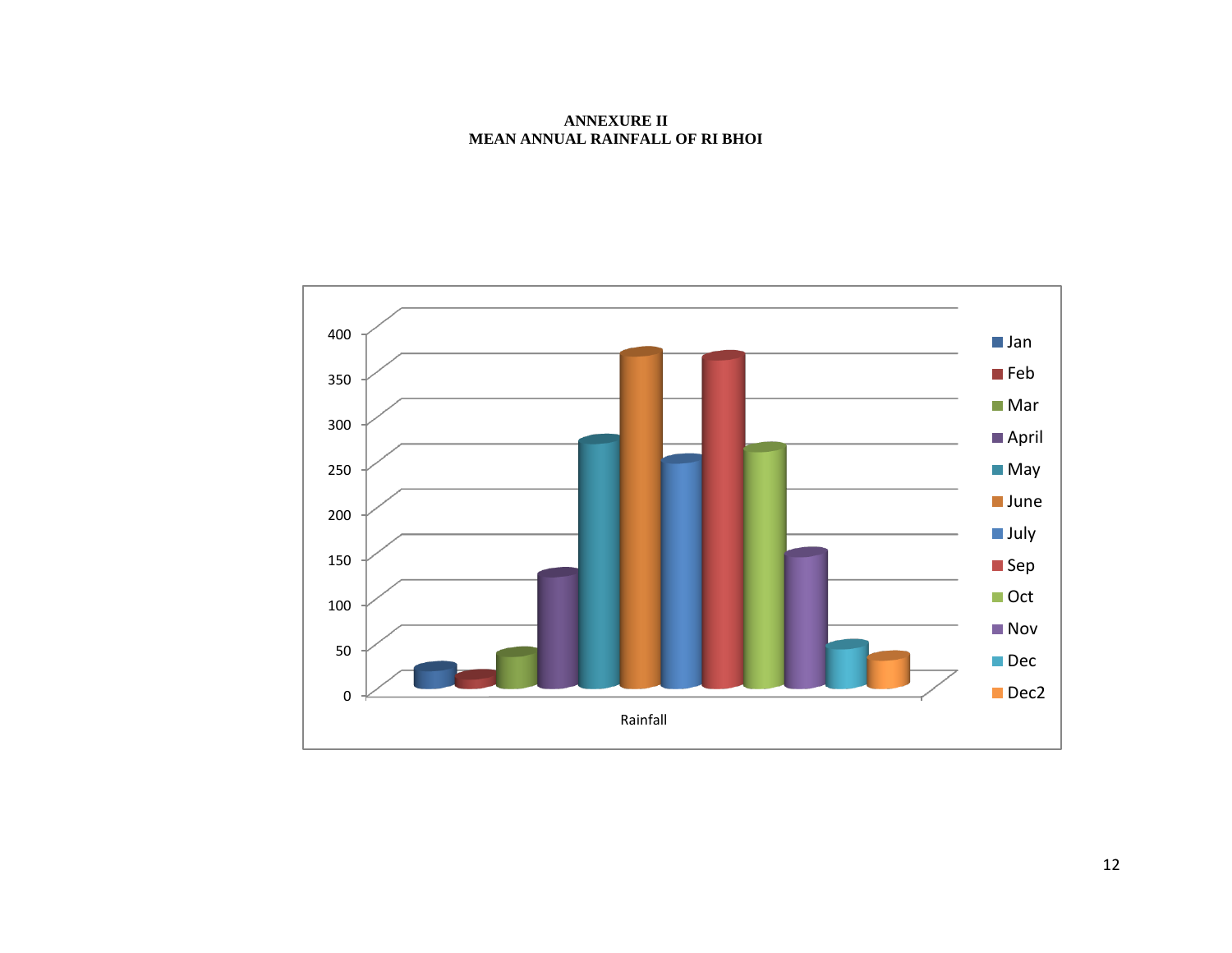**ANNEXURE III SOIL MAP OF RI BHOI DISTRICT**

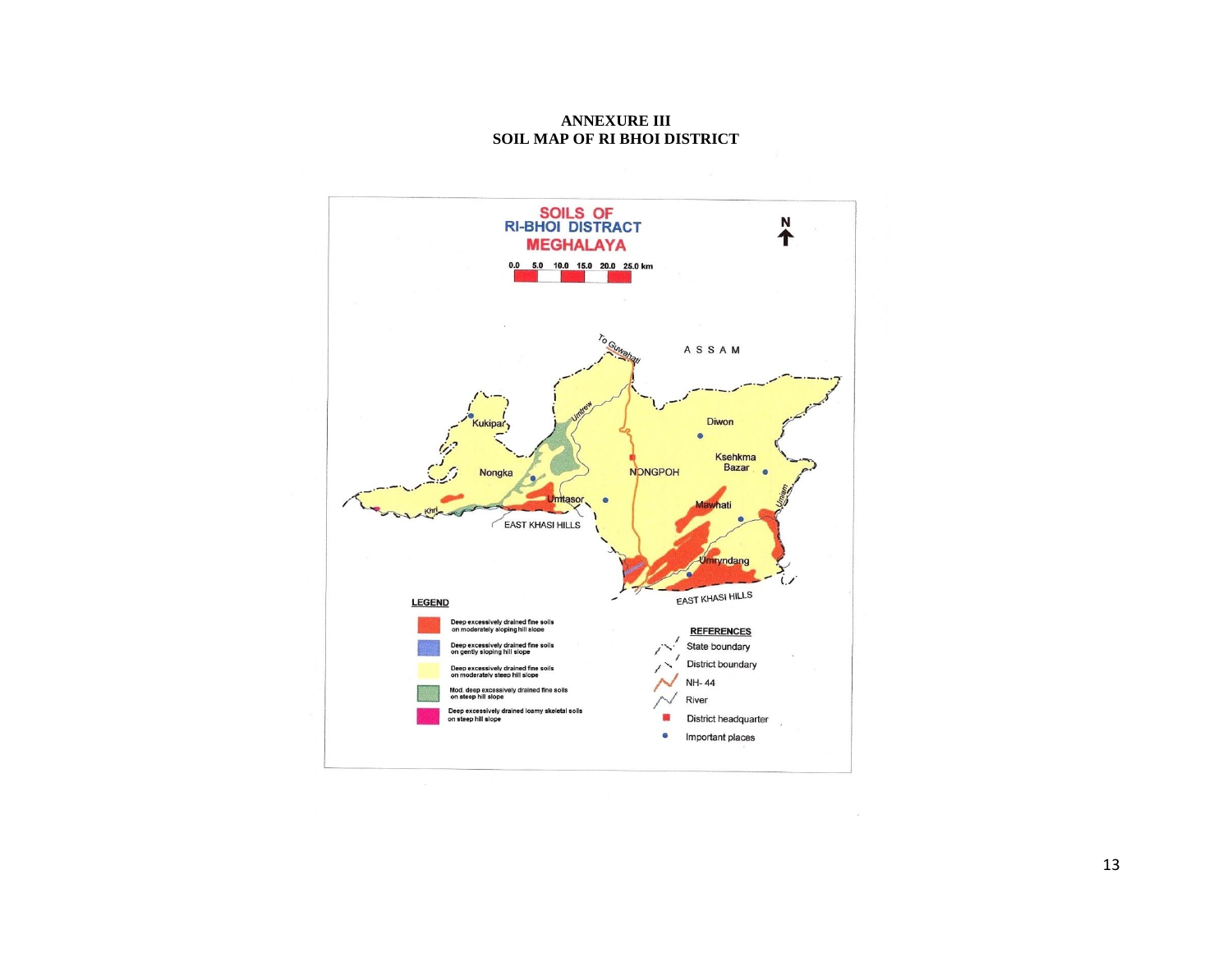## **2.0 Strategies for weather related contingencies**

### **2.1 Drought**

## **2.1.1 Rainfed situation (***maintain separate rows for each cropping system***)**

| <b>Condition</b>                                            |                                                                                   |                                       |                                   | <b>Suggested Contingency measures</b>                                                                                                                                                                                                                                                                                                                        |                                     |
|-------------------------------------------------------------|-----------------------------------------------------------------------------------|---------------------------------------|-----------------------------------|--------------------------------------------------------------------------------------------------------------------------------------------------------------------------------------------------------------------------------------------------------------------------------------------------------------------------------------------------------------|-------------------------------------|
| <b>Early season</b><br>drought (delayed<br>onset)           | <b>Major Farming</b><br>situation                                                 | <b>Normal Crop/cropping</b><br>system | Change in<br>crop/cropping system | <b>Agronomic measures</b>                                                                                                                                                                                                                                                                                                                                    | <b>Remarks</b> on<br>Implementation |
| Delay by 2 weeks<br>(Specify month) *<br>i.e. June 3rd Week | 1.Upland<br>with<br>moderate<br>high<br>to<br>rainfall, no irrigation<br>facility | Ginger<br>Turmeric                    | No Change<br>No Change            | • Normal sowing of<br>ginger can be done<br>• Application of<br>recommended amount of<br>organic manures before<br>sowing & deep<br>ploughing 2-3 times.<br>• Mulching with plant<br>materials<br>• Normal sowing of<br>turmeric can be done<br>• Application of<br>recommended amount of<br>organic manures before<br>sowing & deep<br>ploughing 2-3 times. |                                     |
|                                                             |                                                                                   | Cucurbitaceous crops<br>like cucumber | No change                         | • Mulching with plant<br>materials<br>· Cucumber var. Malini<br>• Irrigation, mulching<br>should be provided.                                                                                                                                                                                                                                                | Sowing time is up to<br>June.       |
|                                                             |                                                                                   | Paddy                                 | No change                         | • Planting of short<br>duration/drought                                                                                                                                                                                                                                                                                                                      |                                     |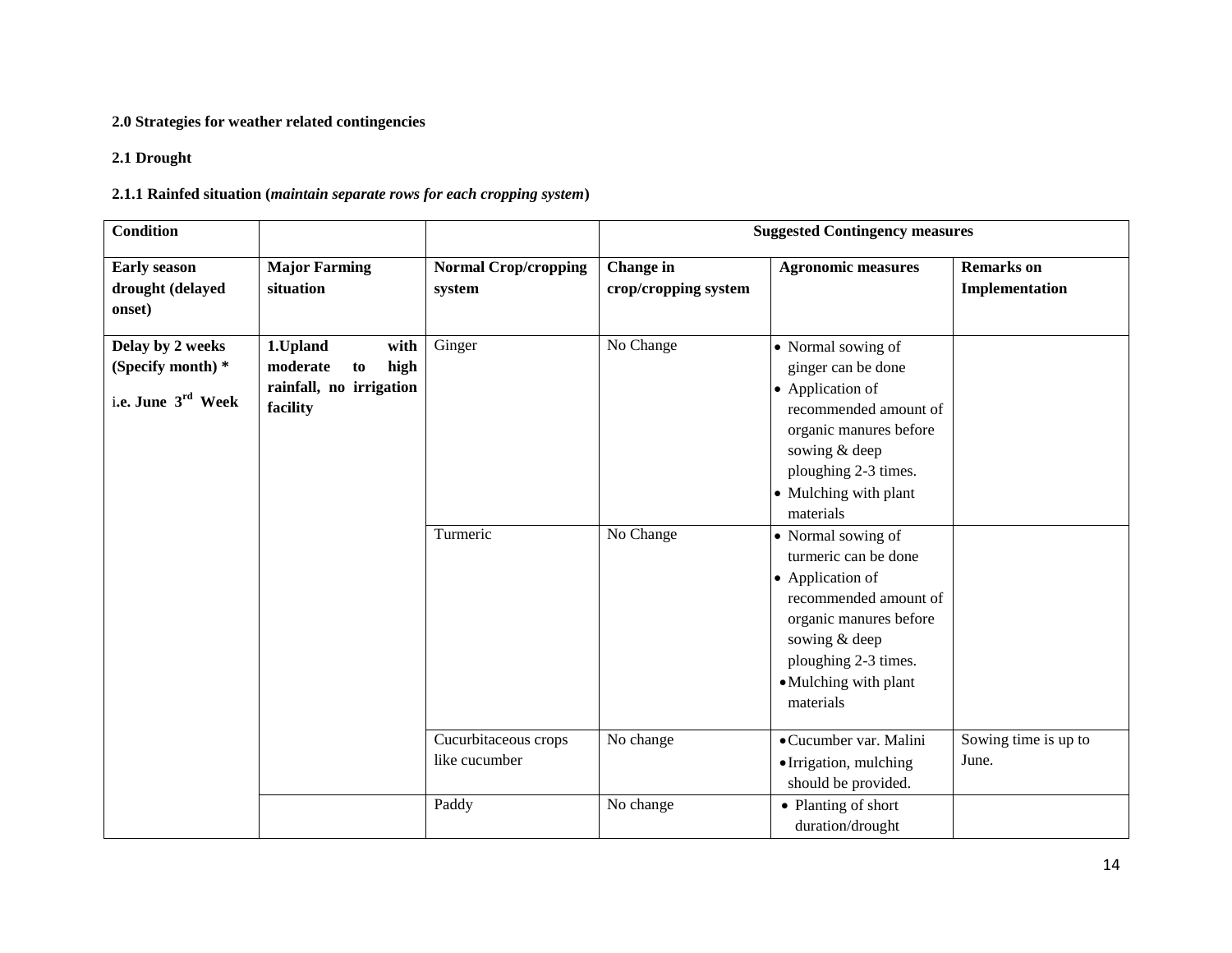| 3 <sup>rd</sup> week of June |  | tolerant varieties<br>(Bhalum 1, 2 etc).   |  |
|------------------------------|--|--------------------------------------------|--|
|                              |  | • Weeding, Intercultural                   |  |
|                              |  | operations,                                |  |
|                              |  | • 2% urea spray for<br>nutrition (20 g/lit |  |
|                              |  | water)                                     |  |
|                              |  | $\bullet$ 2% KCl (Potash)                  |  |
|                              |  | (20g/lit water) for<br>drought tolerance.  |  |
|                              |  | Application should be                      |  |
|                              |  | done at tillering stage.                   |  |
|                              |  | • If rice is harvested<br>during Aug-      |  |
|                              |  | Frenchbean may be                          |  |
|                              |  | taken for seed purpose.                    |  |
|                              |  | • If harvested in Sept-                    |  |
|                              |  | Frenchbean may be<br>taken for green pod.  |  |
|                              |  | • Oct-Toria/Lentil may                     |  |
|                              |  | be taken.                                  |  |
|                              |  | • Followed by Black                        |  |
|                              |  | gram, Soyabean,<br>Rapeseed, Lentil,       |  |
|                              |  | French Bean(Aug/Sep)                       |  |
|                              |  |                                            |  |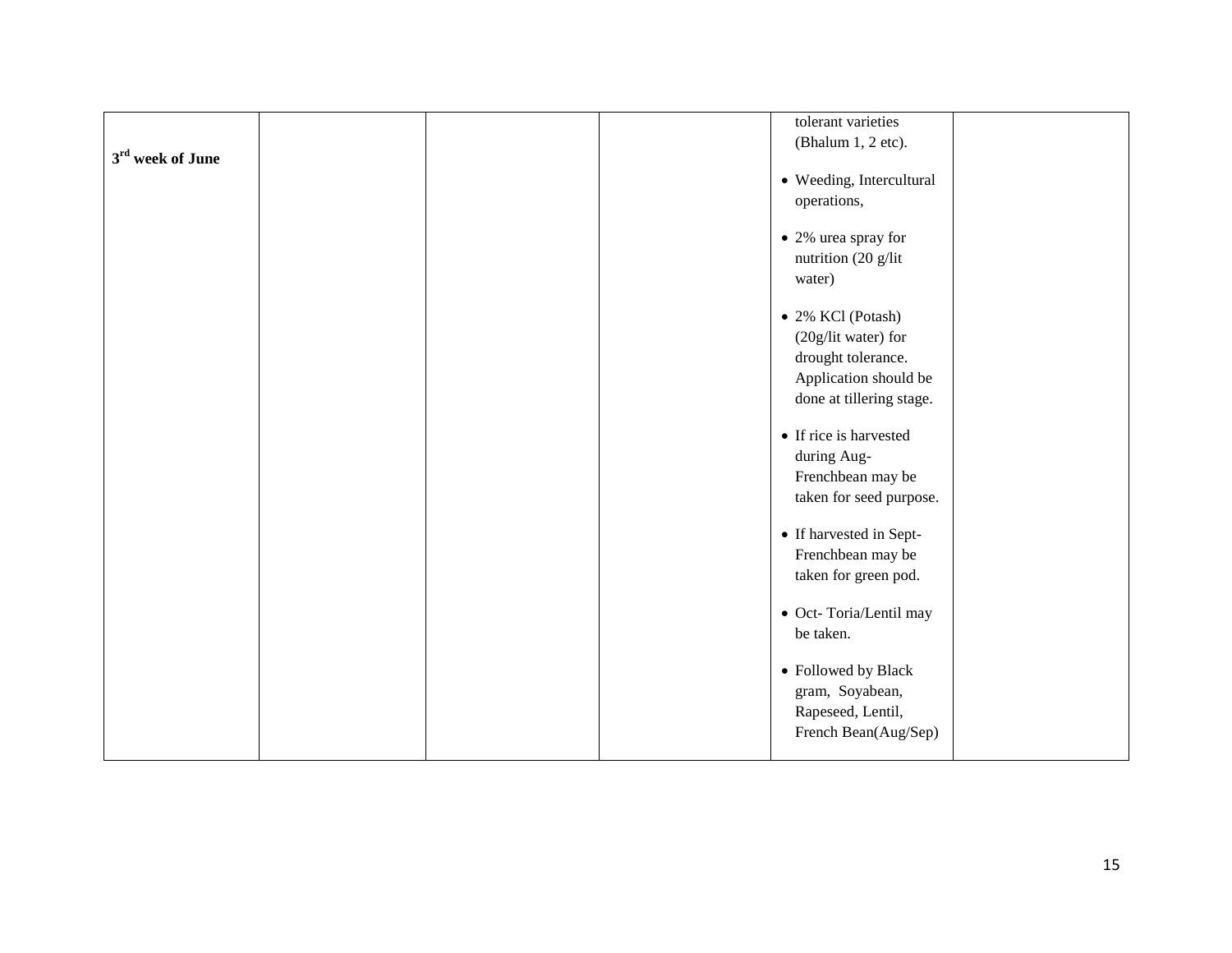| 3 <sup>rd</sup> week of June |                                                                                | <b>Rice based cropping</b><br>system<br>Paddy<br>a) | No change | • Intercropping,<br>Irrigation in nurseries<br>to be ensured.           |                                   |
|------------------------------|--------------------------------------------------------------------------------|-----------------------------------------------------|-----------|-------------------------------------------------------------------------|-----------------------------------|
|                              |                                                                                | $\text{Paddy}$ +<br>b)<br>Groundnut                 |           | • Intercropping<br>• Groundnut Var.: ICGS-<br>76                        |                                   |
|                              |                                                                                | $Paddy + Soybean$<br>c)                             |           | • Intercropping<br>• soybean Var.: JS-335                               |                                   |
|                              | 2. Medium land with<br>moderate to high<br>rainfall, no irrigation<br>facility | Guava, Khasi mandarin,<br>Assam lemon               | No change | • Normal planting of<br>locally available<br>varieties can be done.     | Planting time is upto<br>July-Aug |
|                              | 3. Lowland with<br>irrigation facility                                         | $Paddy + vegetables +$<br>Mustard                   | No change | • Mulching with locally<br>available materials<br>• Mustard Var.: TS-38 |                                   |
|                              |                                                                                | $Paddy + pea$                                       |           | • Mulching with locally<br>available materials<br>• Pea Var.: Azad      |                                   |

| <b>Condition</b>                                       |                                                                           |                                       | <b>Suggested Contingency measures</b>                               |                                                                                                                                       |                                                                                                   |  |
|--------------------------------------------------------|---------------------------------------------------------------------------|---------------------------------------|---------------------------------------------------------------------|---------------------------------------------------------------------------------------------------------------------------------------|---------------------------------------------------------------------------------------------------|--|
| Early season drought<br>(delayed onset)                | <b>Major Farming</b><br>situation                                         | <b>Normal Crop/cropping</b><br>system | Change in<br>crop/cropping system<br><sup>c</sup> including variety | <b>Agronomic measures</b>                                                                                                             | <b>Remarks</b> on<br>Implementation                                                               |  |
| Delay by 4 weeks<br>(Specify month)<br>July $1st$ week | 1. Upland with<br>moderate to high<br>rainfall, no irrigation<br>facility | Ginger                                | Ginger Var: Nadia                                                   | • Application of<br>recommended amount<br>of organic manures<br>before sowing & deep<br>ploughing 2-3 times.<br>• Mulching with waste | Divn. Of Horticulture,<br>ICAR, Umiam. Deptt. Of<br>Horticulture, Govt. of<br>Meghalaya, Shillong |  |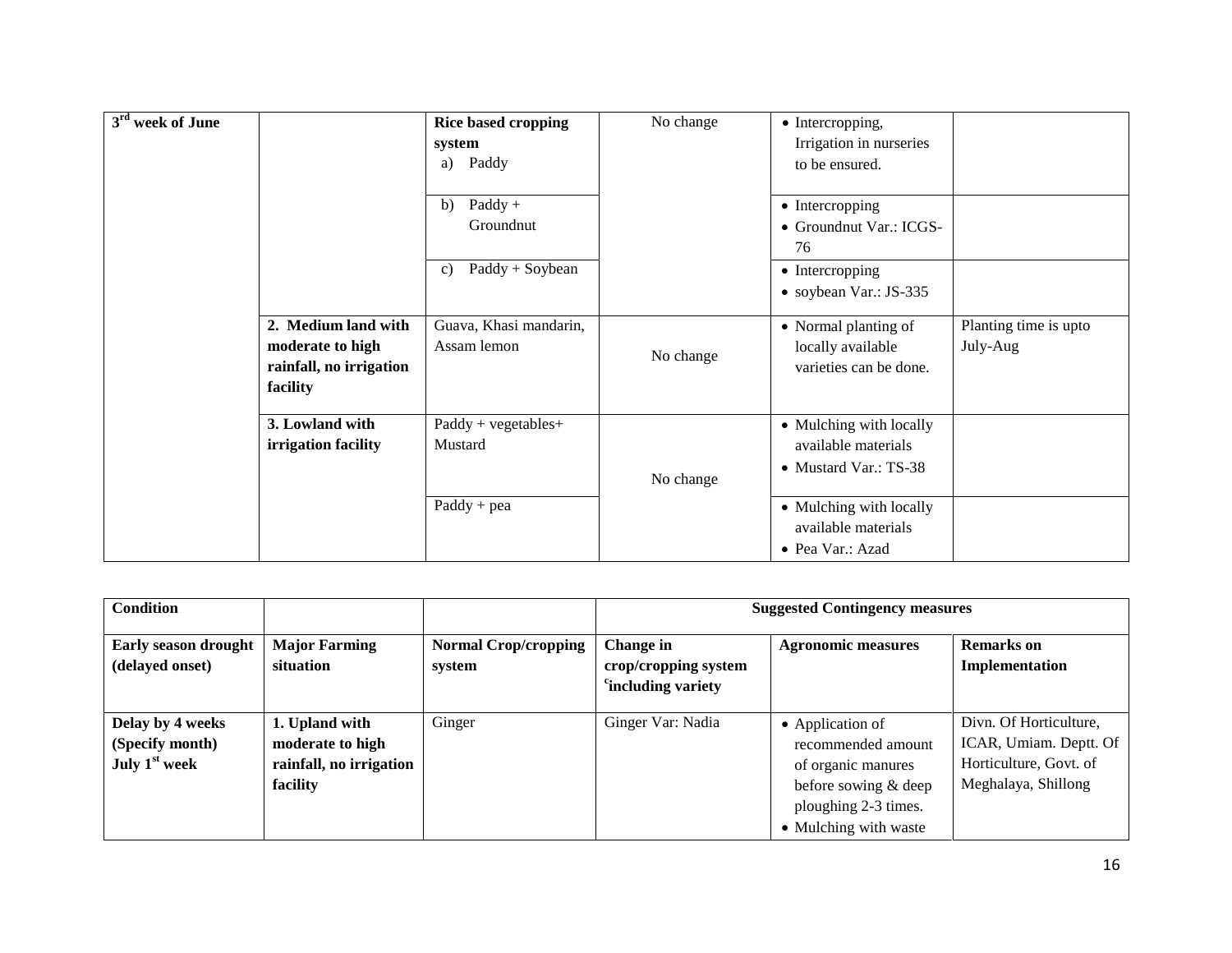|                    | Ginger + Cucumber       | Ginger Var: Nadia<br>Cucumber var- Malini | materials<br>• Intercropping with<br>Cucurbits<br>• Frequent intercultural<br>operation for<br>conservation of<br>moisture                                                                                                     |  |
|--------------------|-------------------------|-------------------------------------------|--------------------------------------------------------------------------------------------------------------------------------------------------------------------------------------------------------------------------------|--|
|                    | Turmeric                | Turmeric Var: Megha<br>Turmeric-1         | • Application of<br>recommended amount<br>of organic manures<br>before sowing & deep<br>ploughing 2-3 times.<br>• Mulching with waste<br>materials<br>• Frequent intercultural<br>operation for<br>conservation of<br>moisture |  |
| 2. Medium land     | Sweet potato, Colocasia | No change                                 | $\bullet\,$ Normal sowing of<br>sweet potato and<br>colocasia                                                                                                                                                                  |  |
| 3. Rainfed Lowland | Paddy                   | No change                                 | • Watering in nursery to<br>be ensured<br>• Mid altitude-<br>Shahsarang, Lampnah<br>• Low alt-Ranjit, IR 64<br>• Frequent intraculture<br>operations for<br>conservation of<br>moisture<br>• Closer spacing and                |  |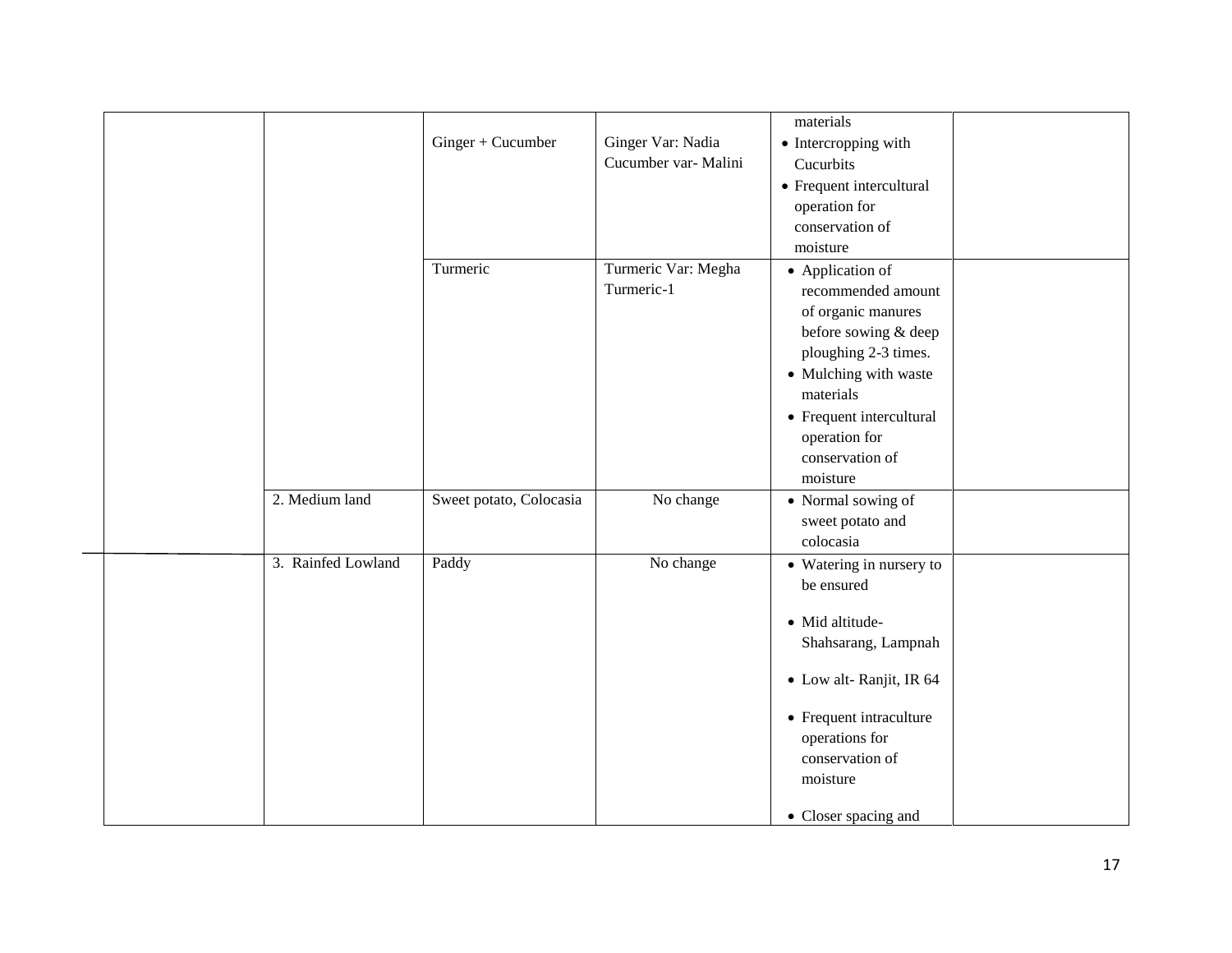|                      |                      |                             |                                                                        | increase seed rate and<br>nitrogen fertilizer rate<br>by 20-25%<br>• Stock rice seedling<br>(bundles) in corner of<br>main field for gap |                   |
|----------------------|----------------------|-----------------------------|------------------------------------------------------------------------|------------------------------------------------------------------------------------------------------------------------------------------|-------------------|
|                      |                      |                             |                                                                        | filling after<br>transplanting                                                                                                           |                   |
|                      |                      | Paddy                       | Short duration variety:<br>e.g Vivek Dhan 82, VL<br>Dhan 61, Luit etc. | $\bullet$ Intercultural<br>operations can be<br>delayed after first<br>ploughing<br>• Sowing of paddy<br>nursery at 15 days              |                   |
|                      |                      |                             |                                                                        | interval may be more<br>area put under nursery<br>• Mulching                                                                             |                   |
|                      |                      |                             |                                                                        | • Closer spacing and<br>increase seed rate and<br>nitrogen fertilizer rate<br>by 20-25%                                                  |                   |
|                      |                      |                             |                                                                        | • Stock rice seedling<br>(bundles) in corner of<br>main field for gap<br>filling after<br>transplanting                                  |                   |
| <b>Condition</b>     |                      |                             |                                                                        | <b>Suggested Contingency measures</b>                                                                                                    |                   |
| Early season drought | <b>Major Farming</b> | <b>Normal Crop/cropping</b> | <b>Change</b> in<br>crop/cropping system                               | <b>Agronomic measures</b>                                                                                                                | <b>Remarks</b> on |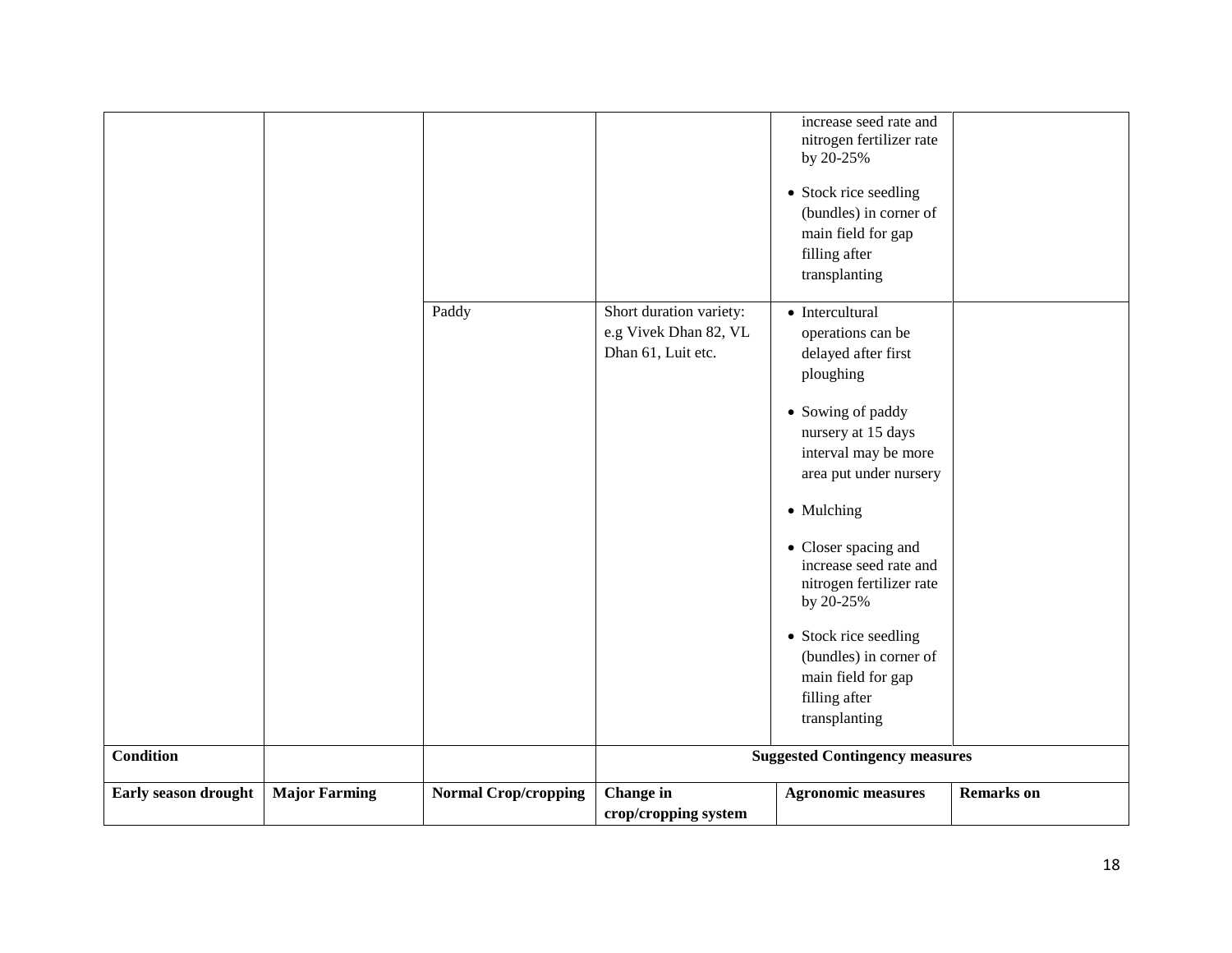| (delayed onset)                                                   | situation                                                                                        | system                                                                       | including variety                                                                                  |                                                                                                                                                                                                                                                                                                                                                                                                                                                                                              | Implementation |
|-------------------------------------------------------------------|--------------------------------------------------------------------------------------------------|------------------------------------------------------------------------------|----------------------------------------------------------------------------------------------------|----------------------------------------------------------------------------------------------------------------------------------------------------------------------------------------------------------------------------------------------------------------------------------------------------------------------------------------------------------------------------------------------------------------------------------------------------------------------------------------------|----------------|
| Delay by 6 weeks<br>(Specify month)<br>July 3 <sup>rd</sup> weeks | 1. Upland with<br>moderate to high<br>rainfall, no irrigation<br>facility<br>2. Rainfed, lowland | Sweet potato, Brinjal,<br>Carrot, Radish, Okra<br><b>Rice based cropping</b> | No change<br><b>Short duration rice</b>                                                            | • Normal sowing time<br>• Mulching<br>• Frequent intraculture<br>operation for<br>conservation of<br>moisture<br>• Puddling can be                                                                                                                                                                                                                                                                                                                                                           |                |
|                                                                   |                                                                                                  | system<br>Paddy + tomato -<br>a)<br>pea                                      | variety: Vivek Dhan 82,<br>VL Dhan 61, Luit etc.<br>Tomato Var: Rocky,<br>Avinash<br>Pea Var: Azad | delayed in rainfed<br>lowland<br>· Pea/lentil can be<br>grown under zero<br>tillage after rice<br>harvest with adequate<br>water (drainage)<br>management<br>• System of Rice<br>intensification (SRI)<br>• Sowing of paddy<br>nursery at 15 days<br>interval may be more<br>area put under<br>nursery<br>• Mulching<br>• Closer spacing and<br>increase seed rate<br>and nitrogen<br>fertilizer rate by 20-<br>25%<br>• Stock rice seedling<br>(bundles) in corner of<br>main field for gap |                |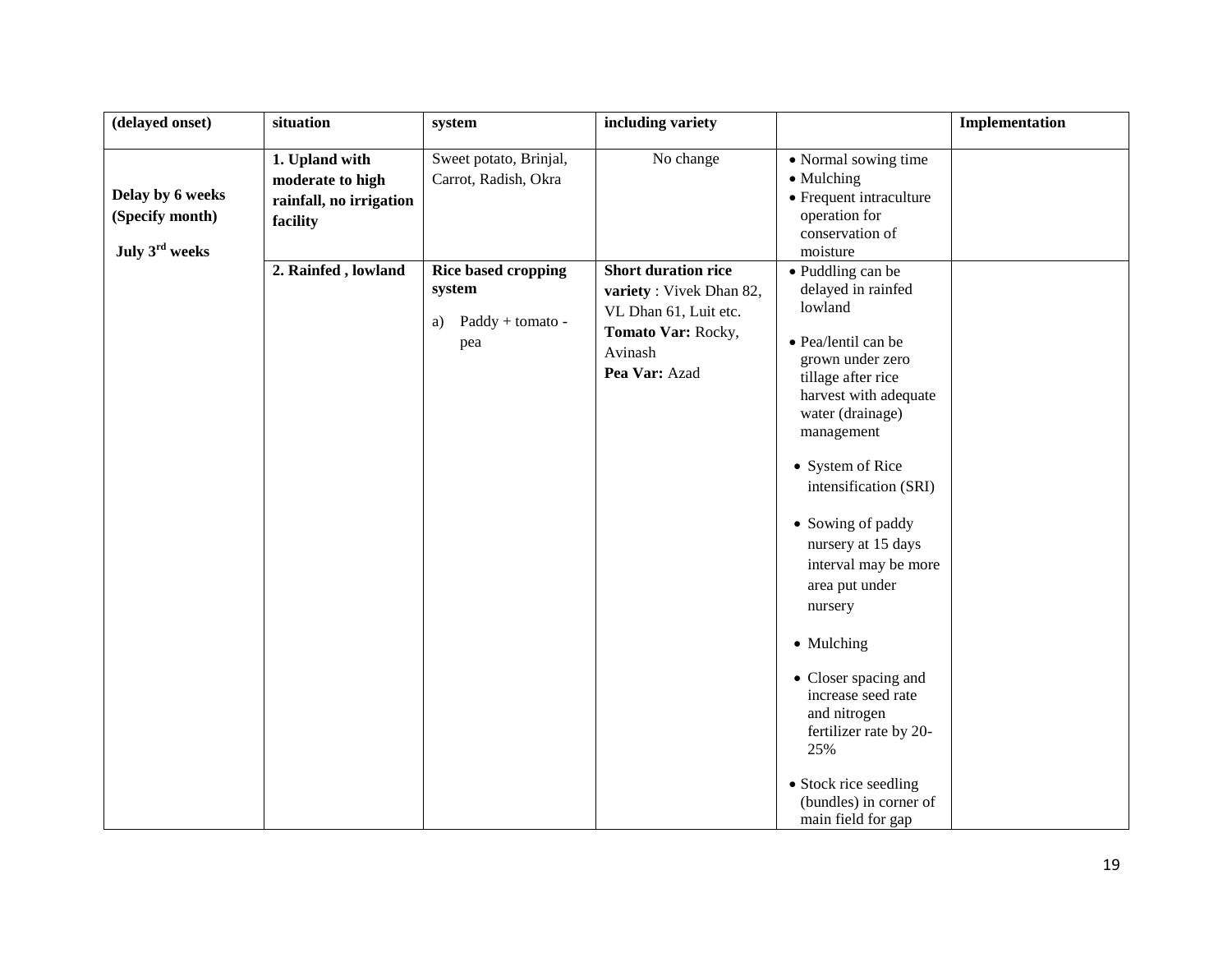|                      |                             |                             |                                                                                                 | filling after<br>transplanting                                                                          |                   |
|----------------------|-----------------------------|-----------------------------|-------------------------------------------------------------------------------------------------|---------------------------------------------------------------------------------------------------------|-------------------|
|                      |                             | b) $Rice + pea$             | <b>Short duration rice</b><br>variety: Vivek Dhan 82,<br>VL Dhan 61, Luit etc.<br>Pea Var: Azad | • Frequent intraculture<br>operation for<br>conservation of<br>moisture                                 |                   |
|                      |                             |                             |                                                                                                 | • System of Rice<br>intensification (SRI)                                                               |                   |
|                      |                             |                             |                                                                                                 | • Sowing of paddy<br>nursery at 15 days<br>interval may be more<br>area put under<br>nursery            |                   |
|                      |                             |                             |                                                                                                 | • Mulching                                                                                              |                   |
|                      |                             |                             |                                                                                                 | • Closer spacing and<br>increase seed rate<br>and nitrogen<br>fertilizer rate by 20-<br>25%             |                   |
|                      |                             |                             |                                                                                                 | • Stock rice seedling<br>(bundles) in corner of<br>main field for gap<br>filling after<br>transplanting |                   |
| <b>Condition</b>     |                             |                             |                                                                                                 | <b>Suggested Contingency measures</b>                                                                   |                   |
| Early season drought | <b>Major Farming</b>        | <b>Normal Crop/cropping</b> | Change in                                                                                       | <b>Agronomic measures</b>                                                                               | <b>Remarks</b> on |
| (delayed onset)      | situation                   | system                      | crop/cropping system                                                                            |                                                                                                         | Implementation    |
|                      |                             |                             | including variety                                                                               |                                                                                                         |                   |
|                      | <b>Upland</b><br>with<br>1. | Sweet potato, Brinjal,      | No change                                                                                       | • Delayed sowing will<br>not affect quality of                                                          |                   |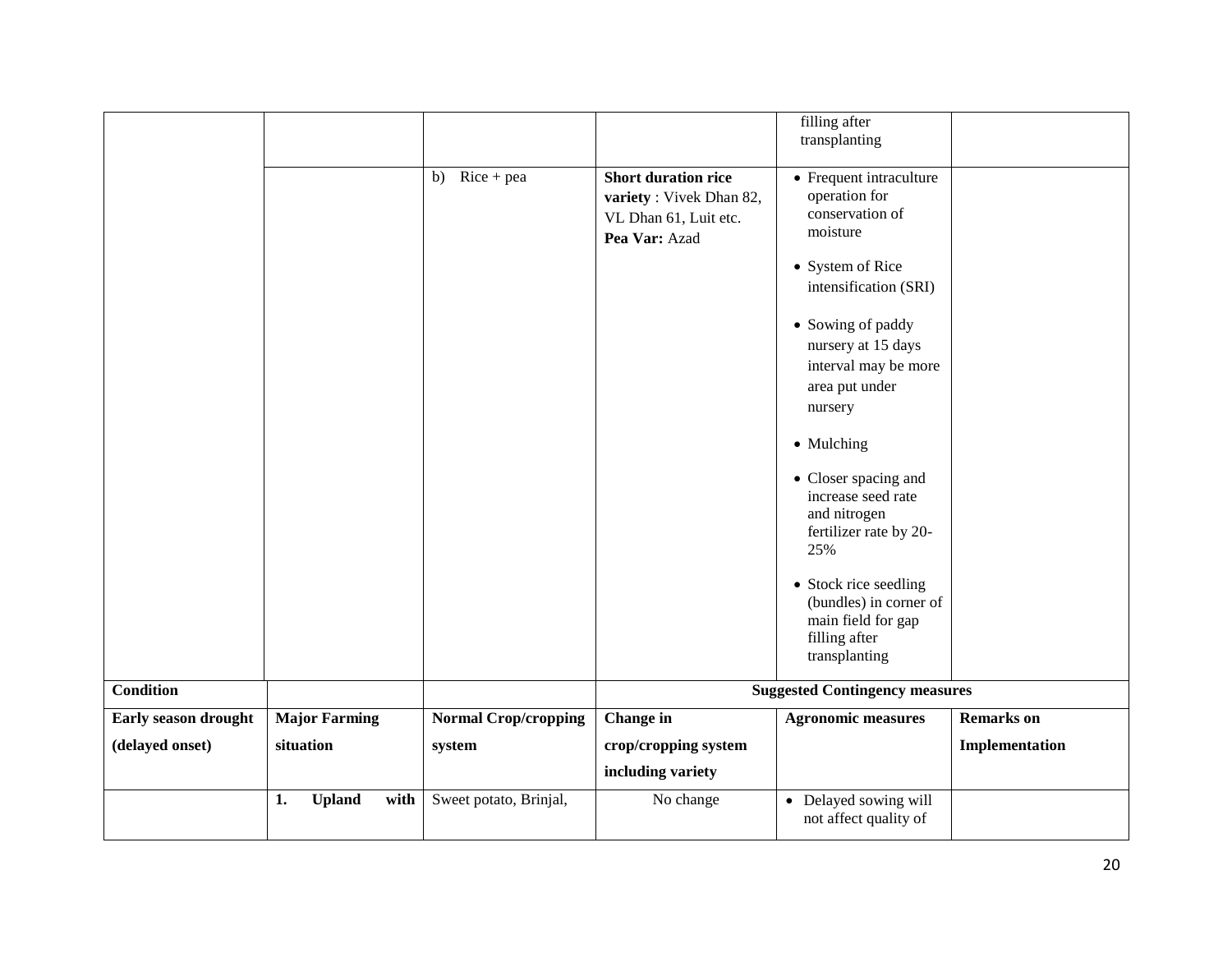| Delay by 8 weeks            | moderate to high       | Carrot, Radish                    |                             | produce                                             |
|-----------------------------|------------------------|-----------------------------------|-----------------------------|-----------------------------------------------------|
| (Specify month)             | rainfall no irrigation |                                   |                             | • Mulching                                          |
| August 1 <sup>st</sup> week | facility               |                                   |                             | Frequent intraculture<br>$\bullet$<br>operation for |
|                             |                        |                                   |                             | conservation of                                     |
|                             |                        |                                   |                             | moisture<br>• Apply sufficient                      |
|                             |                        |                                   |                             | organic manure                                      |
|                             |                        |                                   |                             |                                                     |
|                             |                        |                                   |                             | • Mulching<br>Life saving irrigation<br>$\bullet$   |
|                             |                        |                                   |                             | • Apply 2% urea                                     |
|                             | 2. Rainfed upland      | <b>Rice based cropping</b>        |                             | • Delayed sowing of                                 |
|                             |                        | system                            | Paddy var.: Bhalum-1,       |                                                     |
|                             |                        | a) $Paddy + Groundnut$            | Bhalum-2                    | the crop                                            |
|                             |                        |                                   | <b>Groundnut Var. ICGS-</b> | • Apply sufficient<br>organic manure                |
|                             |                        |                                   | 76                          | • Mulching                                          |
|                             |                        | $Paddy + Soybean$<br>b)           | Soybean var.- JS-335        | $\bullet$ Wider spacing (60X)                       |
|                             |                        | Paddy + Maize<br>$\mathbf{c})$    | <b>Maize short duration</b> | 30) cm for maize                                    |
|                             |                        |                                   | var.: RCM-1-3, RCM-75       | Life saving irrigation<br>$\bullet$                 |
|                             |                        | Paddy + Blackgram<br>$\mathbf{d}$ | <b>Blackgram var: T-9</b>   | • Apply 2% urea                                     |
|                             |                        | Paddy + French<br>e)              | French bean Var:            | • Closer spacing and                                |
|                             |                        | bean                              | Anupam                      | increase seed rate                                  |
|                             |                        |                                   |                             | and nitrogen                                        |
|                             |                        |                                   |                             | fertilizer rate by 20-<br>25%                       |
|                             |                        |                                   |                             |                                                     |
|                             |                        |                                   |                             | • Stock rice seedling<br>(bundles) in corner of     |
|                             |                        |                                   |                             | main field for gap                                  |
|                             |                        |                                   |                             | filling after                                       |
|                             |                        |                                   |                             | transplanting                                       |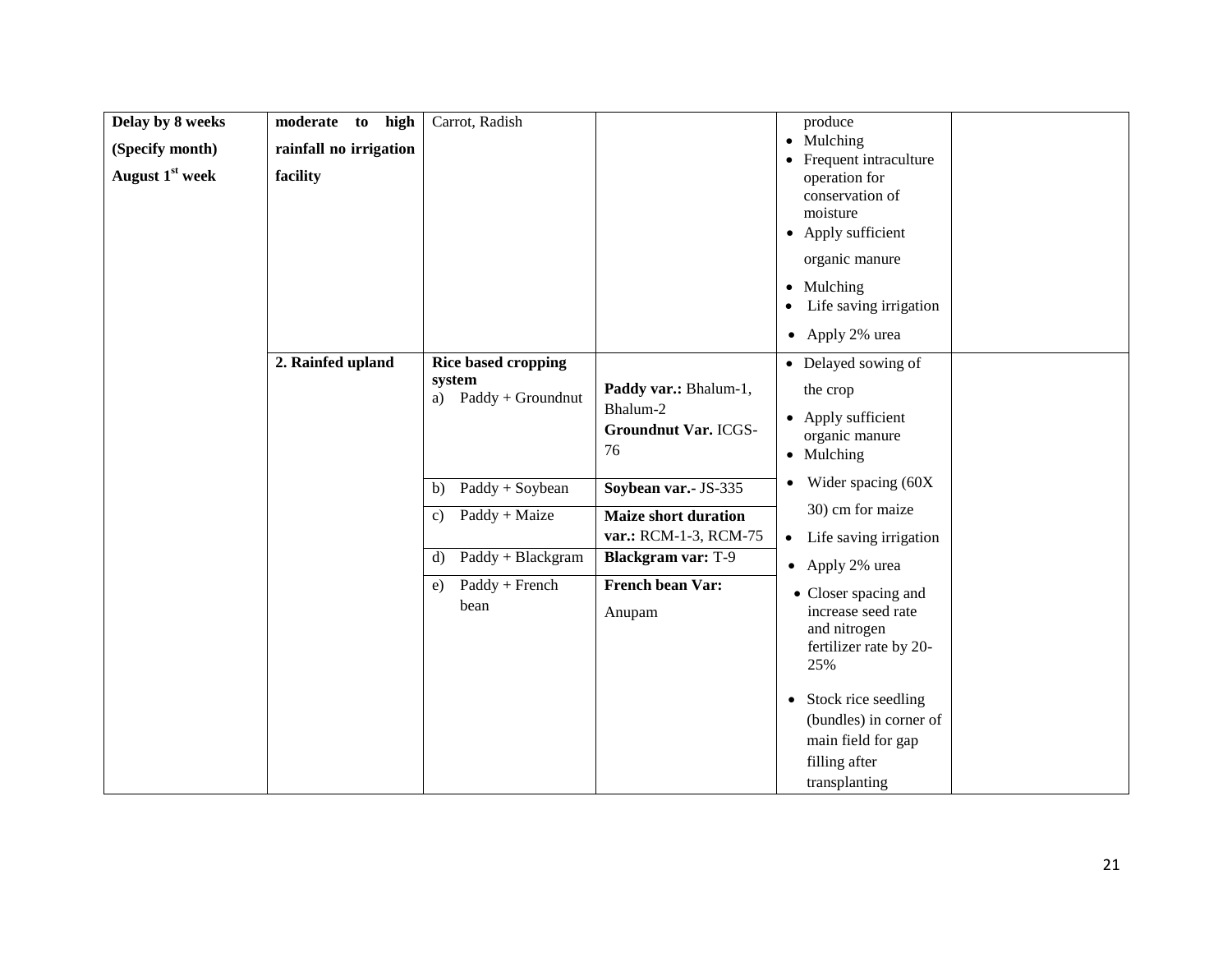| main field for gap<br>filling after<br>transplanting |
|------------------------------------------------------|
|------------------------------------------------------|

| <b>Condition</b>                                                                                                  |                                                                                                            |                                       | <b>Suggested Contingency measures</b>                      |                                                                                                                                                                             |                              |
|-------------------------------------------------------------------------------------------------------------------|------------------------------------------------------------------------------------------------------------|---------------------------------------|------------------------------------------------------------|-----------------------------------------------------------------------------------------------------------------------------------------------------------------------------|------------------------------|
| Early season drought<br>(Normal onset)                                                                            | <b>Major Farming</b><br>situation                                                                          | <b>Normal Crop/cropping</b><br>system | Crop management                                            | Soil nutrient & moisture<br>conservation measures                                                                                                                           | Remarks on<br>Implementation |
| <b>Normal onset</b><br>followed by 15-20<br>days dry spell after<br>sowing leading to<br>poor<br>germination/crop | <b>Upland</b><br>with<br>high<br>moderate to<br>rainfall,<br>$\mathbf{n}\mathbf{o}$<br>irrigation facility | Ginger, Turmeric                      | • Normal sowing time<br>• Mulching with waste<br>materials | • Application of sufficient<br>amount of organic<br>manures ( $@$ 20 tn/ha)<br>before sowing & proper<br>land preparation<br>• Balance fertilization<br>N:P:K @ $100:90:90$ |                              |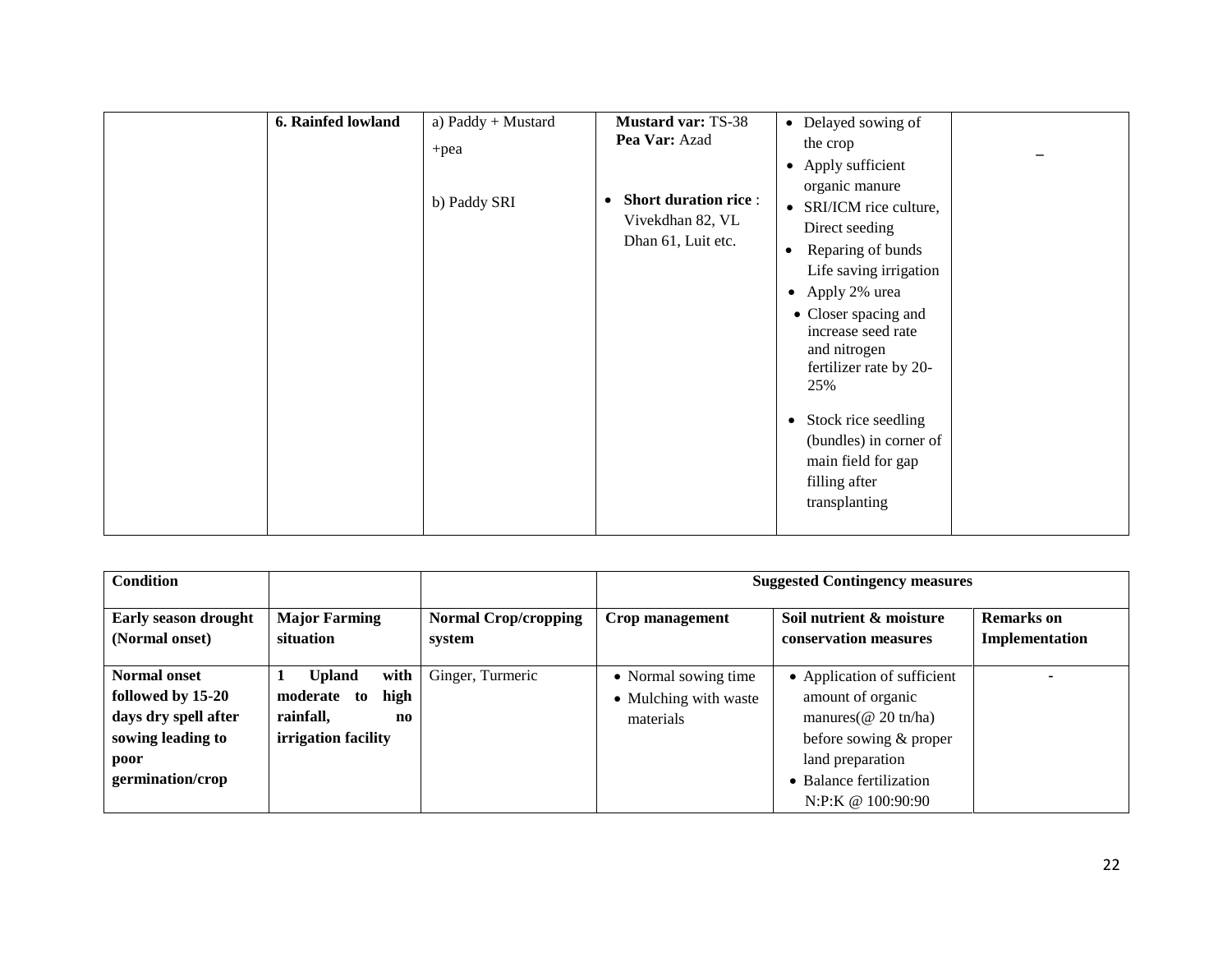| stand etc.             |                                                                                          |                                                            | kg/ha                                                                                                                                                                                 |                               |
|------------------------|------------------------------------------------------------------------------------------|------------------------------------------------------------|---------------------------------------------------------------------------------------------------------------------------------------------------------------------------------------|-------------------------------|
| June 1st week          |                                                                                          |                                                            | • Mulching with green/dry<br>leaves                                                                                                                                                   |                               |
|                        |                                                                                          |                                                            | • Wider spacing                                                                                                                                                                       |                               |
|                        |                                                                                          |                                                            | • Frequent intercultural<br>operation for<br>conservation of<br>conservation                                                                                                          |                               |
|                        |                                                                                          |                                                            | • Cover cropping with<br>main crop                                                                                                                                                    |                               |
|                        |                                                                                          |                                                            | • Furrow application of<br><b>FYM</b>                                                                                                                                                 |                               |
|                        |                                                                                          |                                                            | · Soil moisture<br>conservation measures to<br>be followed                                                                                                                            |                               |
|                        | Snake gourd,<br>bottlegourd, bittergourd,<br>okra, guava, Khasi<br>mandarin, Assam lemon | Irrigation, resowing,<br>application of NPK<br>fertilizer. | • Moisture conservation by<br>mulching, ridging.                                                                                                                                      | Sowing time is up to<br>June. |
| <b>Rainfed Lowland</b> | Rice based                                                                               | • 8-10 days nursery can<br>be replanted                    | • Conserve rain water by<br>repairing of bunds                                                                                                                                        |                               |
|                        |                                                                                          | • SRI nursery can be<br>sown                               | • Life saving irrigation<br>• Urea spray 2 % or KCl 2<br>%. Urea application at<br>active tillering stage can<br>be delayed in rainfed<br>shallow lowland<br>• Crop filling with same |                               |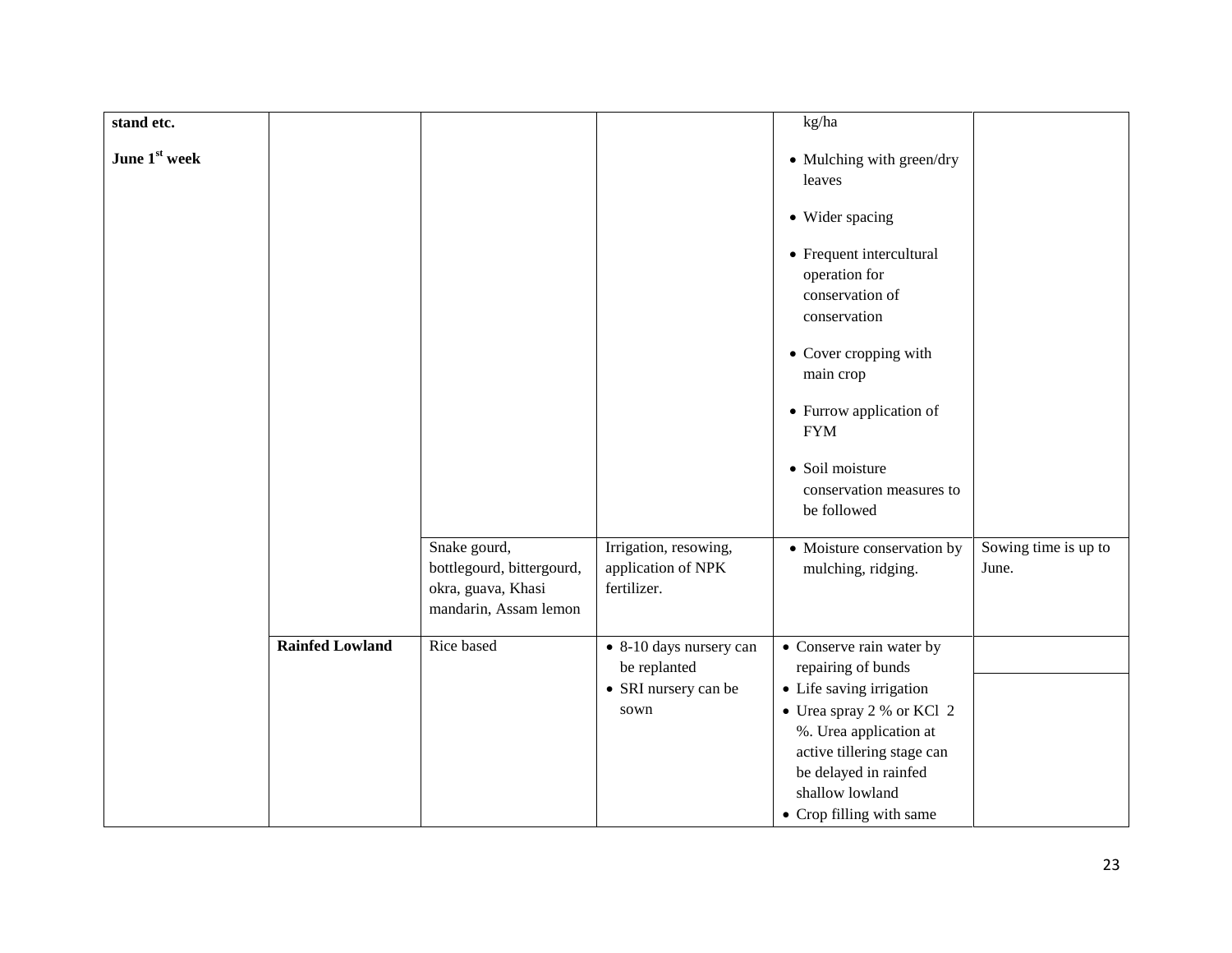|  |  | nursery saved in the same<br>field during transplanting                                             |  |
|--|--|-----------------------------------------------------------------------------------------------------|--|
|  |  | • Intercultural operations<br>can be delayed                                                        |  |
|  |  | • Spraying of Boron (Borax)<br>and Potassium (Potassium<br>Chloride) increases<br>drought tolerance |  |

| <b>Condition</b>                                                                                 |                                                                           |                                                                        | <b>Suggested Contingency measures</b>                                                                                                                          |                                                                                                                                                                                                                                                                                                |                                     |
|--------------------------------------------------------------------------------------------------|---------------------------------------------------------------------------|------------------------------------------------------------------------|----------------------------------------------------------------------------------------------------------------------------------------------------------------|------------------------------------------------------------------------------------------------------------------------------------------------------------------------------------------------------------------------------------------------------------------------------------------------|-------------------------------------|
| Mid season drought<br>(long dry spell,<br>consecutive 2 weeks<br>rainless $(>2.5$ mm)<br>period) | <b>Major Farming</b><br>situation                                         | <b>Normal</b><br>Crop/cropping system                                  | Crop management                                                                                                                                                | Soil nutrient &<br>moisture conservation<br>measures                                                                                                                                                                                                                                           | <b>Remarks</b> on<br>Implementation |
| At vegetative stage<br>June $3rd$ wk                                                             | 1. Upland with<br>moderate to high<br>rainfall, no irrigation<br>facility | Ginger, Turmeric,<br>Guava, Khasi<br>mandarin,<br>Cucurbitaceous crops | Weeding<br>$\bullet$<br>Thinning the plant<br>population<br>Spray of anti-<br>$\bullet$<br>transpirants<br>Mulching<br>Need based plant<br>protection measures | Application of<br>$\bullet$<br>sufficient amount of<br>organic manures<br>before sowing<br><b>Balance fertilization</b><br>Life saving<br>irrigation<br>Well conserve<br>$\bullet$<br>moisture through<br>mulching<br>Wider spacimg<br>Frequent<br>$\bullet$<br>intercultural<br>operation for |                                     |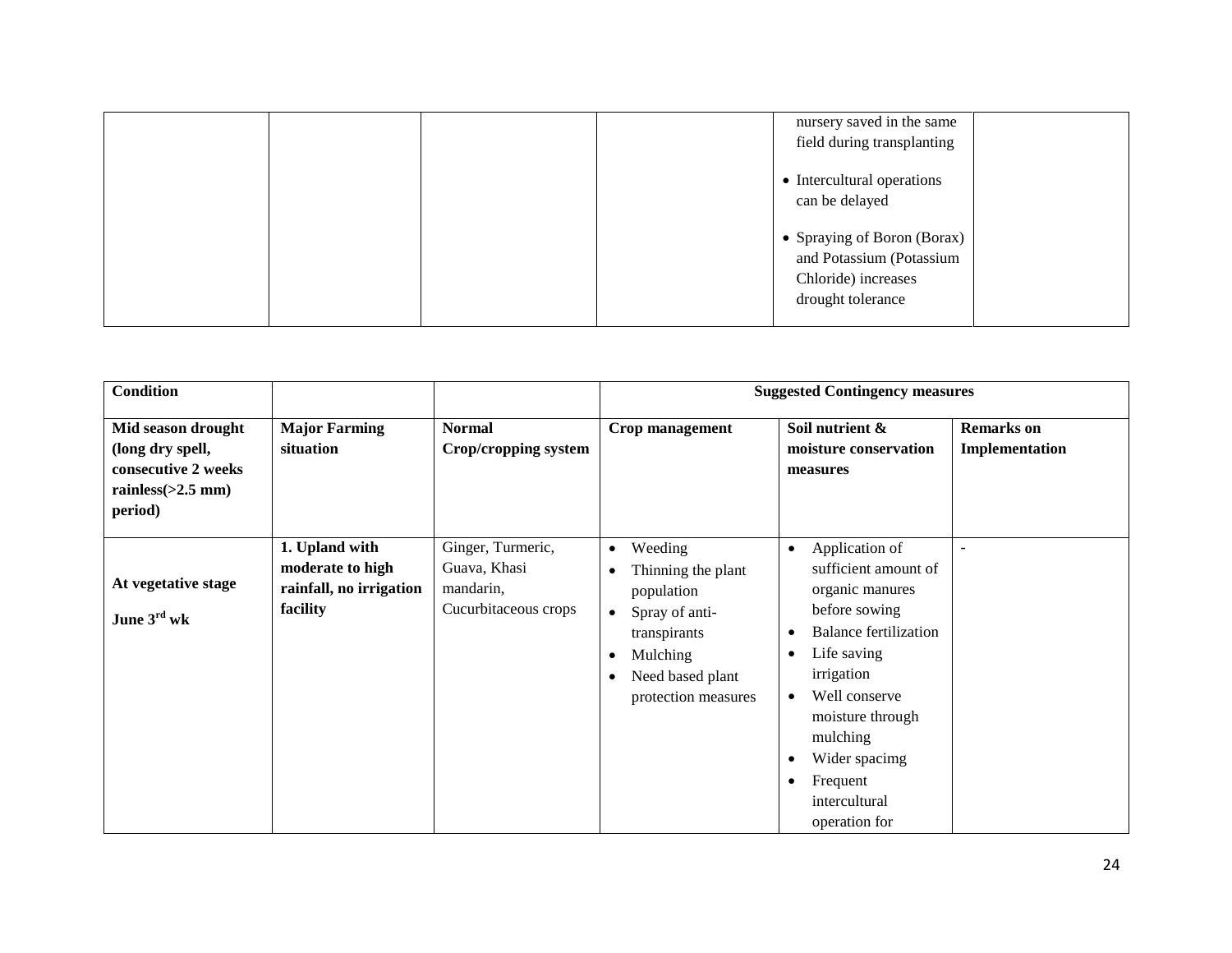| 2. Rainfed upland | Paddy | Weeding<br>$\bullet$                                                                                                                                                                                                                                                                              | conservation of<br>moisture<br>Cover cropping<br>$\bullet$<br>with main crop<br>Furrow application<br>$\bullet$<br>of FYM<br>Soil conservation<br>$\bullet$<br>measures to be<br>followed<br>Early sowing of<br>$\bullet$<br>winter vegetables<br>Conserve rain water<br>$\bullet$                                                                                                                                           | Local variety in tillering |
|-------------------|-------|---------------------------------------------------------------------------------------------------------------------------------------------------------------------------------------------------------------------------------------------------------------------------------------------------|------------------------------------------------------------------------------------------------------------------------------------------------------------------------------------------------------------------------------------------------------------------------------------------------------------------------------------------------------------------------------------------------------------------------------|----------------------------|
|                   |       | Thinning the plant<br>$\bullet$<br>population<br>Spray of anti-<br>$\bullet$<br>transpirants<br>Mulching<br>$\bullet$<br>Need based plant<br>$\bullet$<br>protection measures<br>Growing of catch<br>$\bullet$<br>crop eg. Blackgarm<br>Utilizing paddy<br>$\bullet$<br>fallow for second<br>crop | by repairing field<br>bunds<br>Undertake gap filling<br>$\bullet$<br>with conserve<br>nursery of same age<br>2% Urea spray<br>$\bullet$<br>$\bullet$ Frequent<br>intercultural<br>operation for<br>conservation of<br>moisture<br>Cover cropping<br>$\bullet$<br>with main crop<br>Furrow application<br>$\bullet$<br>of FYM<br>Soil conservation<br>$\bullet$<br>measures to be<br>followed<br>Early sowing of<br>$\bullet$ | stage                      |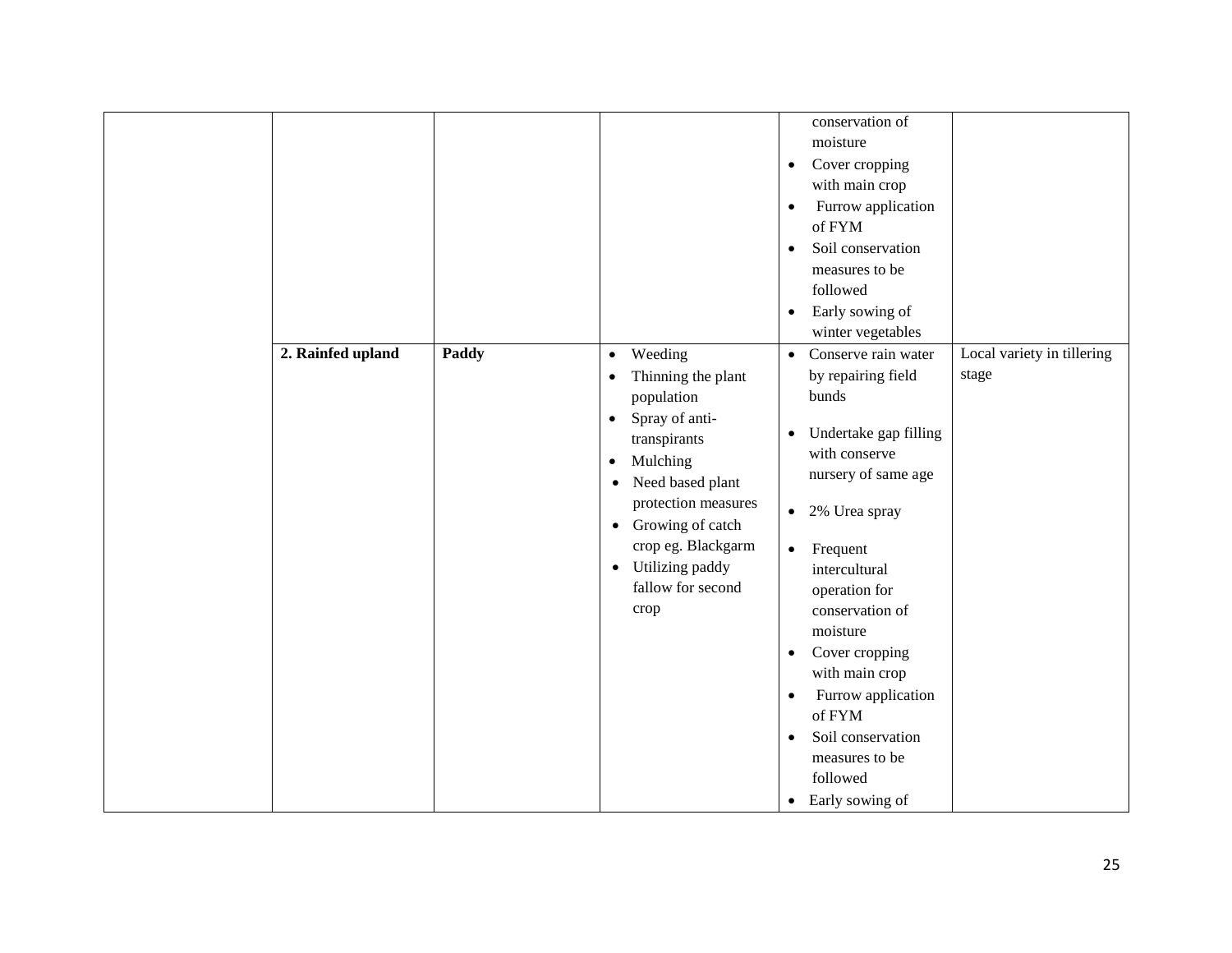|            |              |                                                      | winter vegetables                                                                                                                                                                    |  |
|------------|--------------|------------------------------------------------------|--------------------------------------------------------------------------------------------------------------------------------------------------------------------------------------|--|
|            | <b>Maize</b> | • Mulching                                           | • Weeding and                                                                                                                                                                        |  |
|            |              | Need based plant<br>$\bullet$                        | mulching                                                                                                                                                                             |  |
|            |              | protection measures<br>Thinning plant<br>$\bullet$   | • Life saving irrigation                                                                                                                                                             |  |
|            |              | population<br>• Early sowing of<br>winter vegetables | Frequent<br>$\bullet$<br>intercultural<br>operation for<br>conservation of<br>moisture<br>Cover cropping<br>$\bullet$<br>with main crop<br>Furrow application<br>$\bullet$<br>of FYM |  |
|            |              |                                                      | Soil conservation<br>$\bullet$                                                                                                                                                       |  |
|            |              |                                                      | measures to be                                                                                                                                                                       |  |
|            |              |                                                      | followed                                                                                                                                                                             |  |
| 3. Lowland | Groundnut    | Mulching<br>$\bullet$                                | • Weeding and                                                                                                                                                                        |  |
|            |              | Need based plant<br>$\bullet$                        | mulching                                                                                                                                                                             |  |
|            |              | protection measures                                  | • Life saving irrigation                                                                                                                                                             |  |
|            |              | • Thinning plant                                     | Frequent<br>$\bullet$                                                                                                                                                                |  |
|            |              | population                                           | intercultural                                                                                                                                                                        |  |
|            |              | • Early sowing of winter                             | operation for                                                                                                                                                                        |  |
|            |              | vegetables                                           | conservation of                                                                                                                                                                      |  |
|            |              |                                                      | moisture                                                                                                                                                                             |  |
|            |              |                                                      | Cover cropping<br>$\bullet$<br>with main crop                                                                                                                                        |  |
|            |              |                                                      |                                                                                                                                                                                      |  |
|            |              |                                                      | Furrow application<br>٠<br>of FYM                                                                                                                                                    |  |
|            |              |                                                      | Soil conservation<br>$\bullet$                                                                                                                                                       |  |
|            |              |                                                      | measures to be                                                                                                                                                                       |  |
|            |              |                                                      | followed                                                                                                                                                                             |  |
|            |              |                                                      | • Early sowing of                                                                                                                                                                    |  |
|            |              |                                                      |                                                                                                                                                                                      |  |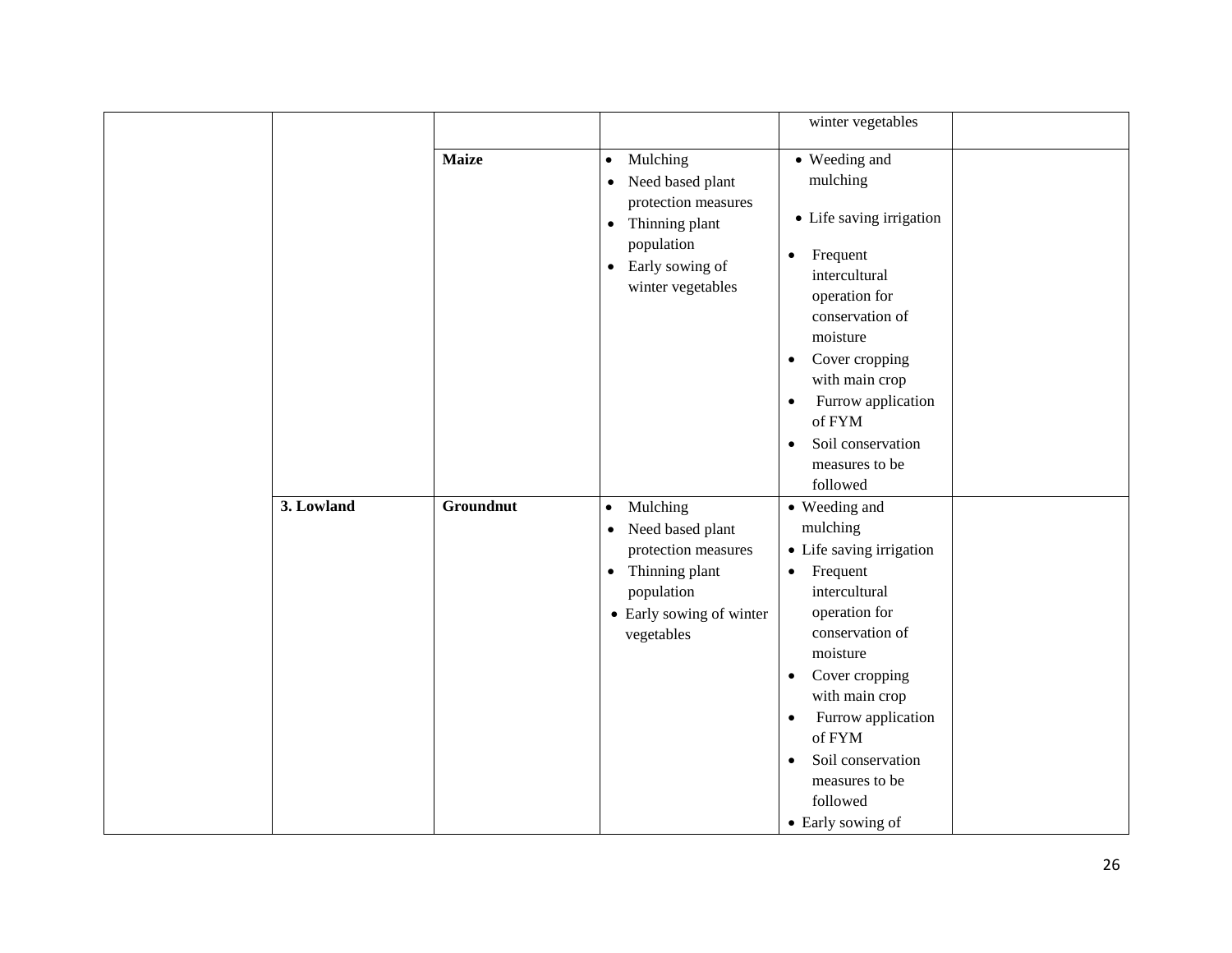|  |                               |                                                                                                                                                                      |                                                                                                                                                                                                                                                                                                                                                         | winter vegetables                                                                                                                                                                                                                                                           |                           |
|--|-------------------------------|----------------------------------------------------------------------------------------------------------------------------------------------------------------------|---------------------------------------------------------------------------------------------------------------------------------------------------------------------------------------------------------------------------------------------------------------------------------------------------------------------------------------------------------|-----------------------------------------------------------------------------------------------------------------------------------------------------------------------------------------------------------------------------------------------------------------------------|---------------------------|
|  | <b>Black</b> gram             | Mulching<br>$\bullet$<br>Need based plant<br>$\bullet$<br>protection measures<br>Thinning plant<br>$\bullet$<br>population<br>• Early sowing of<br>winter vegetables | • Weeding and<br>mulching<br>• Life saving irrigation<br>Frequent<br>$\bullet$<br>intercultural<br>operation for<br>conservation of<br>moisture<br>Cover cropping<br>$\bullet$<br>with main crop<br>Furrow application<br>$\bullet$<br>of FYM<br>Soil conservation<br>$\bullet$<br>measures to be<br>followed<br>• Early sowing of<br>winter vegetables |                                                                                                                                                                                                                                                                             |                           |
|  | 4. Rainfed shallow<br>lowland | Rice based                                                                                                                                                           | Mulching<br>$\bullet$<br>Need based plant<br>$\bullet$<br>protection measures<br>Thinning plant<br>٠<br>population<br>• Early sowing of<br>winter vegetables<br>Spraying of Boron (<br>$\bullet$<br>Borax) and Potassium<br>(Potassium Chloride)<br>increases drought<br>tolerance<br>Utilizing paddy<br>٠<br>fallows for second                        | • Watering in nursery<br>• Life saving irrigation<br>Frequent<br>$\bullet$<br>intercultural<br>operation for<br>conservation of<br>moisture<br>Cover cropping<br>$\bullet$<br>with main crop<br>Furrow application<br>$\bullet$<br>of FYM<br>Soil conservation<br>$\bullet$ | Conserve in situ moisture |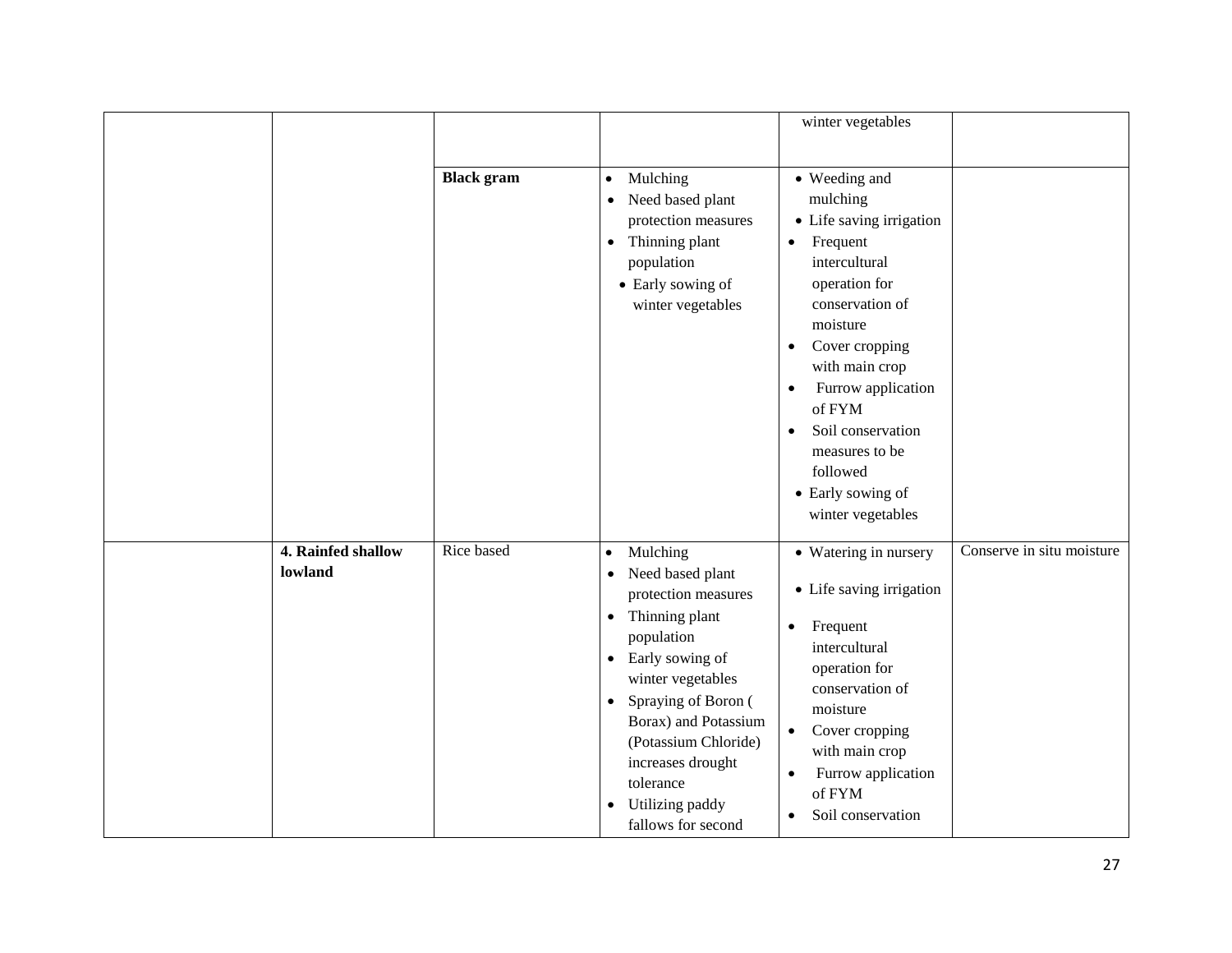|  | crop | measures to be    |  |
|--|------|-------------------|--|
|  |      | followed          |  |
|  |      | • Early sowing of |  |
|  |      | winter vegetables |  |
|  |      |                   |  |

| <b>Condition</b>                       |                                                                          |                                                         |                                                                               | <b>Suggested Contingency measures</b>                                                                                                                                                                                                                          |                                                  |
|----------------------------------------|--------------------------------------------------------------------------|---------------------------------------------------------|-------------------------------------------------------------------------------|----------------------------------------------------------------------------------------------------------------------------------------------------------------------------------------------------------------------------------------------------------------|--------------------------------------------------|
| Mid season drought<br>(long dry spell) | <b>Major Farming</b><br>situation <sup>a</sup>                           | <b>Normal Crop/cropping</b><br>system b                 | Crop management                                                               | Soil nutrient &<br>moisture conservation<br>measures <sup>d</sup>                                                                                                                                                                                              | <b>Remarks</b> on<br>Implementation <sup>e</sup> |
| At flowering/fruiting<br>stage         | 1 Upland with<br>moderate to high<br>rainfall, no irrigation<br>facility | Cucurbitaceous crops,<br>okra, guava, Khasi<br>mandarin | • Need based plant<br>protection measures<br>• Spray of anti-<br>transpirants | • Moisture<br>conservation practices<br>like ridging,<br>mulching.<br>Frequent<br>٠<br>intercultural<br>operation for<br>conservation of<br>moisture<br>Life saving<br>$\bullet$<br>irrigation<br>Soil conservation<br>$\bullet$<br>measures to be<br>followed |                                                  |
|                                        | 2. Rainfed shallow<br>Lowland                                            | Rice based                                              | • Alternate Wetting<br>and Drying<br>technology can be<br>utilized            | • Life saving irrigation<br>can be provided to<br>crop at critical stages<br>• Moisture<br>conservation practices<br>like ridging,<br>mulching.                                                                                                                |                                                  |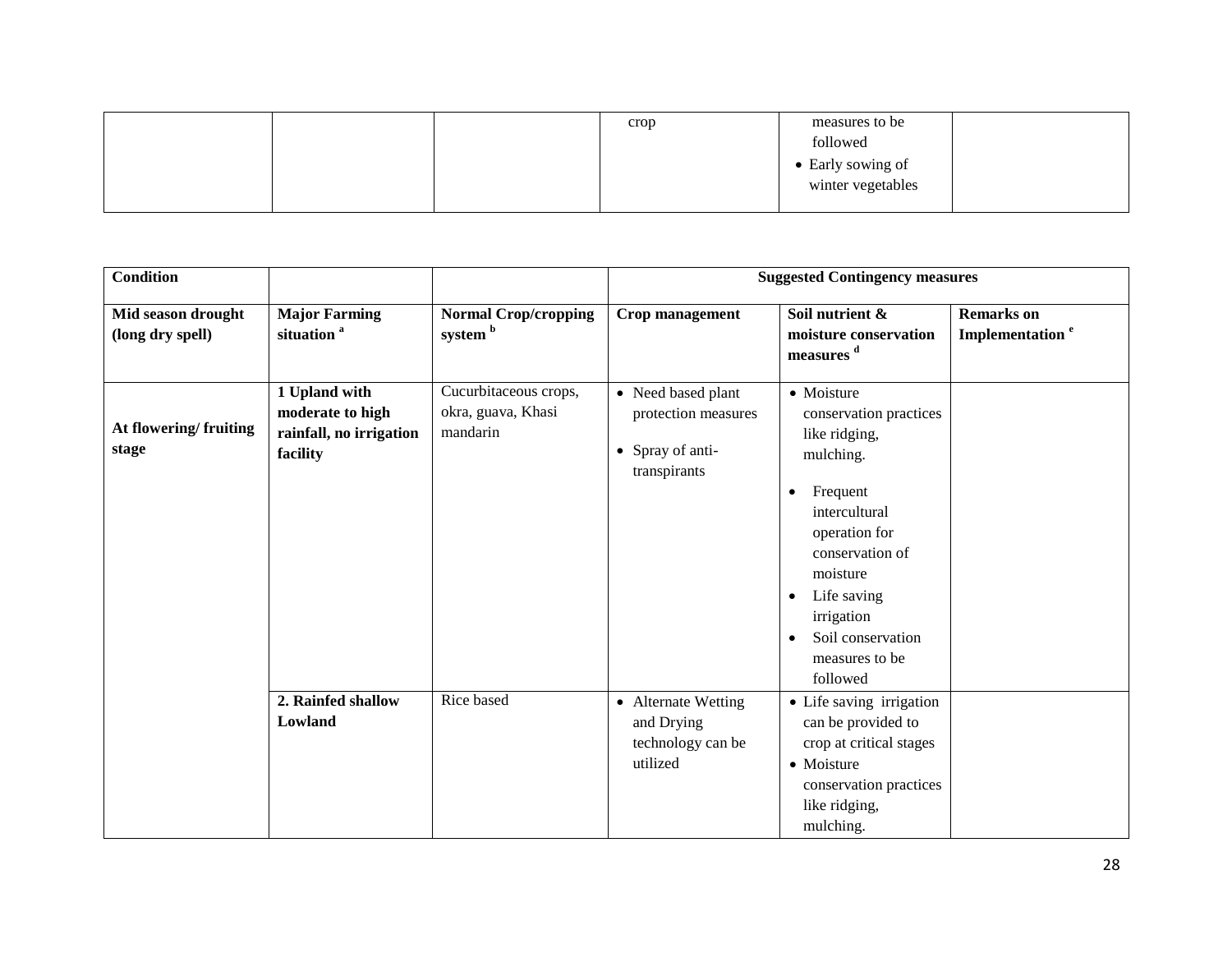|  |  | Frequent<br>$\bullet$ |  |
|--|--|-----------------------|--|
|  |  | intercultural         |  |
|  |  | operation for         |  |
|  |  | conservation of       |  |
|  |  | moisture              |  |
|  |  | • Soil conservation   |  |
|  |  |                       |  |
|  |  | measures to be        |  |
|  |  | followed              |  |
|  |  |                       |  |

| <b>Condition</b>        |                                   |                                       | <b>Suggested Contingency measures</b>                                                                                                                                                                                                                                                                                                                                                                 |                                                       |                                     |
|-------------------------|-----------------------------------|---------------------------------------|-------------------------------------------------------------------------------------------------------------------------------------------------------------------------------------------------------------------------------------------------------------------------------------------------------------------------------------------------------------------------------------------------------|-------------------------------------------------------|-------------------------------------|
| <b>Terminal drought</b> | <b>Major Farming</b><br>situation | <b>Normal Crop/cropping</b><br>system | Crop management                                                                                                                                                                                                                                                                                                                                                                                       | <b>Rabi Crop Planning</b>                             | <b>Remarks</b> on<br>Implementation |
| <b>July-August</b>      | <b>Upland</b>                     | Maize                                 | • Harvest for<br>fodder/green cob<br>Life saving irrigation<br>$\bullet$<br>• Sow French bean in<br>upland immediately<br>after harvest<br>• Mulching with<br>greens/dry leaves<br>• Cover cropping with<br>main crop<br>• Furrow application of<br><b>FYM</b><br>• Frequent intercultural<br>operation for<br>conservation of<br>moisture<br>Appropriate pest and<br>$\bullet$<br>disease management | Sowing of mustard<br>during September in<br>dry field |                                     |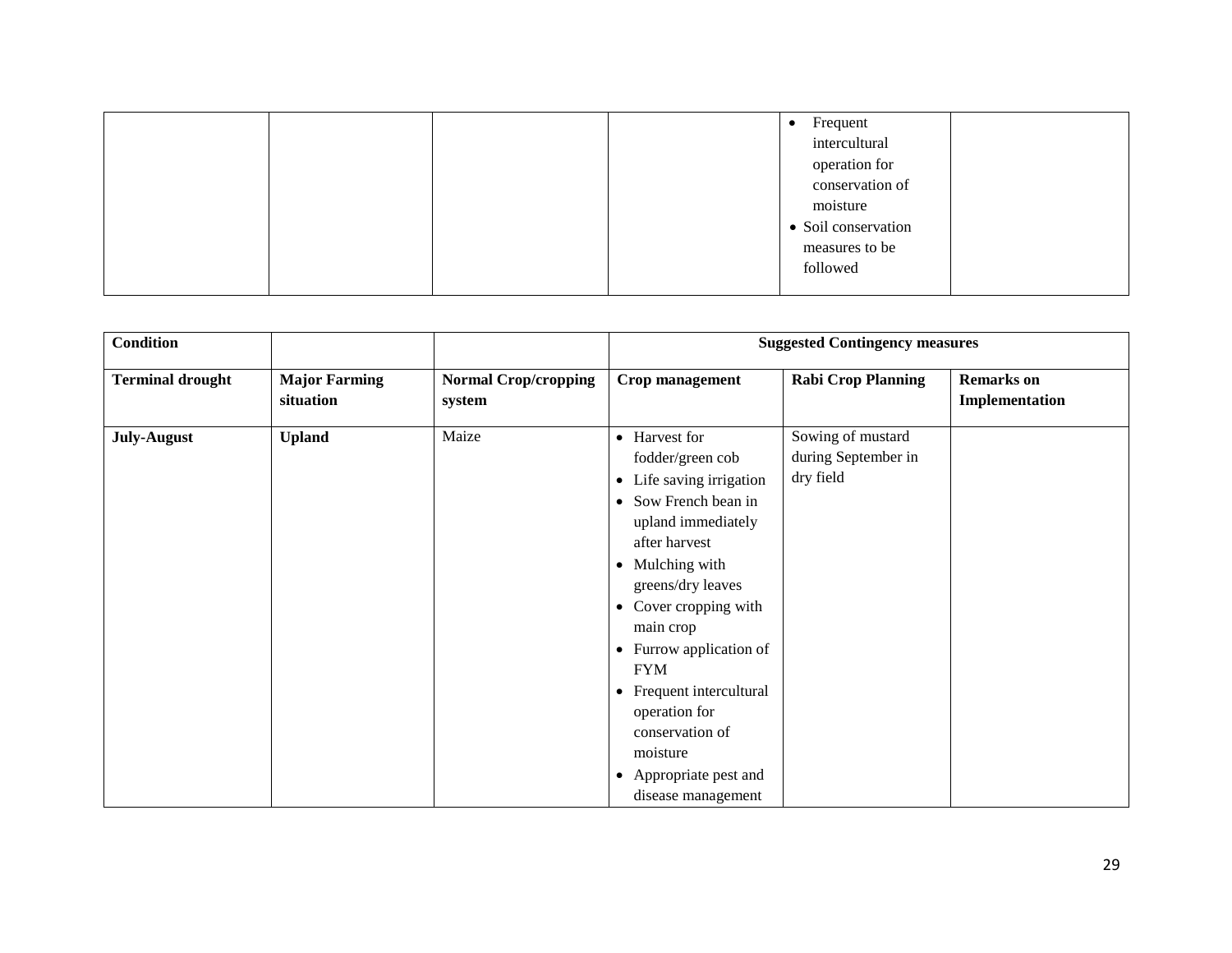| September-October<br>1 Upland with<br>Ginger, Turmeric, Fruit<br>• Harvest for<br>moderate to high<br>crops, Cucurbitaceous<br>fodder/green cob<br>rainfall, no irrigation<br>crops, Brinjal, Okra<br>• Life saving irrigation<br>facility<br>• Sow French bean in |  |
|--------------------------------------------------------------------------------------------------------------------------------------------------------------------------------------------------------------------------------------------------------------------|--|
|                                                                                                                                                                                                                                                                    |  |
|                                                                                                                                                                                                                                                                    |  |
|                                                                                                                                                                                                                                                                    |  |
|                                                                                                                                                                                                                                                                    |  |
| upland immediately                                                                                                                                                                                                                                                 |  |
| after harvest                                                                                                                                                                                                                                                      |  |
| Oct-Nov<br>• Mulching with                                                                                                                                                                                                                                         |  |
| greens/dry leaves                                                                                                                                                                                                                                                  |  |
| • Cover cropping with                                                                                                                                                                                                                                              |  |
| main crop                                                                                                                                                                                                                                                          |  |
| • Furrow application of                                                                                                                                                                                                                                            |  |
| <b>FYM</b>                                                                                                                                                                                                                                                         |  |
| 2. Rainfed shallow<br>Boro rice (var. TRC-<br>• Harvest for<br>• Mustard seeds can be                                                                                                                                                                              |  |
| Borodhan-1, Naveen,<br>Lowland<br>fodder/green cob<br>broadcasted in the                                                                                                                                                                                           |  |
| Ranjit)<br>lowland field<br>• Life saving irrigation                                                                                                                                                                                                               |  |
| • Sow French bean in                                                                                                                                                                                                                                               |  |
| upland immediately                                                                                                                                                                                                                                                 |  |
| after harvest                                                                                                                                                                                                                                                      |  |
|                                                                                                                                                                                                                                                                    |  |
| • Mulching with                                                                                                                                                                                                                                                    |  |
| greens/dry leaves                                                                                                                                                                                                                                                  |  |
| • Cover cropping with                                                                                                                                                                                                                                              |  |
| main crop                                                                                                                                                                                                                                                          |  |
| • Furrow application of                                                                                                                                                                                                                                            |  |
| <b>FYM</b>                                                                                                                                                                                                                                                         |  |
| Lowland rice<br>Boro Rice(var. TRC-<br>Life saving irrigation<br>$\bullet$                                                                                                                                                                                         |  |
| Borodhan-1, Naveen,<br>• Harvest at                                                                                                                                                                                                                                |  |
| Ranjit)<br>physiological                                                                                                                                                                                                                                           |  |
| maturity                                                                                                                                                                                                                                                           |  |
| • Harvest for                                                                                                                                                                                                                                                      |  |
| fodder/green cob                                                                                                                                                                                                                                                   |  |
| • Sow French bean in                                                                                                                                                                                                                                               |  |
| upland immediately                                                                                                                                                                                                                                                 |  |
| after harvest                                                                                                                                                                                                                                                      |  |
| • Mulching with                                                                                                                                                                                                                                                    |  |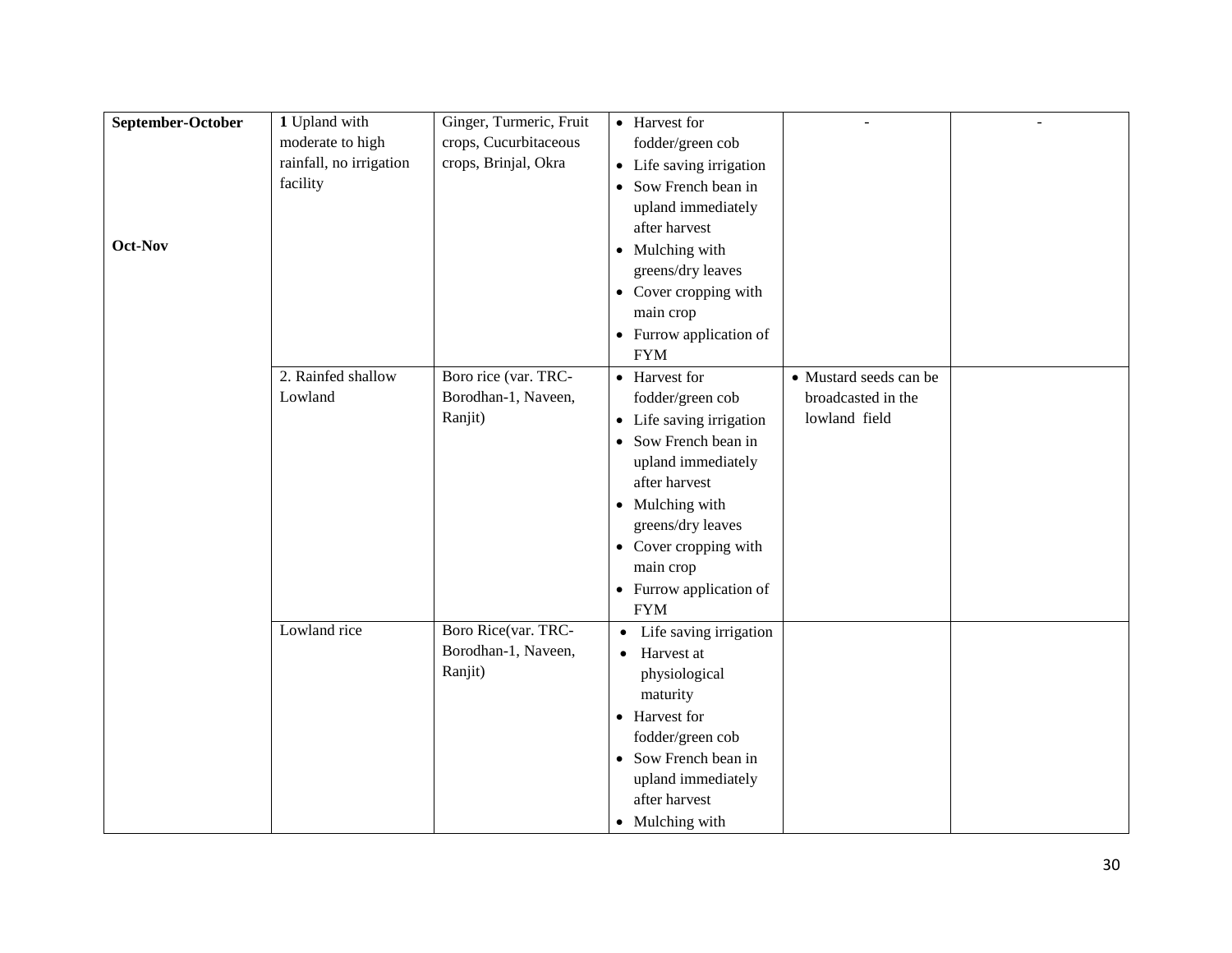|  | greens/dry leaves     |  |
|--|-----------------------|--|
|  | • Cover cropping with |  |
|  | main crop             |  |
|  | Furrow application of |  |
|  | <b>FYM</b>            |  |

### **2.1.2 Drought - Irrigated situation**

| <b>Condition</b>                                             |                                |                                       | <b>Suggested Contingency measures</b> |                           |                                                                                                                       |  |
|--------------------------------------------------------------|--------------------------------|---------------------------------------|---------------------------------------|---------------------------|-----------------------------------------------------------------------------------------------------------------------|--|
|                                                              | <b>Major Farming situation</b> | <b>Normal Crop/cropping</b><br>system | <b>Change crop/cropping</b><br>system | <b>Agronomic measures</b> | <b>Remarks</b> on<br>Implementation                                                                                   |  |
| Delayed release of<br>water in canals due<br>to low rainfall | Lowland                        | Rice                                  | No change                             | Late duration variety     | Assistance of NFSM.<br>RKVY schemes may be<br>taken. For seeds contact<br>with nearest ICAR<br>Research Centers, SAUs |  |

| Condition                                                    | <b>Major Farming situation</b> | <b>Normal Crop/cropping</b><br>system | <b>Suggested Contingency measures</b> |                           |                                                                                                                       |
|--------------------------------------------------------------|--------------------------------|---------------------------------------|---------------------------------------|---------------------------|-----------------------------------------------------------------------------------------------------------------------|
|                                                              |                                |                                       | Change crop/cropping<br>system        | <b>Agronomic measures</b> | <b>Remarks</b> on<br>Implementation                                                                                   |
| Limited release of<br>water in canals due<br>to low rainfall | Lowland                        | Rice                                  | No change                             | Late duration variety     | Assistance of NFSM,<br>RKVY schemes may be<br>taken. For seeds contact<br>with nearest ICAR<br>Research Centres, SAUs |
|                                                              | Lowland                        | Rice                                  | SRI nursery to be used                | 8-10 days old seedling    |                                                                                                                       |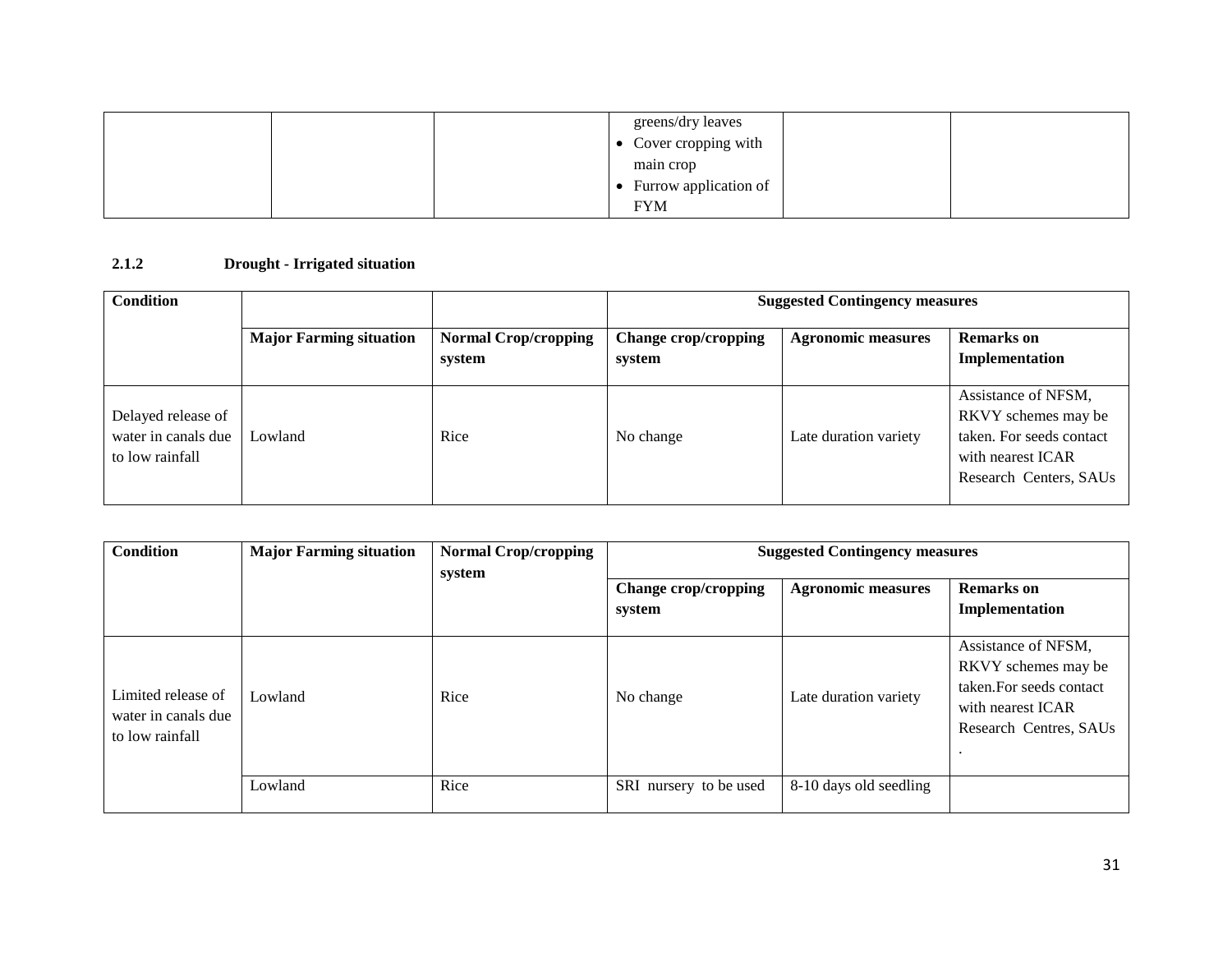| <b>Condition</b>                                                                       | <b>Major Farming situation</b> | <b>Normal Crop/cropping</b><br>system | <b>Suggested Contingency measures</b> |                                    |                                                                                                                       |
|----------------------------------------------------------------------------------------|--------------------------------|---------------------------------------|---------------------------------------|------------------------------------|-----------------------------------------------------------------------------------------------------------------------|
|                                                                                        |                                |                                       | Change crop/cropping<br>system        | <b>Agronomic measures</b>          | <b>Remarks</b> on<br>Implementation <sup>f</sup>                                                                      |
| Non release of<br>water in canals<br>under delayed<br>onset of monsoon<br>in catchment | Lowland                        | Rice                                  | SRI hybrids to be used                | low seed rate                      | Assistance of NFSM,<br>RKVY schemes may be<br>taken. For seeds contact<br>with nearest ICAR<br>Research Centres, SAUs |
|                                                                                        | Lowland                        | Rice                                  | Delayed transplanting                 | Direct sown under<br>transplanting |                                                                                                                       |

| <b>Condition</b>                                                                    | <b>Major Farming situation</b> | <b>Normal Crop/cropping</b><br>system | <b>Suggested Contingency measures</b> |                                          |                                                                                                                                               |
|-------------------------------------------------------------------------------------|--------------------------------|---------------------------------------|---------------------------------------|------------------------------------------|-----------------------------------------------------------------------------------------------------------------------------------------------|
|                                                                                     |                                |                                       | Change crop/cropping<br>system        | <b>Agronomic measures</b>                | <b>Remarks</b> on<br>Implementation                                                                                                           |
| Lack of inflow into<br>tanks due to<br>insufficient/<br>delayed onset of<br>monsoon | Lowland                        | Rice                                  | Delayed transplanting                 | Direct sown under<br>unpuddled condition | Assistance of<br>NFSM, RKVY schemes<br>may be taken. For seeds<br>contact with nearest<br><b>ICAR Research Centres,</b><br>SAU <sub>s</sub> . |

| Condition |                                |                                       | <b>Suggested Contingency measures</b> |                           |                              |
|-----------|--------------------------------|---------------------------------------|---------------------------------------|---------------------------|------------------------------|
|           | <b>Major Farming situation</b> | <b>Normal Crop/cropping</b><br>system | <b>Change crop/cropping</b><br>system | <b>Agronomic measures</b> | Remarks on<br>Implementation |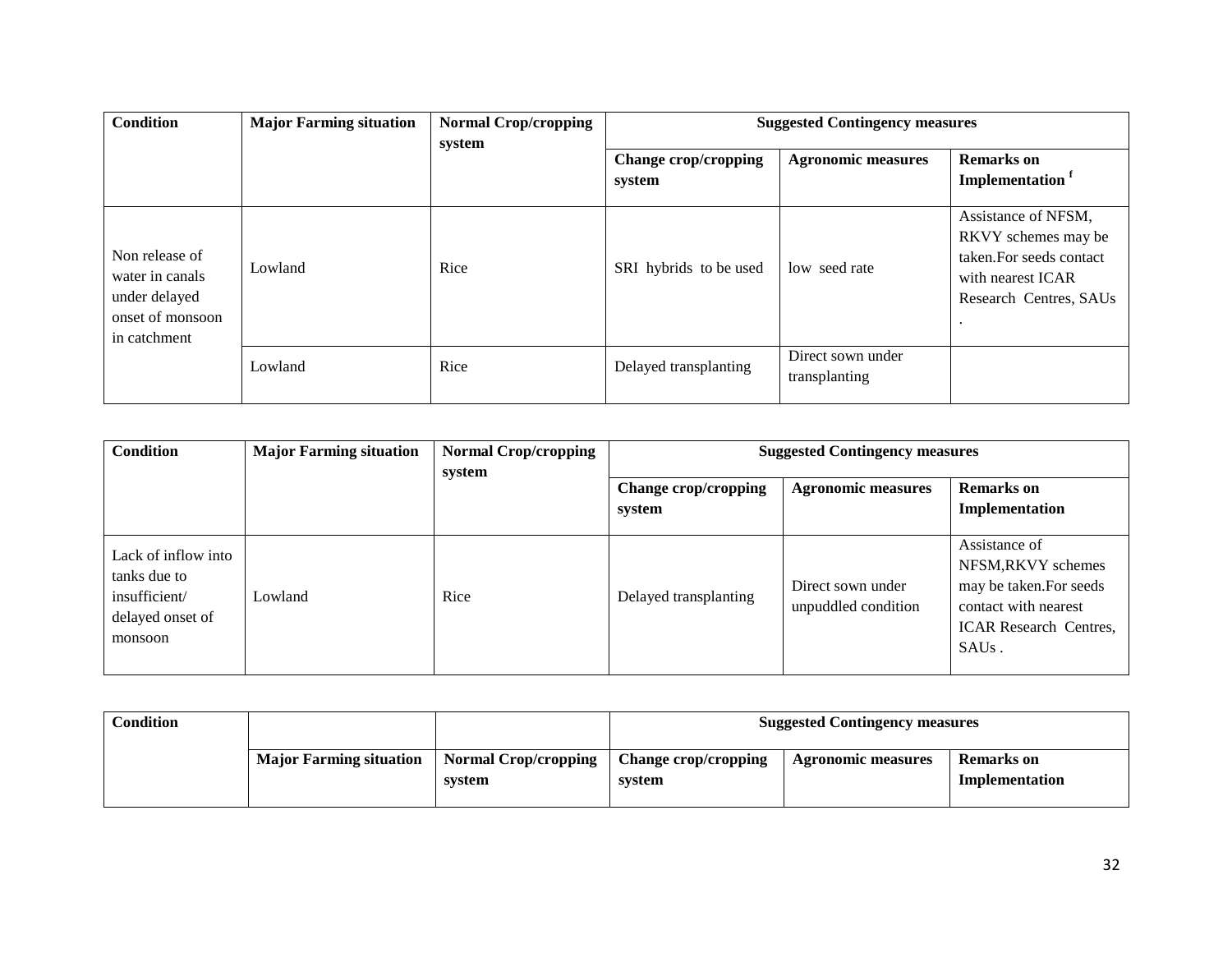| Insufficient<br>groundwater<br>recharge due to low<br>rainfall | Lowland | Rice | Late duration | Direct sown under<br>unpuddled condition | Assistance of<br>NFSM, RKVY schemes<br>may be taken. For seeds<br>contact with nearest<br><b>ICAR Research Centres,</b><br>SAUs. |
|----------------------------------------------------------------|---------|------|---------------|------------------------------------------|----------------------------------------------------------------------------------------------------------------------------------|
|----------------------------------------------------------------|---------|------|---------------|------------------------------------------|----------------------------------------------------------------------------------------------------------------------------------|

### **2.2 Unusual rains (untimely, unseasonal etc)** (for both rainfed and irrigated situations)

| <b>Condition</b>                    | <b>Suggested Contingency Measures</b> |                            |                              |                        |  |  |
|-------------------------------------|---------------------------------------|----------------------------|------------------------------|------------------------|--|--|
| Continuous high rainfall in a short | <b>Vegetative stage</b>               | <b>Flowering stage</b>     | Crop maturity stage          | <b>Post harvest</b>    |  |  |
| span leading to water logging       |                                       |                            |                              |                        |  |  |
| Crop 1 Rice, Maize, Groundnut       | Drainage of stagnating water,         | Drainage channels          | Harvesting immediately       | Storing the produce at |  |  |
| Soybean,                            | ridge planting                        |                            | at physiological<br>maturity | dry place              |  |  |
| Crop 2 Potato, Blackgram, Cowpea    | Drainage channels, ridge planting     | Drainage                   | Harvesting immediately       | Storing the produce at |  |  |
|                                     |                                       |                            | at physiological<br>maturity | dry place              |  |  |
| Crop 3 Mustard, Arhar               | Drainage channels, ridge planting     | Drainage                   | Harvesting immediately       |                        |  |  |
|                                     |                                       |                            | at physiological             |                        |  |  |
|                                     |                                       |                            | maturity                     |                        |  |  |
| Horticulture                        |                                       |                            |                              |                        |  |  |
| Crop 1 Khasi mandarin, Guava, Assam | Drainage, ridge planting              | Drainage, Application of   | Drainage                     | Shifting of the        |  |  |
| lemon, Pineapple, etc.              |                                       | hormones, nutrient, sprays |                              | produce to drier       |  |  |
|                                     |                                       | to prevent flower drop.    |                              | place, Cold storage.   |  |  |
| Crop 2 Ginger, Turmeric             | Drainage, ridge planting              |                            |                              | Shifting of the        |  |  |
|                                     |                                       |                            |                              | produce to drier       |  |  |
|                                     |                                       |                            |                              | place.                 |  |  |
| Crop 3 Cucurbitaceous crops         | Drainage, ridge planting              | Drainage, Application of   | Drainage                     | Harvesting of the      |  |  |
|                                     |                                       | hormones, nutrient, sprays |                              | produce before the     |  |  |
|                                     |                                       | to prevent flower drop     |                              | rain occurs.           |  |  |
|                                     |                                       |                            |                              | Shifting of the        |  |  |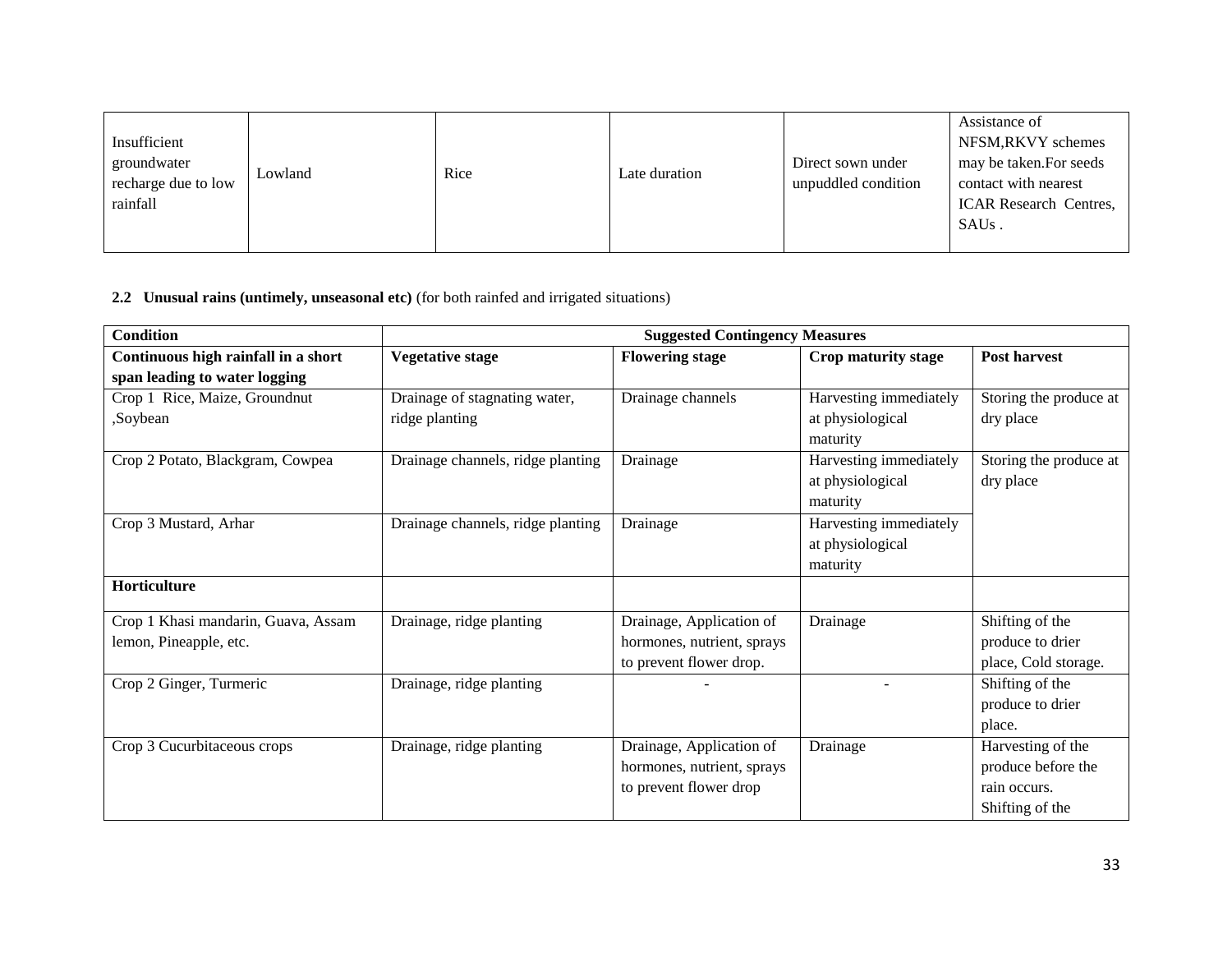|                                        |                                  |                             |                          | produce to drier       |
|----------------------------------------|----------------------------------|-----------------------------|--------------------------|------------------------|
|                                        |                                  |                             |                          | place, Cold storage.   |
| Heavy rainfall with high speed winds   |                                  |                             |                          |                        |
| in a short span <sup>2</sup>           |                                  |                             |                          |                        |
| Crop 1 Rice, Maize, Groundnut ,Soybean | Needbased plant protection,      | Needbased plant             |                          |                        |
| Crop 2 Potato, Blackgram, Cowpea       | disease resistant varieties, IPM | protection, disease         |                          |                        |
| Crop 3 Mustard, Arhar                  |                                  | resistant varieties, IPM    |                          |                        |
|                                        |                                  |                             |                          |                        |
|                                        |                                  |                             |                          |                        |
|                                        |                                  |                             |                          |                        |
| Horticulture                           |                                  |                             |                          |                        |
| Crop 1 Khasi mandarin, Guava, Assam    | Drainage, make trenches/furrows  | Installation of wind breaks | Installation of wind     | Shifting of the        |
| lemon, Pineapple, etc.                 | in between ridges to facilitate  |                             | breaks                   | produce to drier       |
|                                        | drainage of excess water,        | Needbased plant             |                          | place, Cold storage.   |
|                                        | propping.                        | protection, disease         |                          |                        |
|                                        | Needbased plant protection,      | resistant varieties, IPM    |                          |                        |
|                                        | disease resistant varieties, IPM |                             |                          |                        |
| Crop 2 Ginger, Turmeric                | Drainage                         | Needbased plant             | Drainage                 | Shifting of the        |
|                                        | Needbased plant protection,      | protection, disease         | Needbased plant          | produce to drier place |
|                                        | disease resistant varieties, IPM | resistant varieties, IPM    | protection, disease      | ,Harvesting should be  |
|                                        |                                  |                             | resistant varieties, IPM | done before rain as    |
|                                        |                                  |                             |                          | far as possible,       |
|                                        |                                  |                             |                          | Drying to remove       |
|                                        |                                  |                             |                          | excess moisture of     |
|                                        |                                  |                             |                          | produce.               |
| Crop 3 Cucurbitaceous crops            | Drainage                         | Drainage, Application of    | Drainage                 | Shifting of the        |
|                                        | Needbased plant protection,      | hormones, nutrient, sprays  |                          | produce to drier       |
|                                        | disease resistant varieties, IPM | to prevent flower drop.     |                          | place, Cold storage.   |
|                                        |                                  | Needbased plant             |                          |                        |
|                                        |                                  | protection, disease         |                          |                        |
|                                        |                                  | resistant varieties, IPM    |                          |                        |
| Outbreak of pests and diseases due to  |                                  |                             | $\sim$                   | $\blacksquare$         |
| unseasonal rains                       |                                  |                             |                          |                        |
| Crop1-Paddy                            | • During this phase, appearance  | At flowering stage, the     |                          |                        |
|                                        | of Blast disease maybe           | blast disease causes        |                          |                        |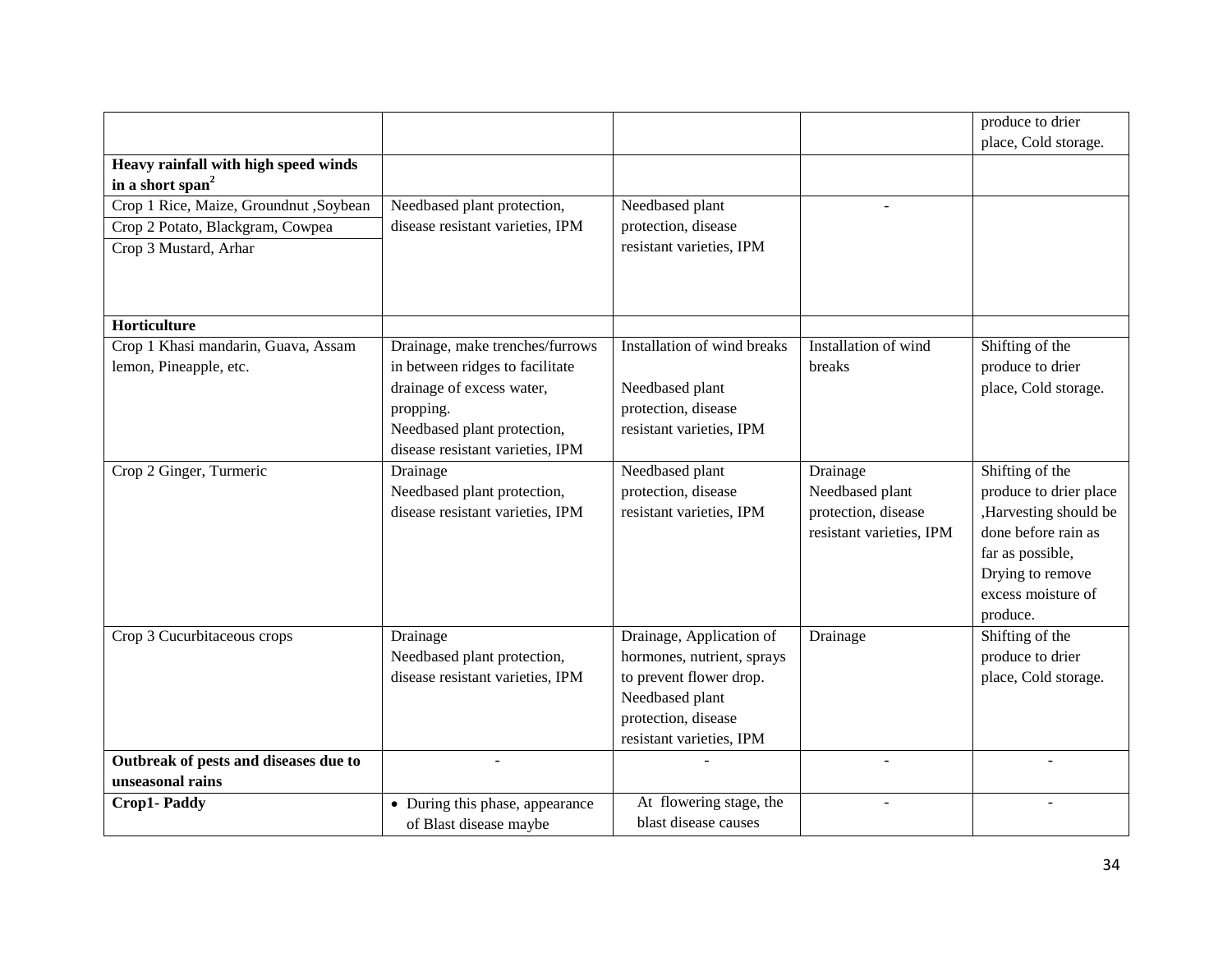|                  | observed. As soon as one or    | improper grain filling,    |                          |  |
|------------------|--------------------------------|----------------------------|--------------------------|--|
|                  | two blast spots are seen,      | poor milling recovery      |                          |  |
|                  | Carbendazim @ 1 g/lit of water | and chaffy ear h eads.     |                          |  |
|                  | is to be sprayed.              | Apply Carbendazim @        |                          |  |
|                  |                                | 1 g/lit of water.          |                          |  |
|                  |                                | There may be               |                          |  |
|                  |                                | occurrence of Brown        |                          |  |
|                  |                                | spot disease also. For     |                          |  |
|                  |                                | this dry or wet seed       |                          |  |
|                  |                                | treatment with             |                          |  |
|                  |                                | carbendazim @ 1 g/kg       |                          |  |
|                  |                                | of seed followed by one    |                          |  |
|                  |                                | spraying of Mancozeb       |                          |  |
|                  |                                | @ 2.5 g/lit maybe done     |                          |  |
|                  |                                | at initial symptom         |                          |  |
|                  |                                | development.               |                          |  |
| Crop2-Maize      | Need based plant protection    | During this drought        | ÷.                       |  |
|                  | <b>IPDM</b>                    | season, the occurrence     |                          |  |
|                  |                                | of Aphids in Maize crop    |                          |  |
|                  |                                | at its vegetative stage is |                          |  |
|                  |                                | quite high. Long dry       |                          |  |
|                  |                                | spells increase the        |                          |  |
|                  |                                | incidence of this insect.  |                          |  |
|                  |                                | This can be controlled     |                          |  |
|                  |                                | by spraying Endosulfan     |                          |  |
|                  |                                | $(0.1\%)$ or               |                          |  |
|                  |                                | Monocrotophos (0.05%)      |                          |  |
|                  |                                | at 80-90 DAS.              |                          |  |
| Crop3- Groundnut | Need based plant protection    |                            | White<br>Incidence<br>of |  |
|                  | <b>IPDM</b>                    |                            | The following<br>grub.   |  |
|                  |                                |                            | control measures must    |  |
|                  |                                |                            | be taken up:             |  |
|                  |                                |                            | • Deep ploughing<br>in   |  |
|                  |                                |                            | summer<br>must<br>be     |  |
|                  |                                |                            | taken up                 |  |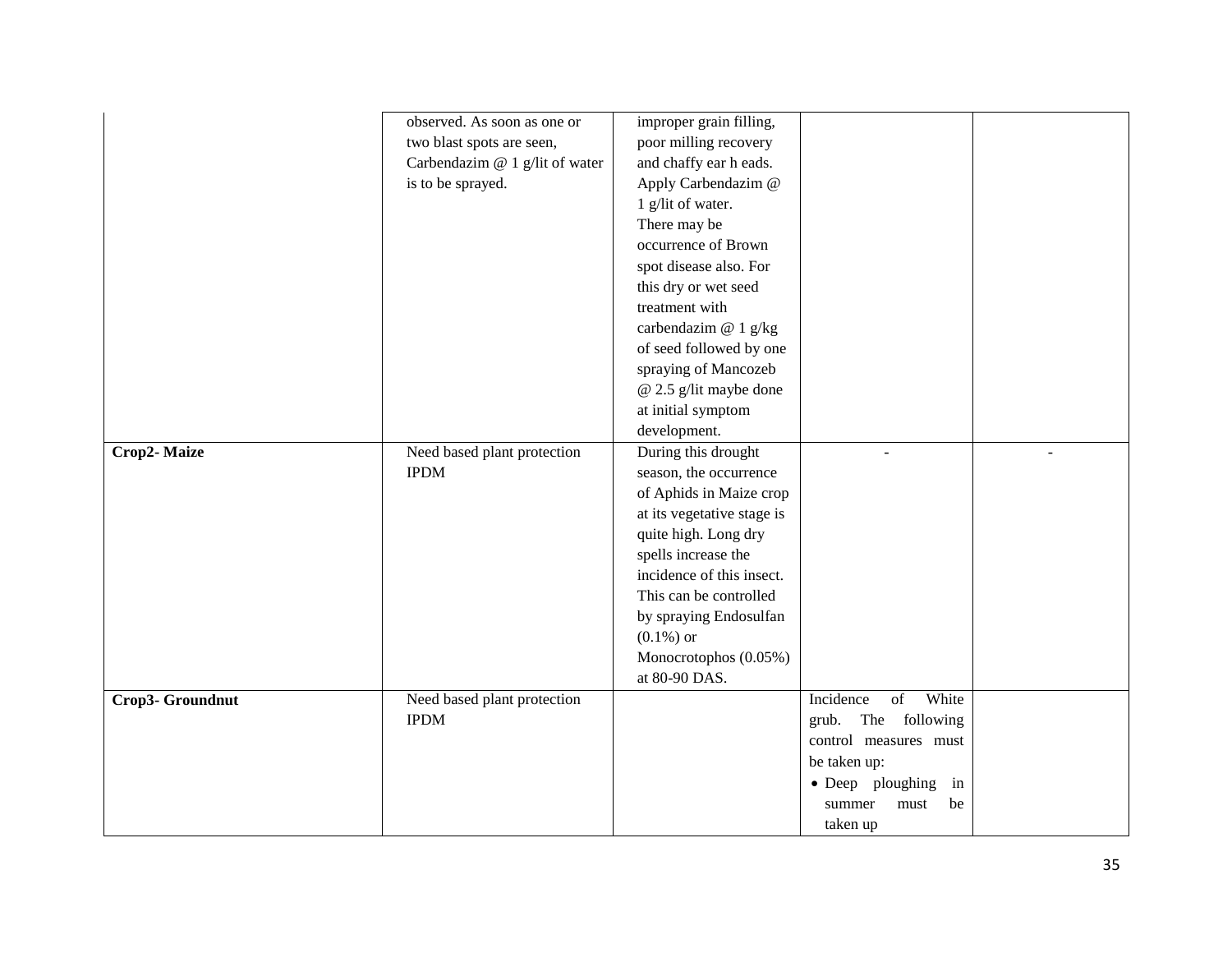| Chloropyriphos 20 EC<br>@ 2 ml/lit of water must<br>be done.-<br>During this dry spell, shot holes<br>Crop4-Black gram<br>Need based plant<br>$\bullet$<br>made by Beetles van be seen.<br>protection IPDM<br>This can be controlled by<br>Bio control<br>$\bullet$<br>spraying Endosulfan @ 2ml/ lit of |  |  | · Crop rotation with<br>maize must be done<br>• Early sowing must be<br>done to avoid damage<br>due to the insect pest.<br>• Collection<br>and<br>destruction of white<br>grub adults must be<br>done<br>Spraying the plants with |  |
|----------------------------------------------------------------------------------------------------------------------------------------------------------------------------------------------------------------------------------------------------------------------------------------------------------|--|--|-----------------------------------------------------------------------------------------------------------------------------------------------------------------------------------------------------------------------------------|--|
|                                                                                                                                                                                                                                                                                                          |  |  |                                                                                                                                                                                                                                   |  |
|                                                                                                                                                                                                                                                                                                          |  |  |                                                                                                                                                                                                                                   |  |
| water                                                                                                                                                                                                                                                                                                    |  |  |                                                                                                                                                                                                                                   |  |

#### **2.3 Floods**

| Condition                                               | <b>Suggested Contingency Measures</b> <sup>0</sup> |                  |                    |                 |
|---------------------------------------------------------|----------------------------------------------------|------------------|--------------------|-----------------|
| Transient water logging/partial inundation              | Seeding/nursery stage                              | Vegetative stage | Reproductive stage | At harvest      |
| <b>Horticulture</b>                                     |                                                    |                  |                    |                 |
| Crop 1 Assam lemon                                      | Making trenches/furrows in between                 | Earthing up      | Earthing up        | Shifting of the |
|                                                         | ridges to drain out the excess water.              |                  |                    | produce to      |
|                                                         |                                                    |                  |                    | drier place.    |
| Continuous submergence for more than $2 \text{ days}^2$ | Not applicable                                     |                  |                    |                 |
| <b>Horticulture</b>                                     |                                                    |                  |                    |                 |
| Sea water inundation <sup>3</sup>                       |                                                    |                  |                    |                 |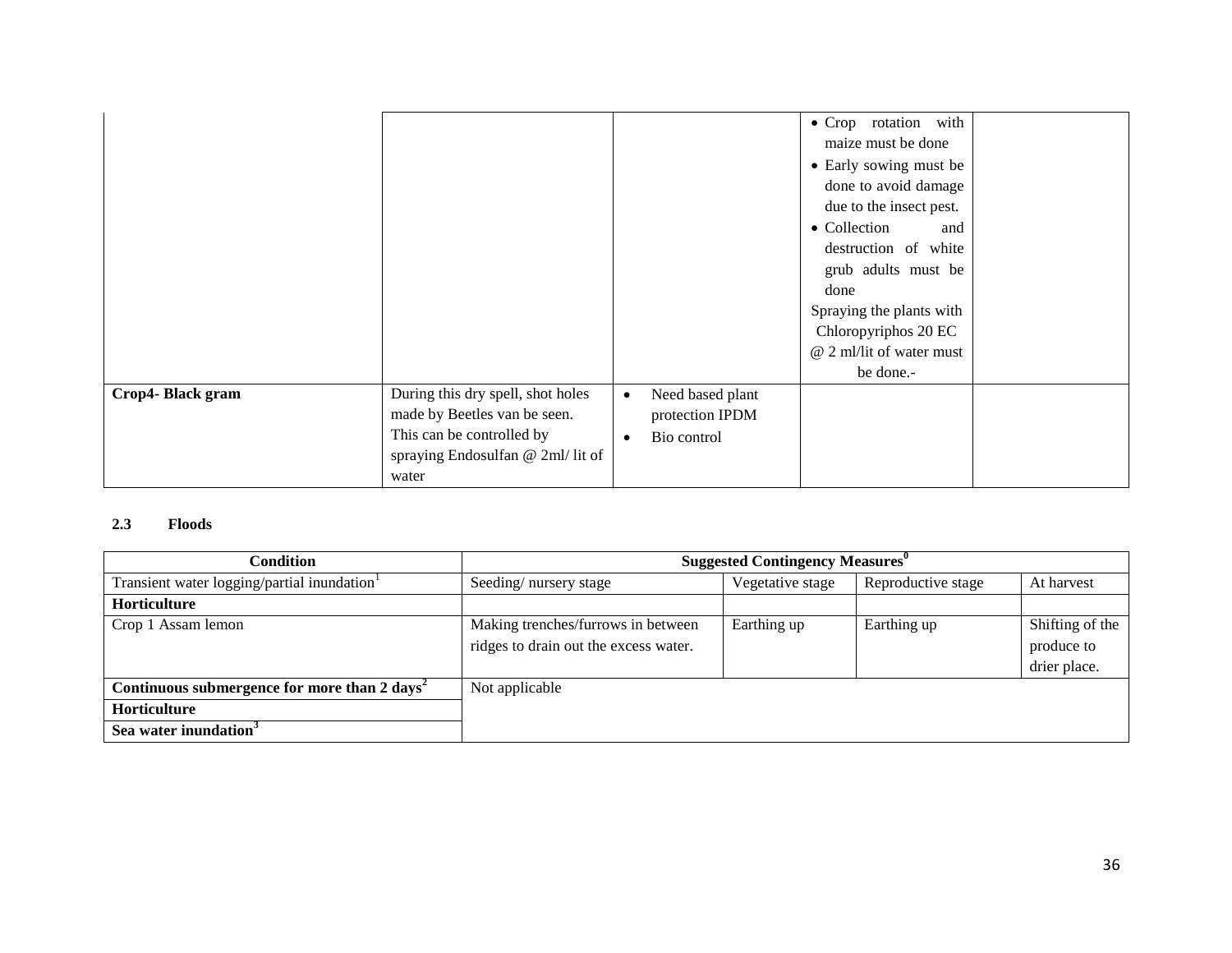## **2.4 Extreme events: Heat wave / Cold wave/Frost/ Hailstorm /Cyclone**

| Extreme event type           | Suggested Contingency Measures <sup>r</sup>   |                                                       |                                                                                                      |                                                             |
|------------------------------|-----------------------------------------------|-------------------------------------------------------|------------------------------------------------------------------------------------------------------|-------------------------------------------------------------|
|                              | Seeding/nursery stage                         | Vegetative stage                                      | Reproductive stage                                                                                   | At harvest                                                  |
| Heat Wave                    |                                               |                                                       |                                                                                                      |                                                             |
| Horticulture                 |                                               |                                                       |                                                                                                      |                                                             |
| Crop 1 (specify) Fruit crops | Provide shade                                 | Irrigate, provide shade,<br>white wash on tree trunks | Apply growth hormones to<br>prevent fruit drop, maintain<br>water balance to avoid fruit<br>cracking | Harvest at<br>morning hours,<br>pre cooling is<br>important |
| Crop 2 Kharif vegetables     | Irrigation                                    | Life saving irrigations                               | Life saving irrigations                                                                              | Harvest at                                                  |
|                              | Nursery should be raised inside well          | Replanting                                            | Planting of trees (wind break)                                                                       | morning hours,                                              |
|                              | covered structure and about 50                | Planting of trees to act as                           |                                                                                                      | pre cooling is                                              |
|                              | percent more seedlings should be              | wind break                                            |                                                                                                      | important                                                   |
|                              | raised                                        | Staking of plants                                     |                                                                                                      |                                                             |
| Crop 3 Ginger and turmeric   |                                               | Life saving irrigations                               |                                                                                                      |                                                             |
| <b>Cold Wave</b>             |                                               |                                                       |                                                                                                      |                                                             |
| Crop 1 Paddy                 | Delayed raising of Rice nursery               | 8-10 days old seedling to                             | Urea application at panicle                                                                          |                                                             |
|                              |                                               | be transplanted                                       | stage delayed                                                                                        |                                                             |
| Crop 2 Groundnut             | Irrigation<br>$\bullet$                       | Irrigation                                            | Life saving irrigation                                                                               | Early harvest                                               |
| Crop 3 Soybean               | Nursery should be raised in well<br>$\bullet$ | Replanting<br>$\bullet$                               | Planting of trees to act as                                                                          |                                                             |
| Crop 4 Arhar                 | covered structure                             | Planting of trees to act                              | wind break                                                                                           |                                                             |
|                              | 50 % more seedlings should be<br>$\bullet$    | as wind break                                         |                                                                                                      |                                                             |
|                              | raised                                        | Staking of plants                                     |                                                                                                      |                                                             |
| Horticulture                 |                                               |                                                       |                                                                                                      |                                                             |
| Crop 1 (specify) Fruit crops | Irrigation<br>$\bullet$                       | Irrigation<br>$\bullet$                               | Life saving irrigation<br>$\bullet$                                                                  | Early harvest                                               |
| Crop 2 Winter vegetables     | Nursery should be raised in well<br>$\bullet$ | Replanting<br>$\bullet$                               | Planting of trees to act as                                                                          |                                                             |
| Crop 3 Ginger and turmeric   | covered structure                             | Planting of trees to act                              | wind break                                                                                           |                                                             |
|                              | 50 % more seedlings should be                 | as wind break                                         |                                                                                                      |                                                             |
|                              | raised                                        | Staking of plants<br>$\bullet$                        |                                                                                                      |                                                             |
| Frost                        |                                               |                                                       |                                                                                                      |                                                             |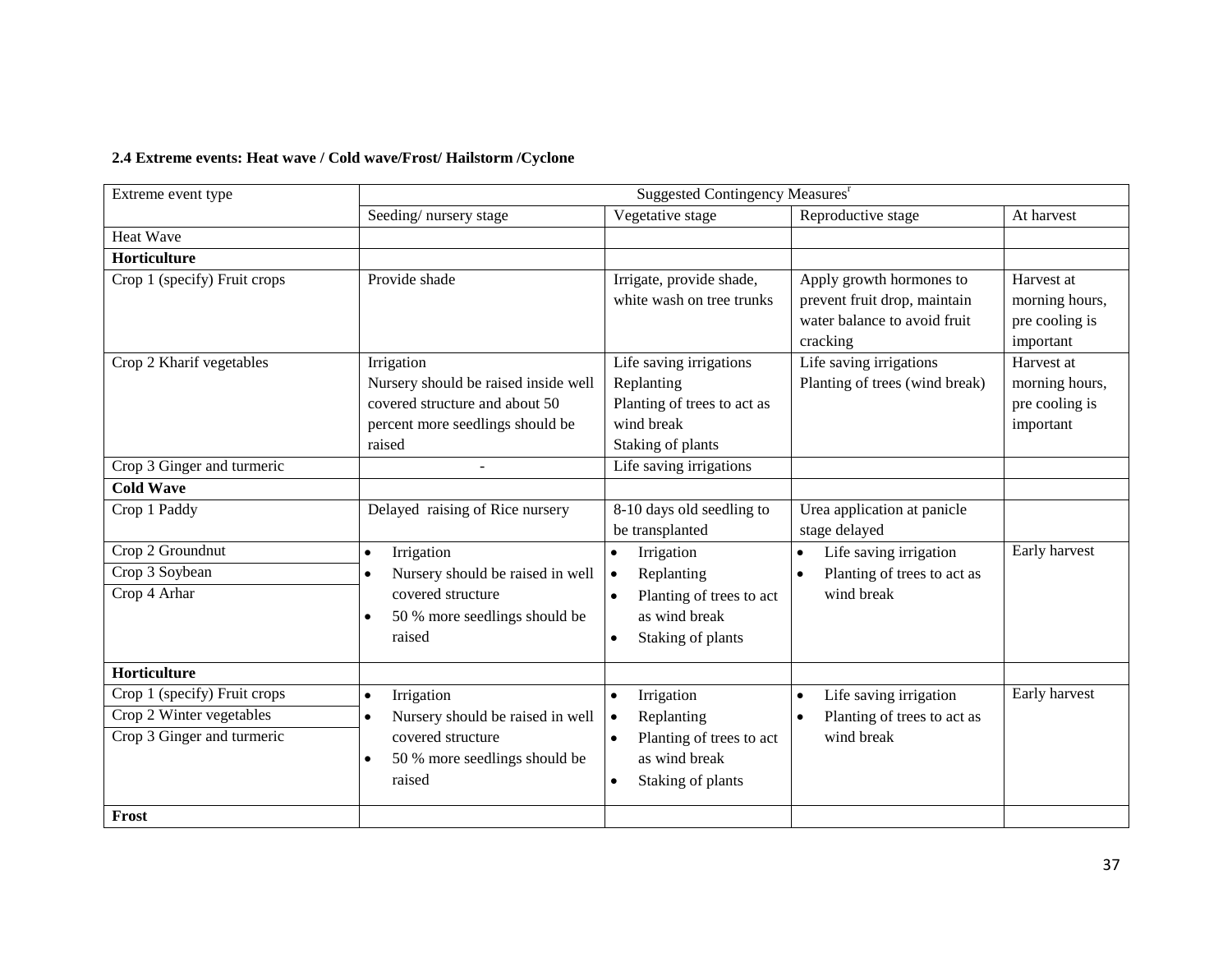| <b>Horticulture</b>          |                                  |                           |                                 |  |
|------------------------------|----------------------------------|---------------------------|---------------------------------|--|
| Crop 1 Fruit crops           | Provide shade                    | Provide wind break,       | Small trees cover with grasses, |  |
|                              |                                  | irrigate regularly        | irrigate regularly              |  |
| Crop 2 Winter vegetables     | Provide shade                    | Irrigate regularly        | Irrigate regularly              |  |
| <b>Hailstorm</b>             |                                  |                           |                                 |  |
| Crop 1 Paddy                 | Rice nursery delayed raising     | 8-10 days old seedling to | Recommended urea                |  |
|                              |                                  | be transplanted           | application at panicle stage    |  |
|                              |                                  |                           | delayed                         |  |
| Crop 2 Groundnut             | Nursery should be raised in well | Replanting                | Wind break                      |  |
| Crop 3 Soybean               | covered structure                | Wind break                |                                 |  |
|                              | More seedlings to be planted     | Staking of plants         |                                 |  |
| Horticulture                 |                                  |                           |                                 |  |
| Crop 1 (specify) Fruit crops | Nursery should be raised in well | Replanting                | Windbreak                       |  |
|                              | covered structure                | Wind break                |                                 |  |
|                              | More seedlings to be planted     | Staking of plants         |                                 |  |
| Cyclone                      | Not applicable                   |                           |                                 |  |

# **2.5 Contingent strategies for Livestock, Poultry & Fisheries**

### **2.5.1 Livestock**

|                              | <b>Suggested contingency measures</b>  |                                        |                                          |  |  |
|------------------------------|----------------------------------------|----------------------------------------|------------------------------------------|--|--|
|                              | <b>Before the event</b>                | During the event                       | After the event                          |  |  |
| <b>Drought</b>               |                                        |                                        |                                          |  |  |
| Feed and fodder availability | i. Creation of permanent fodder, feed  | i. Feeding of locally available jungle | i. Cultivation of high yielding and      |  |  |
|                              | and seed banks                         | tree leaves like Artocarpus            | drought tolerant varieties of grasses    |  |  |
|                              | ii. Raising drought tolerant perennial | hetrophyllus, Fircus hookerii,         | and fodder like oat, congo signal,       |  |  |
|                              | grasses and fodders like congo signal, | Symingtonia populnea, Schefflera       | guinea, para and napier grasses.         |  |  |
|                              | guinea, oat etc. as permanent source   | <i>wallichiana</i> for ruminant.       | Ii. Introduction of fodder trees, bushes |  |  |
|                              | of fodder.                             | Ii. Feeding of non conventional feed   | and grasses as rehabilitation option on  |  |  |
|                              | Iii. Preservation and conservation of  | and forage resources like broom,       | all kinds of wasted and abandoned        |  |  |
|                              | legume trees, bushes, brooms, grasses  | stylosanthes, Job's tears etc.         | lands.                                   |  |  |
|                              | and legumes through silage and hay     | Iii. Feeding of crop residues (rice    |                                          |  |  |
|                              | making                                 | straw) and agro industrial byproduct   |                                          |  |  |
|                              | Iv. Burning of jungles of hills and    | after chemical or biological           |                                          |  |  |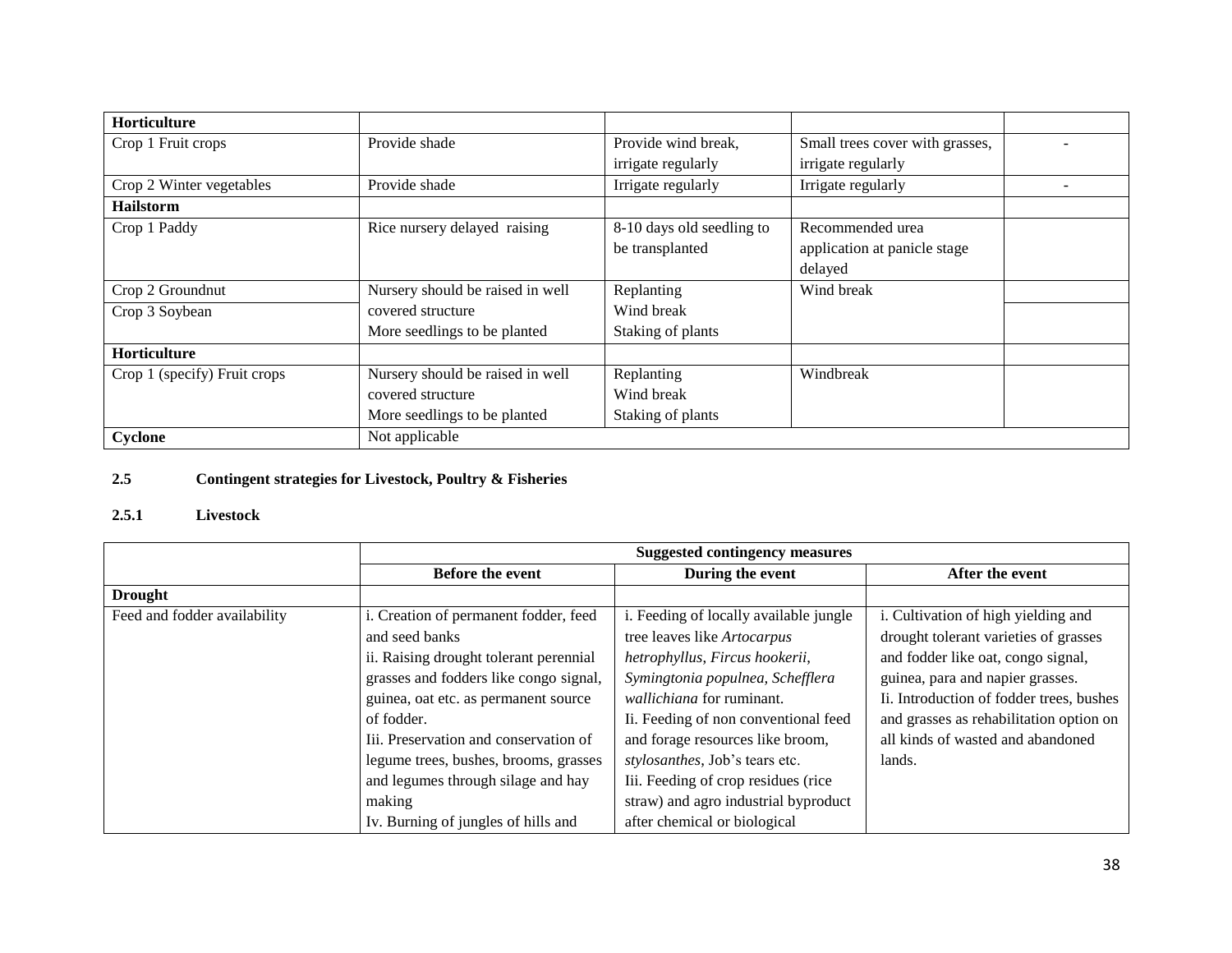|                                | paddy straw should not be allowed.      | treatment and processing.            |                                          |
|--------------------------------|-----------------------------------------|--------------------------------------|------------------------------------------|
|                                | V. Development of fodder varieties of   | Iv. The maintenance ration should be |                                          |
|                                | cultivated crops having tolerance for   | reduced to half.                     |                                          |
|                                | varying degree of drought               |                                      |                                          |
| Drinking water                 | i. Creation of alternate drinking       | i. Use of water from water           | i. Development of watershed based        |
|                                | water bodies                            | reservoir/natural stream             | livestock farming.                       |
|                                | ii. Livestock based water               | ii. Animal should be forced to drink | Ii. Harvesting of rain water through     |
|                                | management strategy which focuses       | saline water                         | Jalkund.                                 |
|                                | as recycling of water                   |                                      |                                          |
|                                | iii. Searching of natural stream of     |                                      |                                          |
|                                | water                                   |                                      |                                          |
| Health and Disease management  | i. Precautionary measures like          | i. Health checkup of animal          | I. Deworming and vaccination against     |
|                                | vaccination and deworming of            | particularly for dehydration which   | common diseases should be done.          |
|                                | animals should be done.                 | may cause death of animals.          | ii. Supplementation of minerals and      |
|                                | Ii. Life saving approaches such as      | Ii. There should be safe provisions  | vitamins in feed for few days to restore |
|                                | drenching/watering, guard against       | for disposal of dead animals.        | the normal fertility of animals.         |
|                                | heat stress, drips of normal saline and | Iii. Additional supplementation of   | Iii. Organization of animal health       |
|                                | dextrose, therapeutic care and drugs    | concentrates and fodders for         |                                          |
|                                | should be available.                    | productive, lactating and pregnant   |                                          |
|                                |                                         | animals should be provided.          |                                          |
| <b>Floods</b>                  | Not applicable                          |                                      |                                          |
| Feed and fodder availability   |                                         |                                      |                                          |
| Drinking water                 |                                         |                                      |                                          |
| Health and Disease management  |                                         |                                      |                                          |
| Cyclone                        |                                         |                                      |                                          |
| Feed and fodder availability   |                                         |                                      |                                          |
| Drinking water                 |                                         |                                      |                                          |
| Health and Disease management  |                                         |                                      |                                          |
| Heat wave and cold wave        |                                         |                                      |                                          |
| Shelter/environment management |                                         |                                      |                                          |
| Health and Disease management  |                                         |                                      |                                          |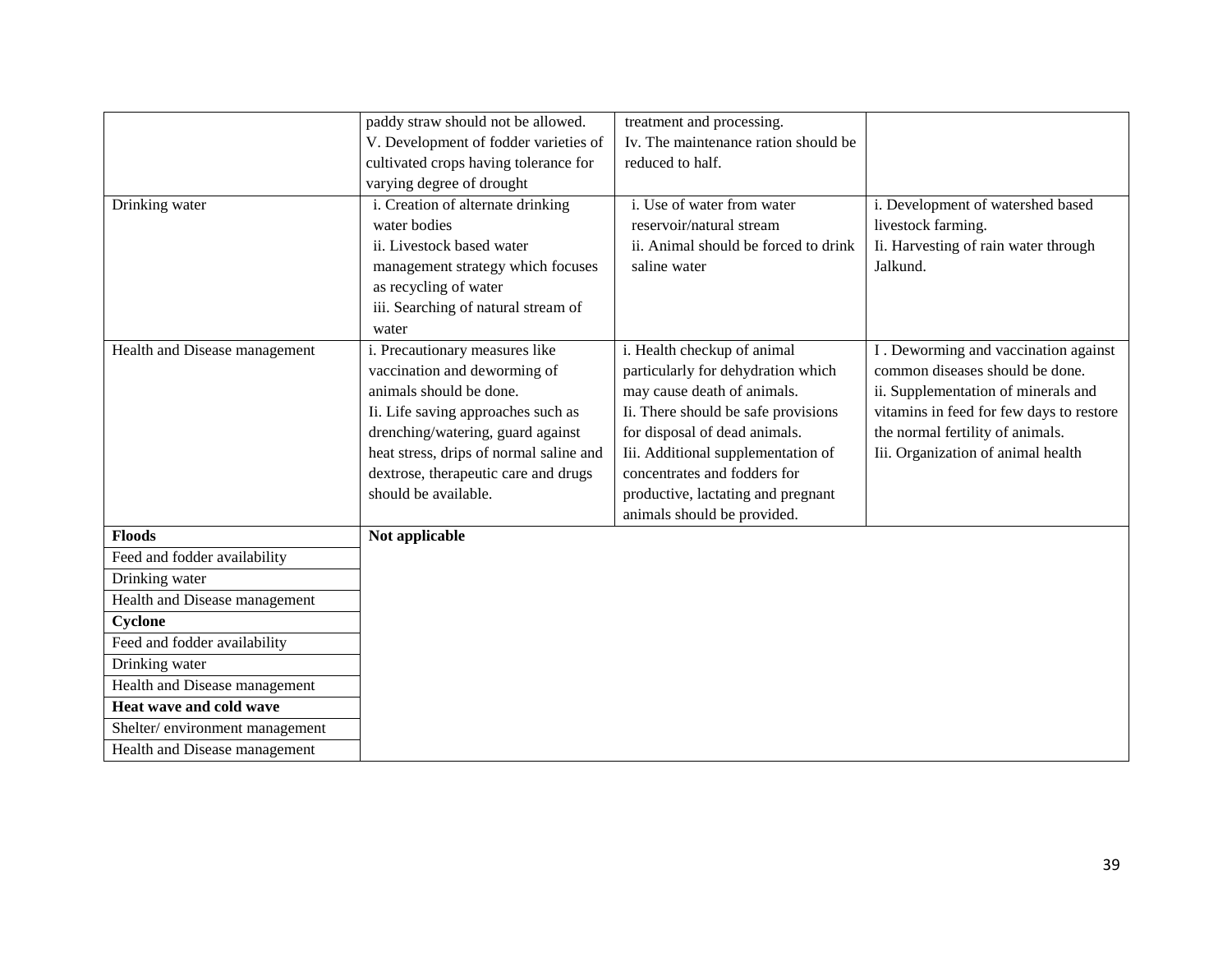### **2.5.2 Poultry**

|                                      | Suggested contingency measures        |                                               |                                            |  |  |
|--------------------------------------|---------------------------------------|-----------------------------------------------|--------------------------------------------|--|--|
|                                      | Before the event <sup>s</sup>         | During the event                              | After the event                            |  |  |
| Drought                              |                                       |                                               |                                            |  |  |
| Shortage of feed ingredients         | i. Establishment of permanent storage | Feeding of stocked up feed and                | Restocking of feed and minerals.           |  |  |
|                                      | facilities for feed ingredients.      | minerals.                                     | Sampling at regular intervals for quality  |  |  |
|                                      | ii. Stock sufficient concentrate feed | Proper rationing of feed and                  | checks.                                    |  |  |
|                                      | and mineral mixtures.                 | minerals to be done.                          |                                            |  |  |
|                                      | Check regularly for moldy feeds and   |                                               |                                            |  |  |
|                                      | possible Aflatoxins.                  |                                               |                                            |  |  |
|                                      |                                       |                                               |                                            |  |  |
| Drinking water                       | Hygienic and potable water source to  | Regular testing of water for                  | i. Development of watershed based          |  |  |
|                                      | be kept operational.                  | pathogens/toxicants                           | poultry farming.                           |  |  |
|                                      |                                       | Use of water to be monitored.                 | ii. Harvesting of rain water through       |  |  |
|                                      |                                       |                                               | Jalkund.                                   |  |  |
|                                      |                                       |                                               | iii. Regular quality checks for potability |  |  |
|                                      |                                       |                                               | of water.                                  |  |  |
|                                      |                                       |                                               |                                            |  |  |
| Health and Disease management        | Precautionary measures like           | Health checkup of bird particularly           | i. Deworming and vaccination against       |  |  |
|                                      | vaccination and deworming of          | for dehydration which may cause               | common diseases should be done.            |  |  |
| Sampling and surveillance to be done | animals should be done regularly.     | death of birds.                               | ii. Supplementation of minerals and        |  |  |
| for diseases.                        |                                       | Monitoring for diseases like AI,<br>NDV, IBD. | vitamins in feed for few days.             |  |  |
|                                      |                                       |                                               | Surveillance and diagnosis of diseases     |  |  |
|                                      |                                       | Regular liasoning with Veterinary             | to be carried out periodically.            |  |  |
| <b>Floods</b>                        | Not applicable                        | Department.                                   |                                            |  |  |
| Shortage of food ingredients         |                                       |                                               |                                            |  |  |
|                                      |                                       |                                               |                                            |  |  |
| Drinking water                       |                                       |                                               |                                            |  |  |
| Health and Disease management        |                                       |                                               |                                            |  |  |
| Cyclone                              |                                       |                                               |                                            |  |  |
| Shortage of food ingredients         |                                       |                                               |                                            |  |  |
| Drinking water                       |                                       |                                               |                                            |  |  |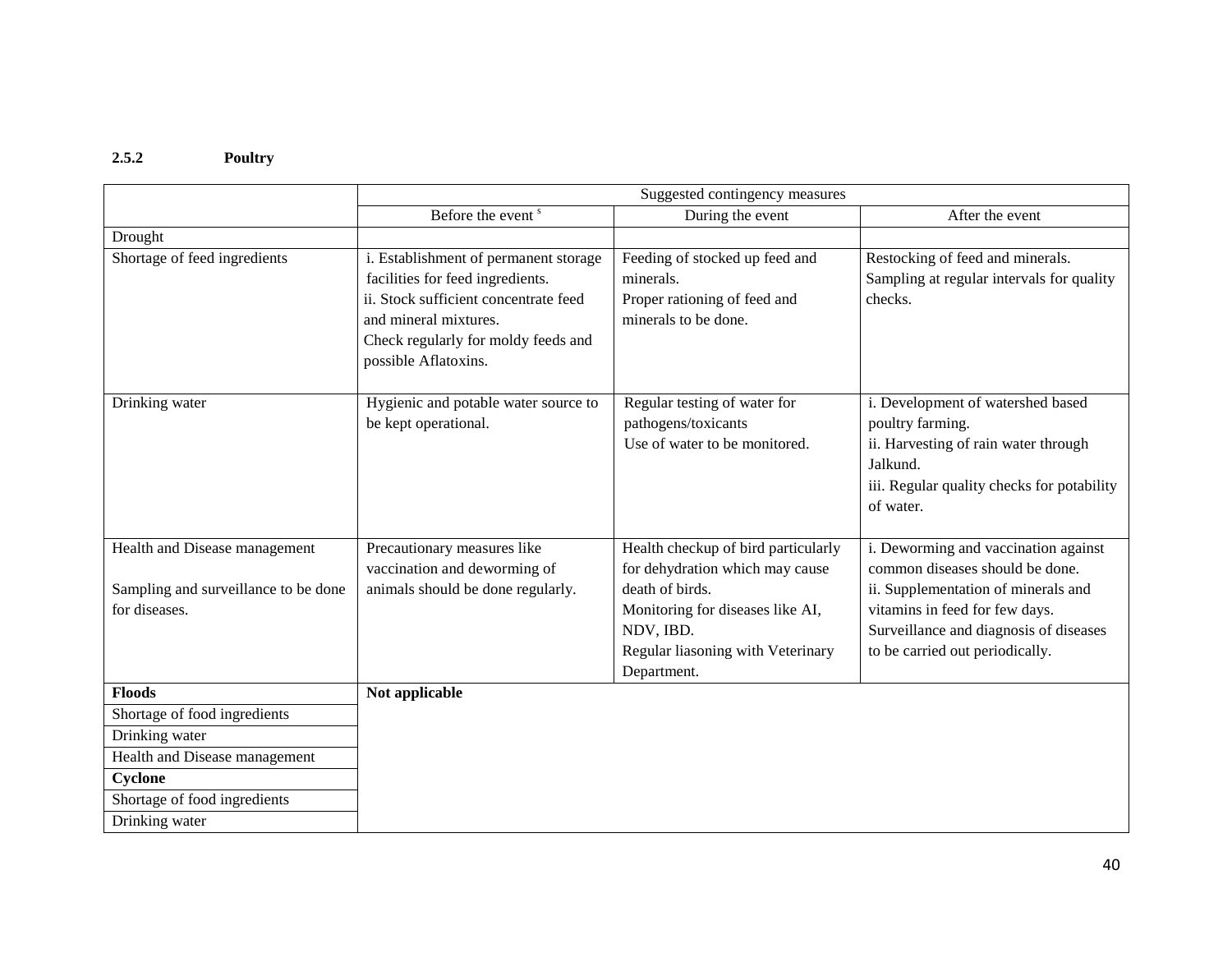| Health and Disease management  |
|--------------------------------|
| Heat wave and cold wave        |
| Shelter/environment management |
| Health and Disease management  |
|                                |

## **Fisheries/ Aquaculture**

|                                                             | <b>Suggested contingency measures</b>                                                                                                                                               |                                                                                                                                                                                                                                                                                                                                                                                                                                                            |                                                            |  |
|-------------------------------------------------------------|-------------------------------------------------------------------------------------------------------------------------------------------------------------------------------------|------------------------------------------------------------------------------------------------------------------------------------------------------------------------------------------------------------------------------------------------------------------------------------------------------------------------------------------------------------------------------------------------------------------------------------------------------------|------------------------------------------------------------|--|
|                                                             | <b>Before the event</b>                                                                                                                                                             | During the event                                                                                                                                                                                                                                                                                                                                                                                                                                           | After the event                                            |  |
| 1) Drought                                                  |                                                                                                                                                                                     |                                                                                                                                                                                                                                                                                                                                                                                                                                                            |                                                            |  |
| A. Capture                                                  | $\blacksquare$                                                                                                                                                                      |                                                                                                                                                                                                                                                                                                                                                                                                                                                            |                                                            |  |
| Marine                                                      |                                                                                                                                                                                     |                                                                                                                                                                                                                                                                                                                                                                                                                                                            |                                                            |  |
| Inland                                                      |                                                                                                                                                                                     |                                                                                                                                                                                                                                                                                                                                                                                                                                                            |                                                            |  |
| (i) Shallow water depth due to<br>insufficient rains/inflow | Reduce water level increases<br>⋗<br>the catch per unit effort in the<br>inland capture fisheries so<br>motivate the fishermen not to<br>fish brood fishes & stocked<br>fingerlings | Do not fish in the deep pools<br>➤<br>& other shallow areas, where<br>brood stock are vulnerable for<br>over fishing. Do not fish<br>brood stock, if caught or<br>found in vulnerable places,<br>shift them to deep, safe areas,<br>do not fish the stocked<br>fingerlings from reservoirs<br>and beels<br>Salvage the fish seed/fry in<br>upland stream home to<br>spawning grounds of valuable<br>cold water fish species to<br>deeper portions of river | Gradually normal catching<br>≻<br>practices can be resumed |  |
| (ii) Changes in water quality                               |                                                                                                                                                                                     |                                                                                                                                                                                                                                                                                                                                                                                                                                                            |                                                            |  |
| (iii) Any other                                             |                                                                                                                                                                                     |                                                                                                                                                                                                                                                                                                                                                                                                                                                            |                                                            |  |
| B. Aquaculture                                              |                                                                                                                                                                                     |                                                                                                                                                                                                                                                                                                                                                                                                                                                            |                                                            |  |
| (i) Shallow water depth due to                              | Developing water harvesting<br>≻                                                                                                                                                    | Water supply from that<br>➤                                                                                                                                                                                                                                                                                                                                                                                                                                | Resume normal operational<br>≻                             |  |
| insufficient rains/inflow                                   | facilities & water supply                                                                                                                                                           | sources                                                                                                                                                                                                                                                                                                                                                                                                                                                    | practices gradually                                        |  |
|                                                             | facilities                                                                                                                                                                          | Reduce the stocking densities<br>⋗                                                                                                                                                                                                                                                                                                                                                                                                                         |                                                            |  |
|                                                             | Developing water<br>⋗                                                                                                                                                               | Culture of air breathing fish<br>⋗                                                                                                                                                                                                                                                                                                                                                                                                                         |                                                            |  |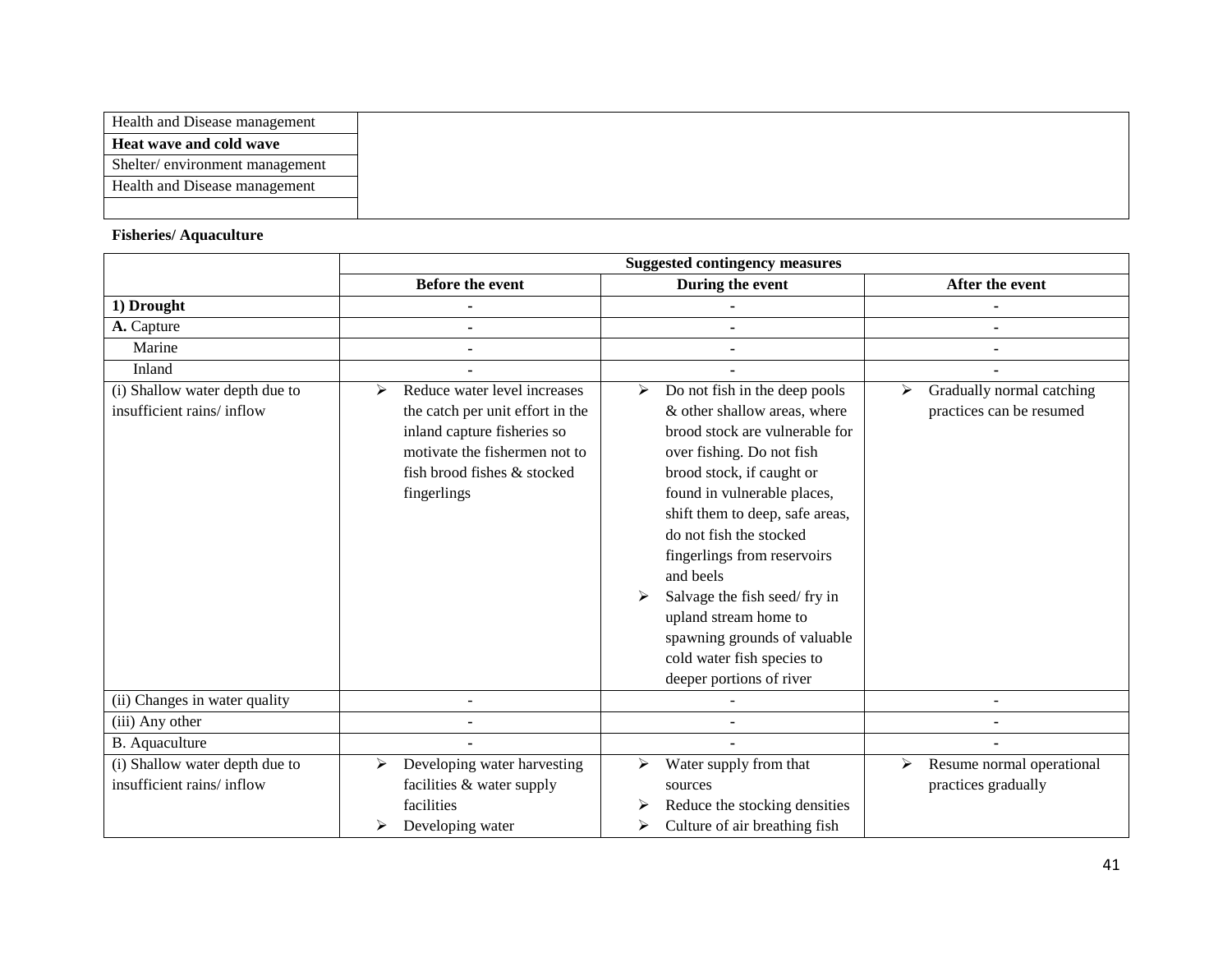|                                      |   | recirculatory facility/aeration |   | species, e.g.- Catfish, Murrels   |   |                           |
|--------------------------------------|---|---------------------------------|---|-----------------------------------|---|---------------------------|
|                                      | ➤ | Providing training to farmers   |   | etc.                              |   |                           |
|                                      |   | about the process of preparing  | ➤ | Culture of stunted fingerlings    |   |                           |
|                                      |   | value added fish product        | ➤ | Changes feeding regimes           |   |                           |
|                                      |   |                                 | ⋗ | Recirculating water/aeration      |   |                           |
|                                      |   |                                 | ⋗ | Introduction of genetically       |   |                           |
|                                      |   |                                 |   | improved variety                  |   |                           |
|                                      |   |                                 | ➤ | Monitor fish pond on daily        |   |                           |
|                                      |   |                                 |   | basis, if possible                |   |                           |
|                                      |   |                                 | ➤ | Cautious approach adopted         |   |                           |
|                                      |   |                                 |   | while using manure $\&$           |   |                           |
|                                      |   |                                 |   | fertilizer to avoid algal         |   |                           |
|                                      |   |                                 |   | blooms & eutrophication           |   |                           |
|                                      |   |                                 | ➤ | Paddy cum fish culture            |   |                           |
|                                      |   |                                 |   | Integrated farming with           |   |                           |
|                                      |   |                                 |   | holistic approach                 |   |                           |
|                                      |   |                                 | ➤ | Ornamental fish rearing           |   |                           |
|                                      |   |                                 | ➤ | Adopting short term culture       |   |                           |
|                                      |   |                                 |   | practices                         |   |                           |
|                                      |   |                                 | ➤ | During severe water shortage      |   |                           |
|                                      |   |                                 |   | farmers might need to harvest     |   |                           |
|                                      |   |                                 |   | fish in large quantities at short |   |                           |
|                                      |   |                                 |   | notice, leading to difficulties   |   |                           |
|                                      |   |                                 |   | in marketing, fish and            |   |                           |
|                                      |   |                                 |   | shellfish can be stored in cold   |   |                           |
|                                      |   |                                 |   | storage, dried of used for        |   |                           |
|                                      |   |                                 |   | preparing value added product     |   |                           |
|                                      |   |                                 |   | like pickles, papad etc.          |   |                           |
| (ii) Impact of silt load build up in | ≻ | Prevention of different         | ➤ | Desiltration of ponds             | ➤ | Resume normal operational |
| ponds/ change in water quality       |   | siltation process like silt     | ➤ | Monitoring water quality &        |   | practices gradually       |
|                                      |   | catchment basin near water      |   | application of available          |   |                           |
|                                      |   | source/inlet                    |   | corrective measures               |   |                           |
|                                      | ⋗ | Make available all the          |   |                                   |   |                           |
|                                      |   | desiltration equipments &       |   |                                   |   |                           |
|                                      |   | machineries                     |   |                                   |   |                           |
|                                      |   |                                 |   |                                   |   |                           |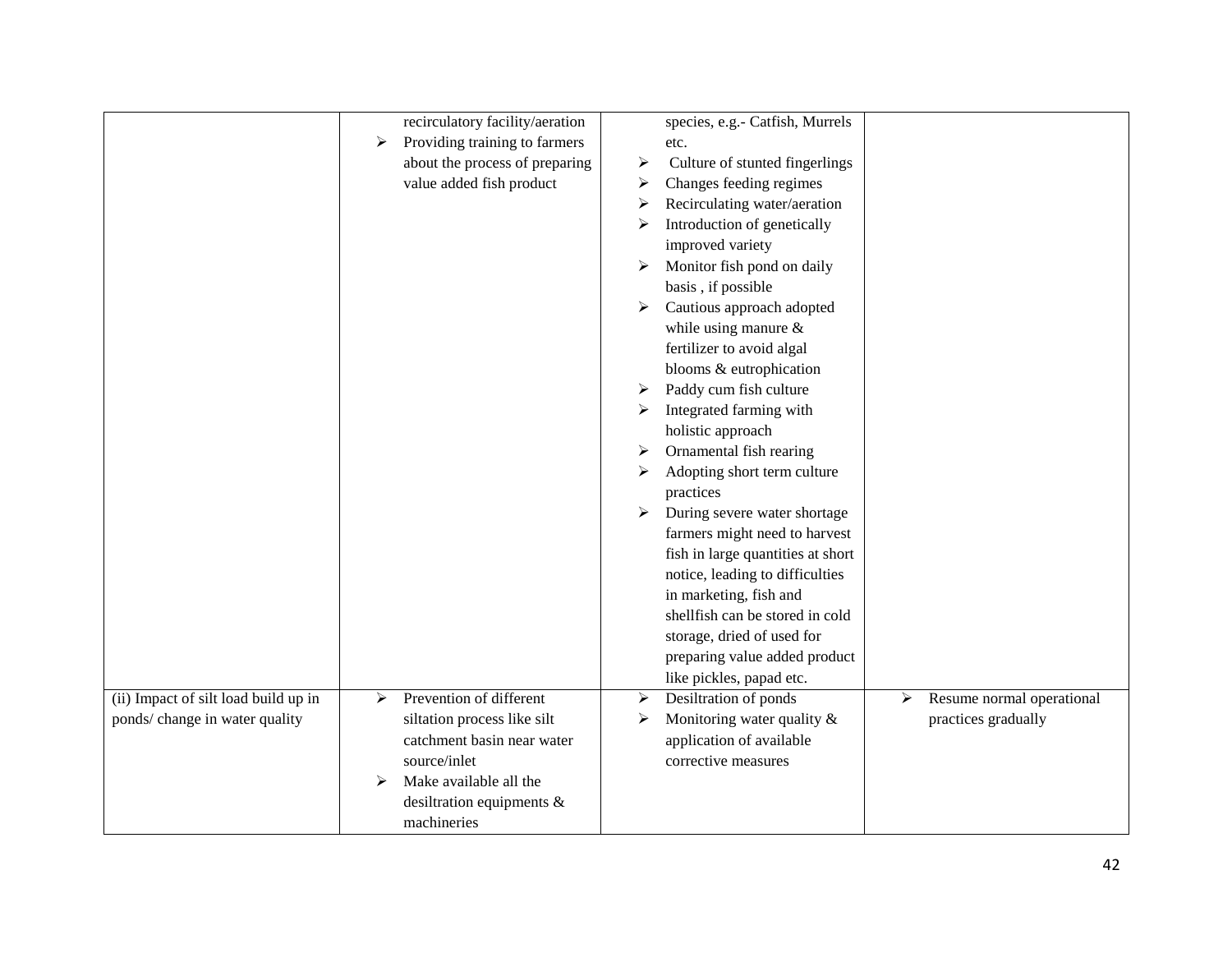| 2) Floods<br>A. Capture<br>Marine                          | Arranging all the water<br>➤<br>testing facilities like<br>chemical, equipments kits etc.<br>Make available all the<br>➤<br>corrective measures.<br>$\blacksquare$                                                                                                                                                                                                                                                                                                                                          | $\blacksquare$                                                                            | $\blacksquare$                                                                                                                                                                                                                                                                                                   |
|------------------------------------------------------------|-------------------------------------------------------------------------------------------------------------------------------------------------------------------------------------------------------------------------------------------------------------------------------------------------------------------------------------------------------------------------------------------------------------------------------------------------------------------------------------------------------------|-------------------------------------------------------------------------------------------|------------------------------------------------------------------------------------------------------------------------------------------------------------------------------------------------------------------------------------------------------------------------------------------------------------------|
| Inland                                                     |                                                                                                                                                                                                                                                                                                                                                                                                                                                                                                             |                                                                                           |                                                                                                                                                                                                                                                                                                                  |
| (i) Average compensation paid due<br>to loss of human life |                                                                                                                                                                                                                                                                                                                                                                                                                                                                                                             |                                                                                           |                                                                                                                                                                                                                                                                                                                  |
| (ii) No. of boats/nets damaged                             |                                                                                                                                                                                                                                                                                                                                                                                                                                                                                                             |                                                                                           |                                                                                                                                                                                                                                                                                                                  |
| (iii) No. of houses damaged                                |                                                                                                                                                                                                                                                                                                                                                                                                                                                                                                             |                                                                                           |                                                                                                                                                                                                                                                                                                                  |
| (iv) Loss of stock                                         |                                                                                                                                                                                                                                                                                                                                                                                                                                                                                                             |                                                                                           |                                                                                                                                                                                                                                                                                                                  |
| (v) Changes in water quality                               | $\blacksquare$                                                                                                                                                                                                                                                                                                                                                                                                                                                                                              |                                                                                           |                                                                                                                                                                                                                                                                                                                  |
| (vi) Health and Diseases                                   |                                                                                                                                                                                                                                                                                                                                                                                                                                                                                                             |                                                                                           |                                                                                                                                                                                                                                                                                                                  |
| <b>B.</b> Aquaculture                                      |                                                                                                                                                                                                                                                                                                                                                                                                                                                                                                             |                                                                                           |                                                                                                                                                                                                                                                                                                                  |
| (i) Inundation with flood water                            | Arranging all types of pond<br>➤<br>surrounding material like<br>bamboo, nets wooden<br>materials etc.<br>Surround the pond with<br>➤<br>fencing material (nets)<br>depend on the size of the<br>stock possible max height<br>level where water can reach<br>during flood situation<br>Flood facing the pond site<br>➤<br>should be strengthen or may<br>be concrete made<br>Developing fish nursery with<br>ready stock of fingerlings in a<br>safe place to compensate the<br>lose during flood situation | Monitoring the surrounding<br>➤<br>fencing<br>Monitoring the pen and cage<br>➤<br>culture | Water level can be brought<br>➤<br>down up to optimum level<br>using outlet facility<br>Surrounding fencing can be<br>➤<br>removed<br>Compensate the fish stock<br>lose with restocking<br>Resume normal operational<br>practices gradually<br>Pen and cage structure can be<br>≻<br>removed or may be continued |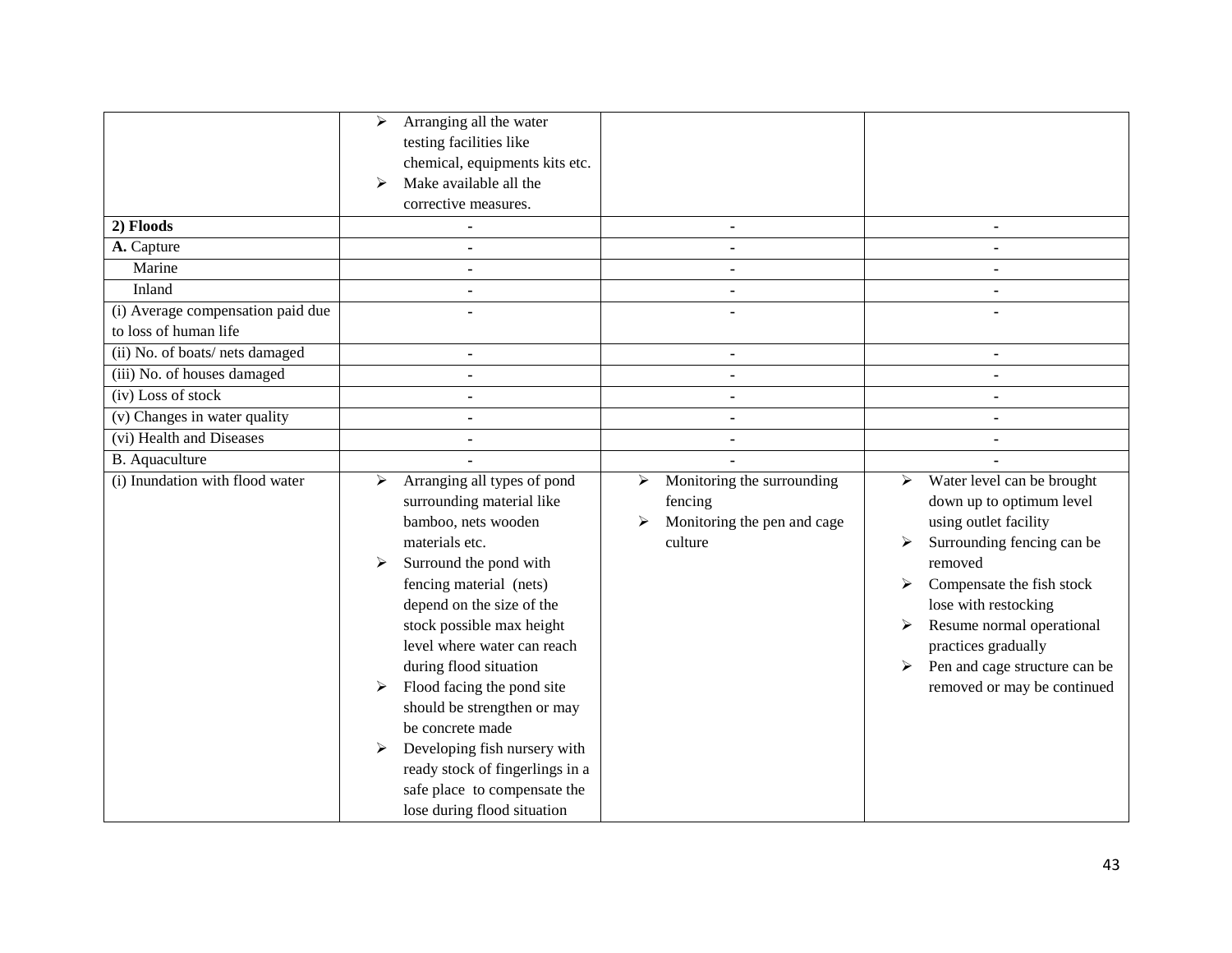|                                                         | Developing of Pen and cage<br>➤<br>culture facilities<br>Huge quanties of fingerlings<br>➤<br>will be required for post flood<br>situation of stocking water<br>bodies, mobilizing the various<br>private hatcheries in their<br>respective states or from their<br>own farms |                                                                                                          |                                                                                                                                                                                                                                           |
|---------------------------------------------------------|-------------------------------------------------------------------------------------------------------------------------------------------------------------------------------------------------------------------------------------------------------------------------------|----------------------------------------------------------------------------------------------------------|-------------------------------------------------------------------------------------------------------------------------------------------------------------------------------------------------------------------------------------------|
| (ii) Water continuation and<br>changes in water quality | Arranging all the water<br>≻<br>testing facilities like<br>chemical, equipments kits etc.<br>Mobile van can be an<br>➤<br>alternative to test the different<br>water related parameters<br>Make available all the<br>⋗<br>corrective measures.                                | High turbidity situation<br>≻<br>liming can be applied to<br>maintain the required<br>transparency level | Measures water quality<br>➤<br>parameters<br>Application of possible<br>➤<br>corrective measures<br>Resume normal operational<br>➤<br>practices gradually                                                                                 |
| (iii) Health and diseases                               | Prophylactic measures like<br>➤<br>vaccination, KmnO <sub>4</sub><br>treatment should be done                                                                                                                                                                                 | No acton required<br>➤                                                                                   | Fish sampling and consequent<br>≻<br>health check up<br>possible recommended<br>➤<br>treatment to the fish stock<br>fish stocking if required due<br>➤<br>to lose due to disease<br>Resume normal operational<br>➤<br>practices gradually |
| (iv) Loss of stock and inputs (feed,<br>chemicals, etc) | Get an insurance policy<br>➤<br>Developing fish stocking<br>➤<br>facility in a safe place to<br>compensate the lose during<br>flood situation<br>Developing input storage<br>facility in a safe place to<br>compensate the lose during<br>flood situation                     | Put maximum effort to<br>↘<br>prevent loses during flood<br>situation                                    | Apply for insurance claim<br>➤<br>Reestablished the stock and<br>➤<br>inputs<br>Resume normal operational<br>➤<br>practices gradually                                                                                                     |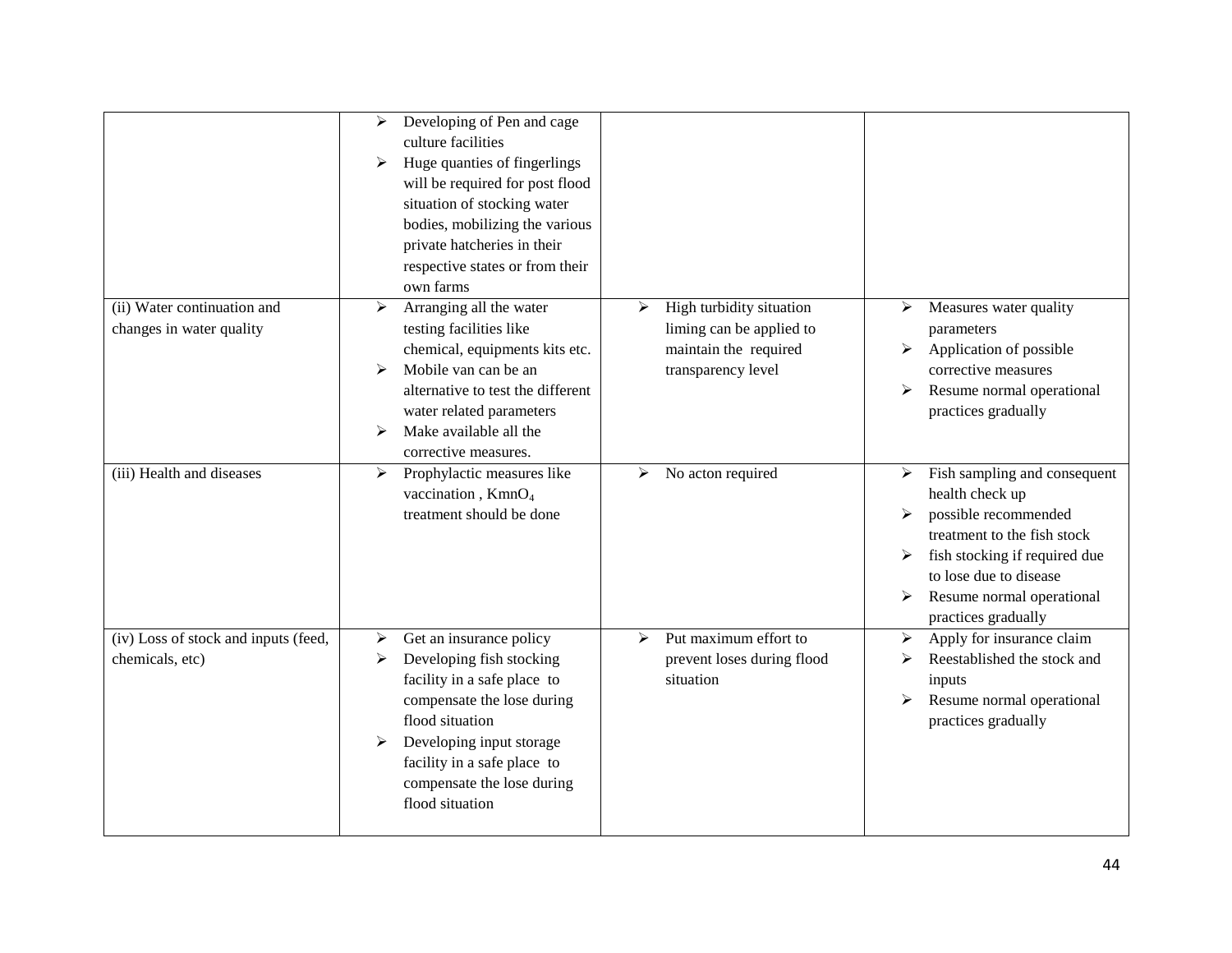| (v) infrastructure damage (pumps,<br>aerators, huts etc) | Get an insurance policy<br>➤<br>Developing additional<br>➤<br>infrastructure facility | Put maximum effort to<br>➤<br>prevent loses during flood<br>situation | Apply for insurance claim<br>➤<br>Reestablished the<br>➤<br>infrastructure<br>Resume normal operational<br>➤<br>practices gradually |
|----------------------------------------------------------|---------------------------------------------------------------------------------------|-----------------------------------------------------------------------|-------------------------------------------------------------------------------------------------------------------------------------|
| (vi) Any other                                           | $\blacksquare$                                                                        | $\blacksquare$                                                        |                                                                                                                                     |
| 3) Cyclone/Tsunami                                       |                                                                                       |                                                                       |                                                                                                                                     |
| A. Capture                                               |                                                                                       | ä,                                                                    |                                                                                                                                     |
| Marine                                                   |                                                                                       |                                                                       |                                                                                                                                     |
| (i) Average compensation paid due                        |                                                                                       |                                                                       |                                                                                                                                     |
| to loss of fishermen lives                               |                                                                                       |                                                                       |                                                                                                                                     |
| (ii) Average no. of boats/nets                           |                                                                                       |                                                                       |                                                                                                                                     |
| damaged                                                  |                                                                                       |                                                                       |                                                                                                                                     |
| (iii) Average mo. of houses                              |                                                                                       |                                                                       |                                                                                                                                     |
| damaged                                                  |                                                                                       |                                                                       |                                                                                                                                     |
| Inland                                                   |                                                                                       |                                                                       |                                                                                                                                     |
| <b>B.</b> Aquaculture                                    | $\blacksquare$                                                                        | $\blacksquare$                                                        | $\blacksquare$                                                                                                                      |
| (i) Overflow/ flooding of ponds                          |                                                                                       |                                                                       |                                                                                                                                     |
| (ii) Changes in water quality (fresh                     |                                                                                       |                                                                       |                                                                                                                                     |
| water/brackish water ratio)                              |                                                                                       |                                                                       |                                                                                                                                     |
| (iii) Health and diseases                                |                                                                                       |                                                                       |                                                                                                                                     |
| (iv) Loss of stock and inputs (feed,                     |                                                                                       |                                                                       |                                                                                                                                     |
| chemicals etc)                                           |                                                                                       |                                                                       |                                                                                                                                     |
| (v) Infrastructure damage (pumps.                        |                                                                                       |                                                                       |                                                                                                                                     |
| Aerators, shelters/huts etc)                             |                                                                                       |                                                                       |                                                                                                                                     |
| (vi) Any other                                           |                                                                                       |                                                                       |                                                                                                                                     |
| 4. Heat wave and cold wave                               |                                                                                       | $\blacksquare$                                                        |                                                                                                                                     |
| A. Capture                                               | $\blacksquare$                                                                        | ä,                                                                    | $\blacksquare$                                                                                                                      |
| Marine                                                   |                                                                                       |                                                                       |                                                                                                                                     |
| Inland                                                   |                                                                                       |                                                                       |                                                                                                                                     |
| <b>B.</b> Aquaculture                                    |                                                                                       |                                                                       |                                                                                                                                     |
| (i) Changes in pond in pond                              | Construction of poly house<br>⋗                                                       | Culture and monitoring the<br>➤                                       | After system gets normalize<br>➤                                                                                                    |
| environment (water quality)                              | Creating a shadow zone by                                                             | system                                                                | go for removing polyhouse                                                                                                           |
|                                                          | tilted wall facing the wave                                                           |                                                                       | $\triangleright$ Resume normal operational                                                                                          |